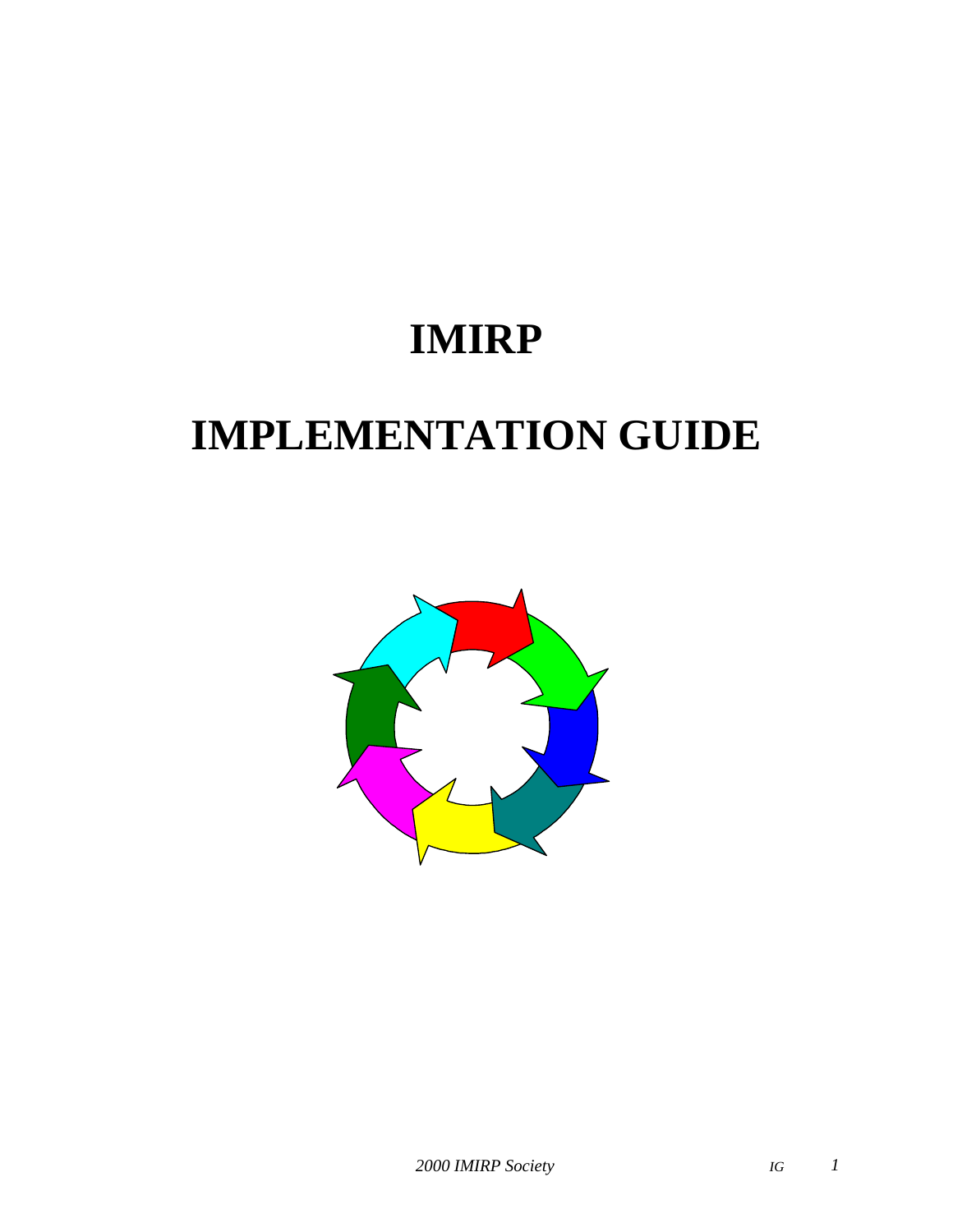## **Table of Contents**

| STEP 2: MATCH JOB AT RISK TO COMMON INDUSTRY JOB (CIJ)  14 |  |
|------------------------------------------------------------|--|
|                                                            |  |
|                                                            |  |
|                                                            |  |
|                                                            |  |
|                                                            |  |

#### **Disclaimer**

*The BC sawmill IMIRP documents were developed by Advanced Ergonomics Inc. (AEI) based on analyses conducted in a number of voluntary, participating sawmills in British Columbia and should be considered applicable only to the B.C. sawmill industry. Modification to these documents may reduce their usefulness and/or lead to hazardous situations. Individuals or committees wishing to make Physical Demands Analyses (PDAs) sitespecific, or wishing to implement options from the Work Manuals, are advised to first complete the two-day OHSC and Supervisor Ergonomics Training Session. Modifications to a PDA must be within the scope of competence of those individuals making the changes and must be reported to any rehabilitation professional using the PDA. Neither AEI nor the IMIRP Society accepts any responsibility for the use or misuse of these documents.*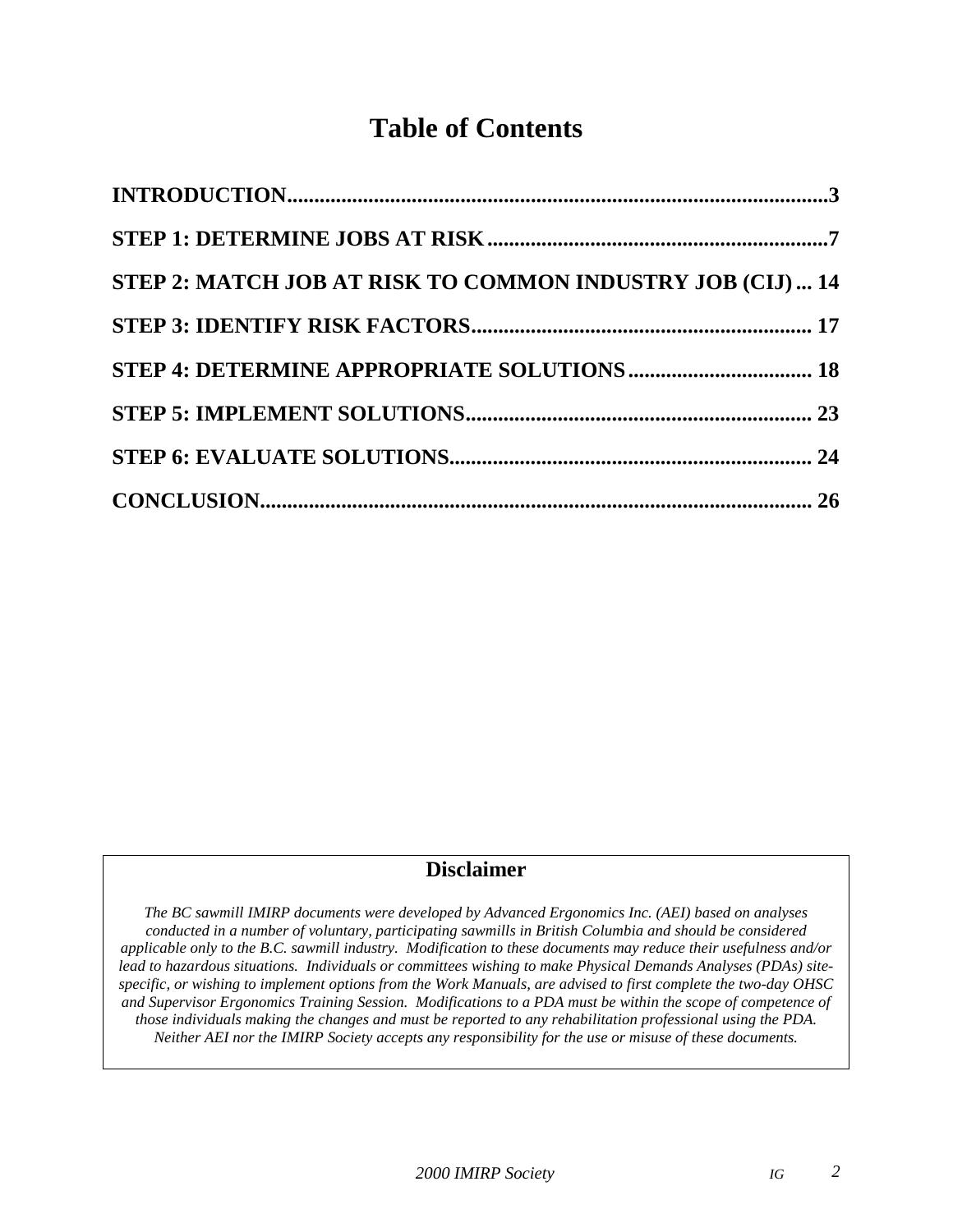## <span id="page-2-0"></span>**Introduction**

This guide is part of the Industrial Musculoskeletal Injury Reduction Program (IMIRP), a program designed to help workers in the British Columbia sawmill industry prevent musculoskeletal injuries (MSIs).

The IMIRP Implementation Guide was developed to:

- Provide occupational health and safety committee (OHSC) members with the information they need to prevent MSIs in the sawmill industry
- Create a consistent approach to reduce MSIs throughout the sawmill industry
- Assist sawmills in complying with the Ergonomics (MSI) Requirements of the Occupational Health and Safety Regulation issued by the Workers' Compensation Board (WCB) of B.C.

The IMIRP is based on a six-step problem-solving process:

- 1. Determine jobs at risk
- 2. Match job at risk to common industry job (CIJ)
- 3. Identify risk factors
- 4. Determine appropriate solutions
- 5. Implement solutions
- 6. Evaluate solutions

#### **Resources**

The following resources will help you complete the six steps of the IMIRP process:

**IMIRP Appendices.** Worksheets, forms, and lists for completing each step in the process.

**Tool Kit.** A manual that provides detailed information about a common industry job (CIJ) in the B.C. sawmill industry. Each tool kit contains the following sections:

- *Overview*—describes the physical and mental demands, as well as major and minor variations of the job
- *Physical Demands Analysis (PDA)*—describes the nature of the job, including job organisation, workstation layout, characteristics of objects handled, environmental conditions, and the personal protective equipment required
- *Risk Factor Identification Checklist*—identifies potential ergonomic risk factors for the job
- *Work Manual*—identifies body parts at increased risk of an MSI because of the job and describes general injury prevention methods and specific control methods to reduce risk
- *MSI Safety Guide*—describes the ergonomic risks associated with the job, highlights injury risk factors, and suggests work techniques and exercises

**Body Manual.** A 68-page manual that describes safe work practices and exercise programs that can help prevent common MSIs. Injured workers may take the Body Manual to their rehabilitation professional for guidance on the appropriateness of illustrated exercises.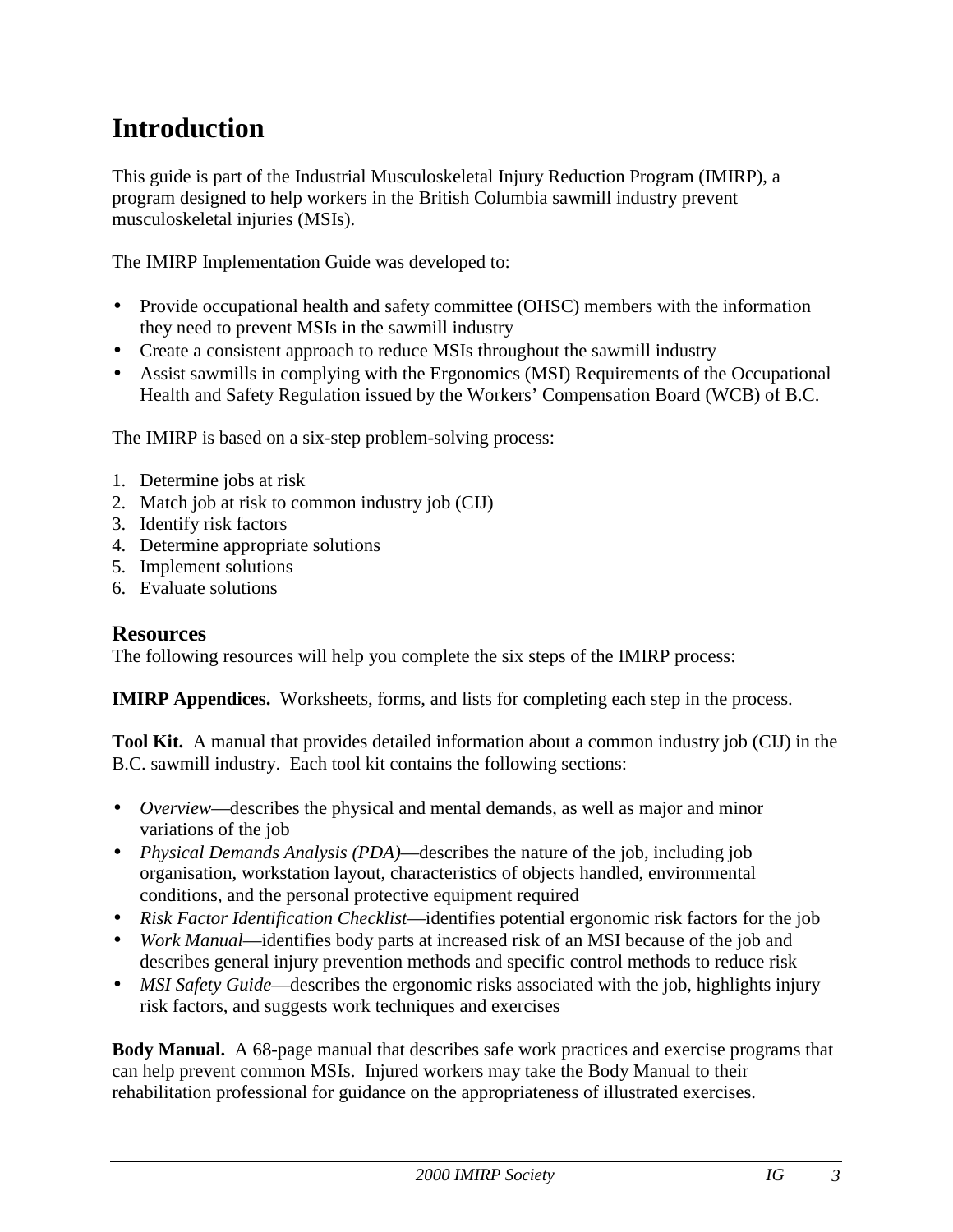**General Risk Factor Solutions Manual.** A 14-page manual that suggests ways to prevent injuries by changing environmental conditions and work organisation. This manual is used in conjunction with the Work Manual section of each Tool Kit.

#### **Getting Started**

Figure 1 describes the entire IMIRP implementation process and indicates which documents you will need to complete each step of the process. Before you begin, read the common industry job titles and descriptions in Appendix F and determine which of the Tool Kits you will probably need. Tentative timelines for Tool Kit production and ordering codes are in Appendix G. Order the Tool Kits as soon as possible by faxing your request to WCB Films and Posters at (604) 279- 7406.

**Note:** The IMIRP process for some trades/maintenance jobs (Carpenter, Electrician, Machinist, Mechanic—heavy duty, Millwright, Oiler, Pipefitter, Welder) is slightly different from the process described in the IMIRP Implementation Guide. Noteworthy differences are described in each trades/maintenance Tool Kit.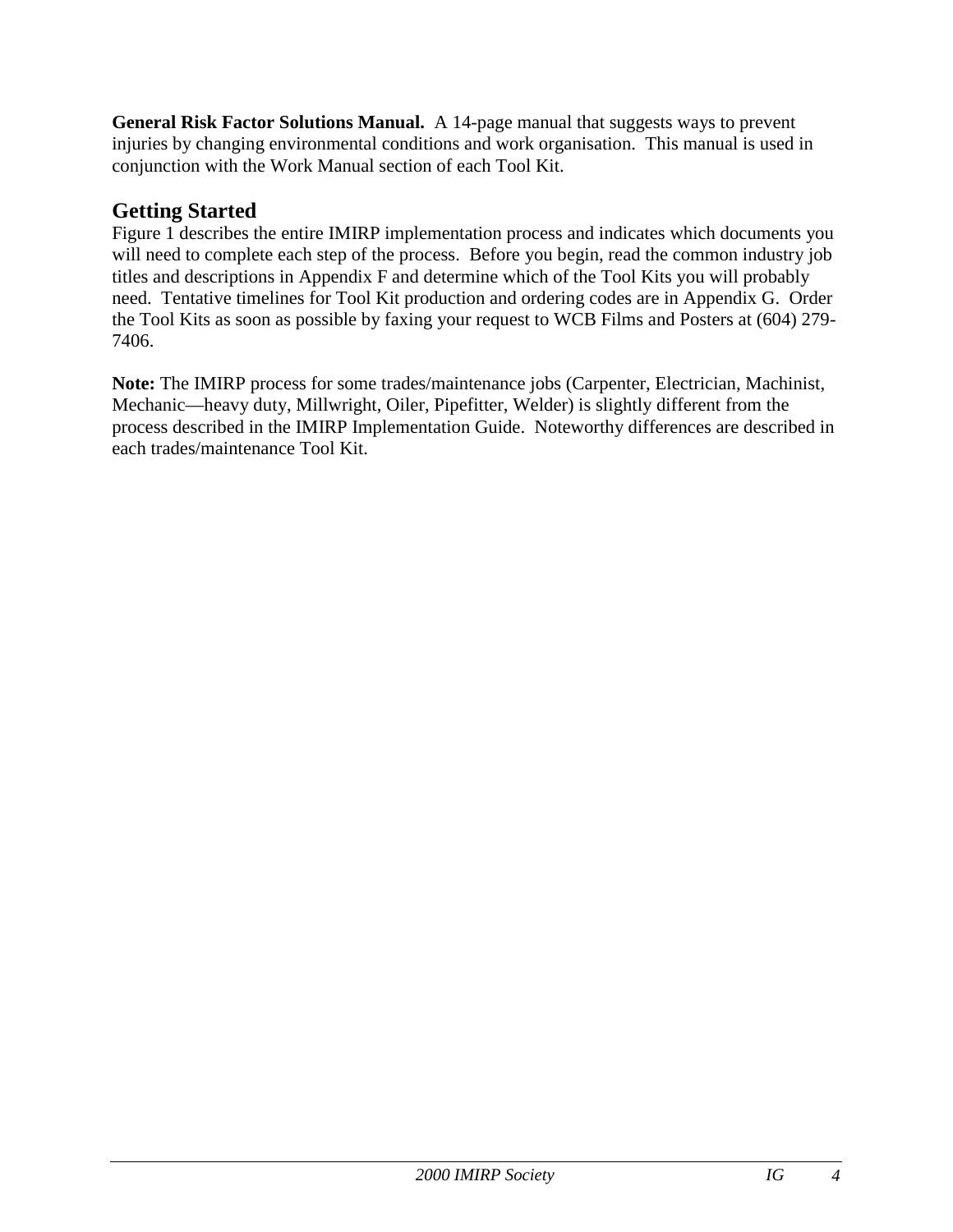#### **Figure 1.** IMIRP Implementation Process

#### **STEP 1 Determine Jobs at Risk**

- Review injury statistics Use *Worksheet 1* (Appendix A)
- Survey workers about discomfort Use *Discomfort Survey* (Appendix B) Use *Worksheet 2* (Appendix C)
- Prioritise jobs Use *Worksheet 3* (Appendix D)

Repeat Steps 2 to 6 for each Job at Risk

#### **STEP 2 Match Job at Risk to Common Industry Job (CIJ)**

• Compare job titles with CIJ titles Use *Worksheet 4* (Appendix E) Use *Common Industry Job Titles and Descriptions* (Appendix F) Use *Timelines for Tool Kit Production* (Appendix G) Use *CIJ Tool Kit* sections: **Overview** Physical Demands Analysis

#### **STEP 3 Identify Risk Factors**

• Document ergonomic risk Use *CIJ Tool Kit* section: Risk Factor Identification Checklist OR Use *General Risk Factor Identification Checklist* (Appendix H)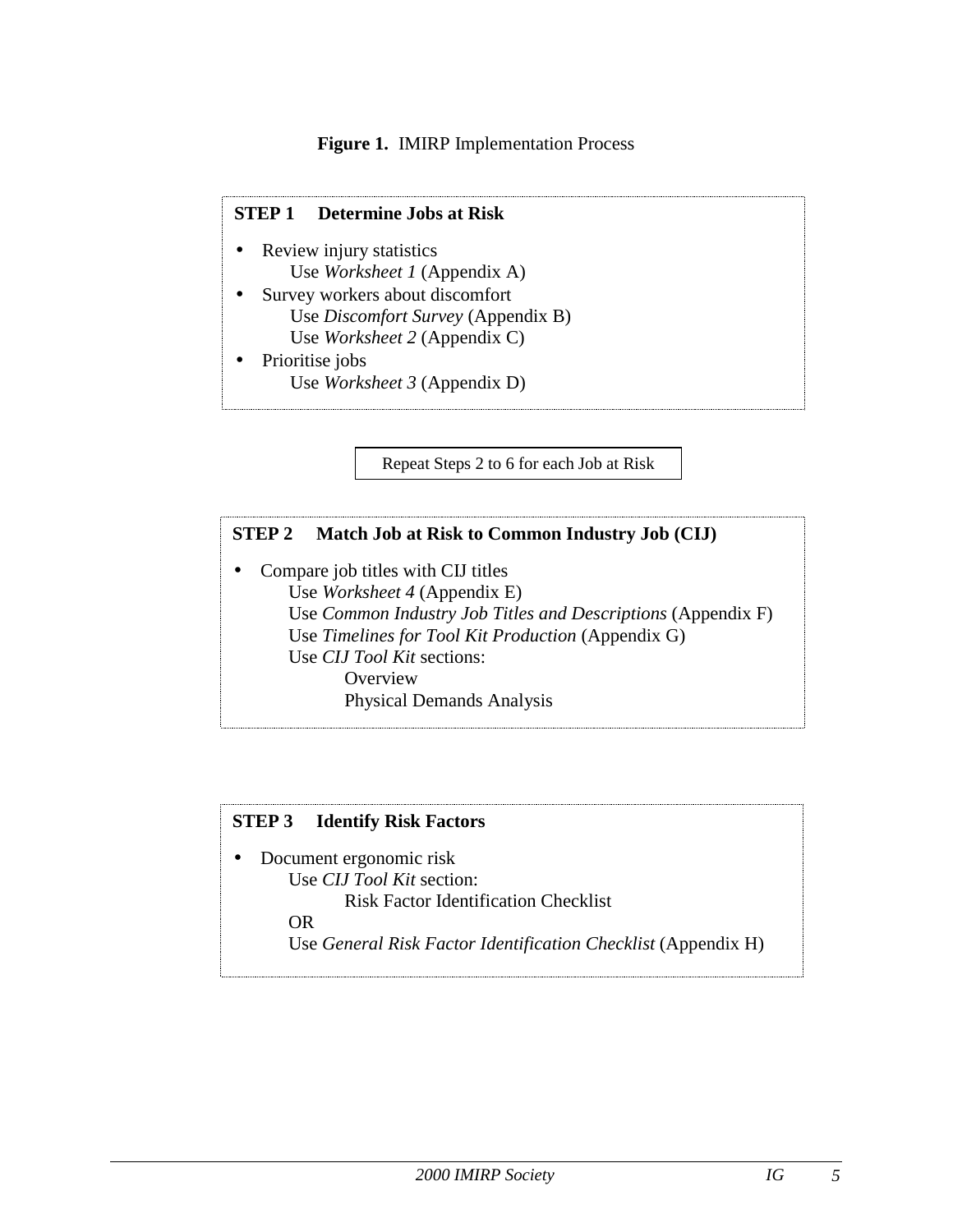#### **STEP 4 Determine Appropriate Solutions** • Find possible solutions Use *CIJ Tool Kit* sections: Work Manual MSI Safety Guide Use *Body Manual* Use *General Risk Factor Solutions Manual* • Consider a range of options Use *Solution Option Form* (Appendix I)—stage one • Interview personnel Use *Impact Factor Questions* (Appendix J) • Seek consensus about solutions Use *Solution Option Form* (Appendix I)—stage two

#### **STEP 5: Implement Solutions**

- Choose a strategy
- Manage change effectively

#### **STEP 6: Evaluate Solutions**

• Assess short-term progress Re-use *CIJ Tool Kit* section: Risk Factor Identification Checklist OR Re-use *General Risk Factor Identification Checklist* (Appendix H) Use *Employee Follow-up Survey* (Appendix K) • Assess long-term progress Re-use *Worksheet 1* (Appendix A) Use *Discomfort Survey (Follow-up)* (Appendix L)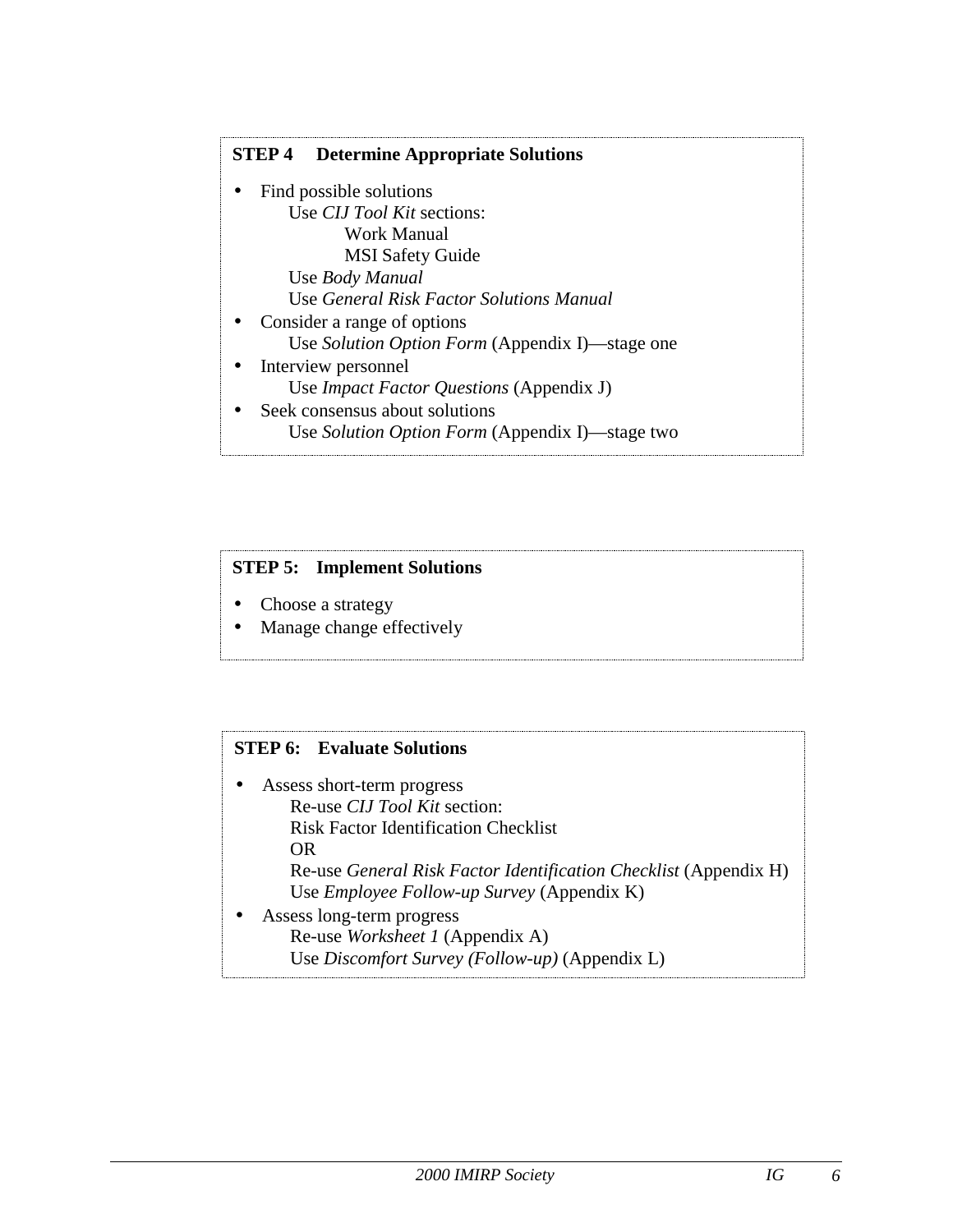## <span id="page-6-0"></span>**STEP 1: Determine Jobs at Risk**

The first step in the IMIRP implementation process involves determining which jobs present a greater risk of injury in order to decide where OHSC efforts should be concentrated.

#### **Review injury statistics**

Search injury and first aid records for documented evidence (signs and/or symptoms) of MSIs affecting specific body parts.

The signs and/or symptoms of an MSI include:

- 
- 
- 
- 
- Decreased motion
- Discomfort or pain Weakness or clumsiness
- Tenderness Tingling or numbness
- Inflammation Shooting/stabbing pain
- Burning sensation Whitening of the fingers or toes

#### **Instructions for Worksheet 1**

You will find a blank copy of Worksheet 1 in Appendix A and a filled-in sample on page 6. Use Worksheet 1 to record which body parts are being injured most often and the incidence of injury for each mill job title. At the end of Step 1, you will enter the summary information from this worksheet into Worksheet 3, which you will find in Appendix D.

- 1. For each mill job title, indicate the number of workers performing the job and the number of injury reports filed in the past year (the one-year period before the date you have entered on the worksheet).
- 2. Review each injury report and indicate the occurrence of a non-traumatic injury with signs and/or symptoms of an MSI by placing a checkmark  $(\checkmark)$  beside the relevant body part in the "Tally of Signs and/or Symptoms" column. If a sign and/or symptom does not apply to any of the body parts listed, place a checkmark beside "Other." Do not consider acute conditions or traumatic injuries (e.g., a broken leg). The number of checkmarks should correspond to the number of occasions a body part is reported with a sign and/or symptom of an MSI.

**Example:** An injury report indicates that a Grader has pain and swelling in both wrists, and pain in the low back. Place one checkmark in the "Tally of Signs and/or Symptoms" column of both the "Wrist (L)" and "Wrist (R)" rows and one in the "Low Back" row.

3. Calculate and fill in the "Tally Totals" and "Job Total Value" sections. Keep your completed Worksheet 1 to use later in Step 1 of the IMIRP implementation process.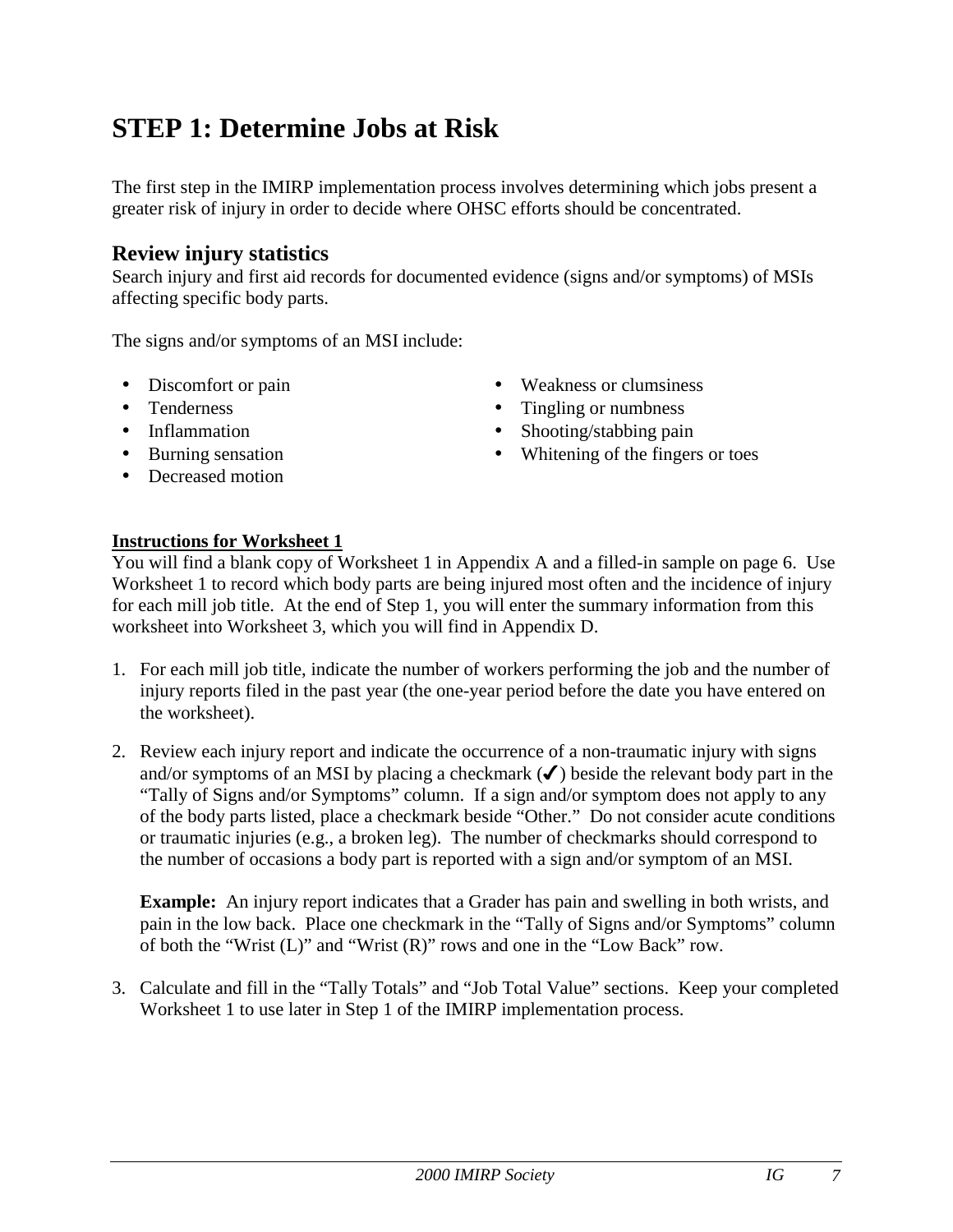**Sample Worksheet 1.** Tally of signs and/or symptoms for a mill job title by body part.

Mill Job Title\*: Grader Date: January 30, 1999

Number of Workers\*: 12 Number of Injury Reports (Past Year)\*: 24



#### **Signs and/or Symptoms of MSIs**

- Discomfort or Pain
- Tenderness
- Inflammation
- Burning sensation
- Decreased motion
- Weakness or clumsiness
- Tingling or numbness
- Shooting/Stabbing pain
- Whitening of the fingers or toes

| <b>Body Part</b>              | Tally of Signs and/or Symptoms $(\checkmark)$ | <b>Tally Totals</b>     |
|-------------------------------|-----------------------------------------------|-------------------------|
| Head/Eye                      |                                               |                         |
| <b>Neck</b>                   | 11111                                         | 5                       |
| <b>Upper Back</b>             |                                               |                         |
| Shoulder (L)                  |                                               |                         |
| Shoulder $(R)$                | ✔                                             |                         |
| Elbow(L)                      |                                               |                         |
| Elbow(R)                      |                                               |                         |
| Forearm (L)                   | 111                                           | 3 <sub>1</sub>          |
| Forearm $(R)$                 | 11111 11                                      | $7^{\circ}$             |
| Wrist (L)                     | 11111 11111                                   | 10                      |
| Wrist $(R)$                   | 11111 11111 1                                 | 11                      |
| Hand/Finger (L)               |                                               |                         |
| Hand/Finger $(R)$             |                                               |                         |
| Low Back                      | $\sqrt{\sqrt{2}}$                             | 3                       |
| $\text{Hip}/\text{Thigh}$ (L) |                                               |                         |
| $\text{Hip/Thigh}$ (R)        |                                               |                         |
| Knee $(L)$                    |                                               |                         |
| Knee $(R)$                    |                                               |                         |
| Ankle/Foot (L)                | 111                                           | $\overline{\mathbf{3}}$ |
| Ankle/Foot (R)                | 111                                           | $\overline{\mathbf{3}}$ |
| Other                         |                                               |                         |

**Job Total Value\*** *46*

**\* Information transferred to Worksheet 3**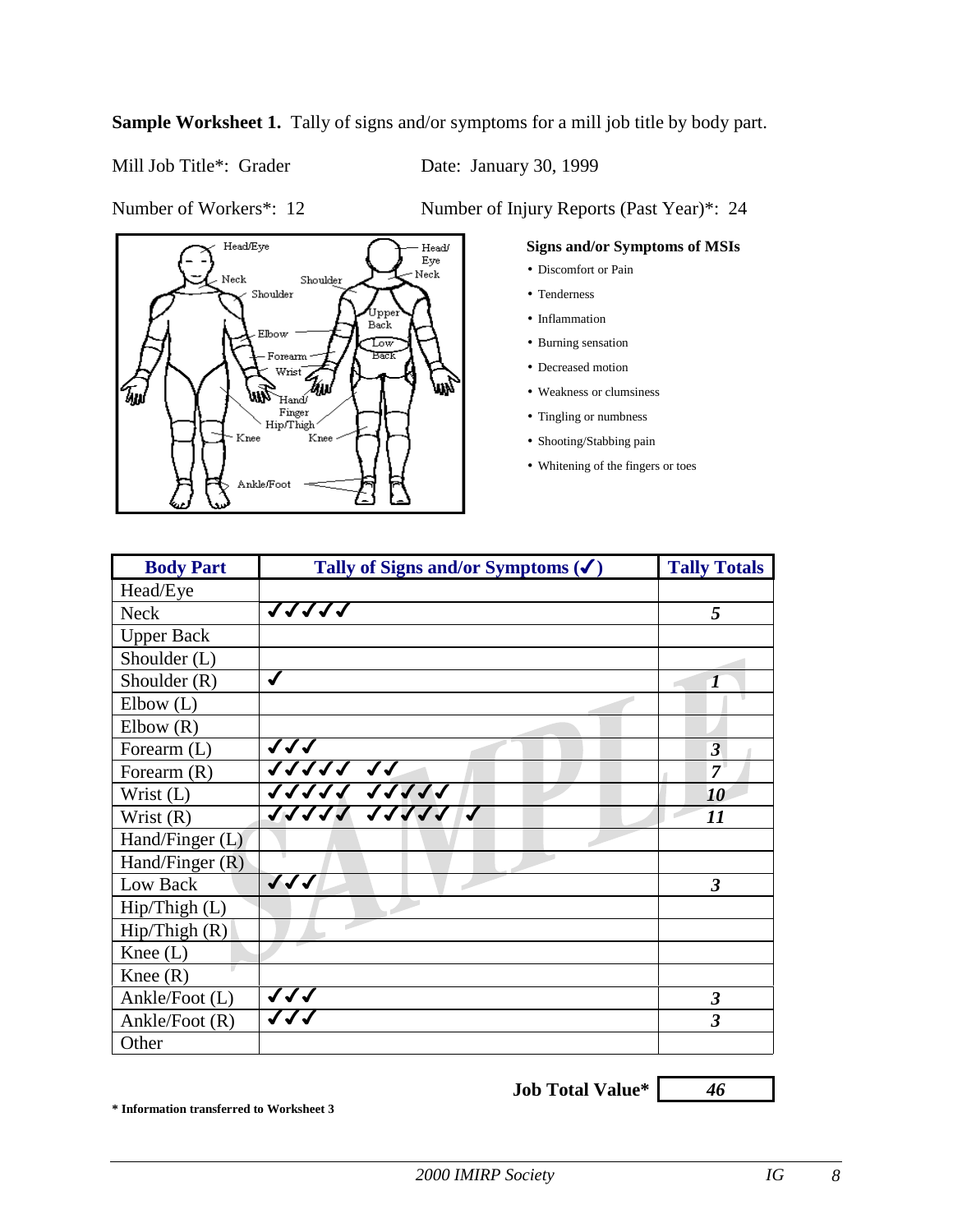#### **Survey workers about discomfort**

Identify jobs that lead to worker discomfort. Determine the body parts involved and the associated level of discomfort.

#### **Instructions for Discomfort Survey**

You will find a blank copy of the Discomfort Survey in Appendix B.

- 1. Review the contents of the Discomfort Survey. Note that:
	- Q. 5 refers to the individual's job title at the time of the survey
	- Q. 7 refers to any other jobs that the individual may be assigned to in addition to the current job named in answer to Q. 5
	- Q. 8 refers to jobs held by the individual before the survey date
	- Q. 10 refers to the level of discomfort the individual has experienced using a scale that ranges from zero (no discomfort) to 5 (severe discomfort)
- 2. Give a copy of the Discomfort Survey to every worker and record the number of surveys distributed. Explain the purpose of the survey in the context of the IMIRP process.
- 3. Collect the completed surveys as soon as possible and record the number returned. Keep the surveys to use when completing Worksheet 2.

#### **Instructions for Worksheet 2**

You will find a blank copy of Worksheet 2 in Appendix C and a filled-in sample on page 9. Use Worksheet 2 to record the results from the Discomfort Survey. At the end of Step 1, you will enter the summary information from this worksheet into Worksheet 3, which you will find in Appendix D.

- 1. For each mill job title, indicate the number of workers surveyed, the date of the survey, and the number of workers answering "Yes" to Q. 9—"In the last year, have you felt any discomfort or pain while performing your job?" Also indicate the number of Discomfort Surveys returned.
- 2. Review all the completed Discomfort Surveys for a particular mill job title and indicate each occurrence of discomfort in a particular body part by entering the discomfort values in the "Tally of Discomfort Values" column.

**Example:** A Grader indicates a discomfort level of 3 for the left wrist, 5 for the right wrist, and 4 for the low back. Write the discomfort values of 3 in the "Wrist (L)" row, 5 in the "Wrist (R)" row, and 4 in the "Low Back" row in the "Tally of Discomfort Values" column.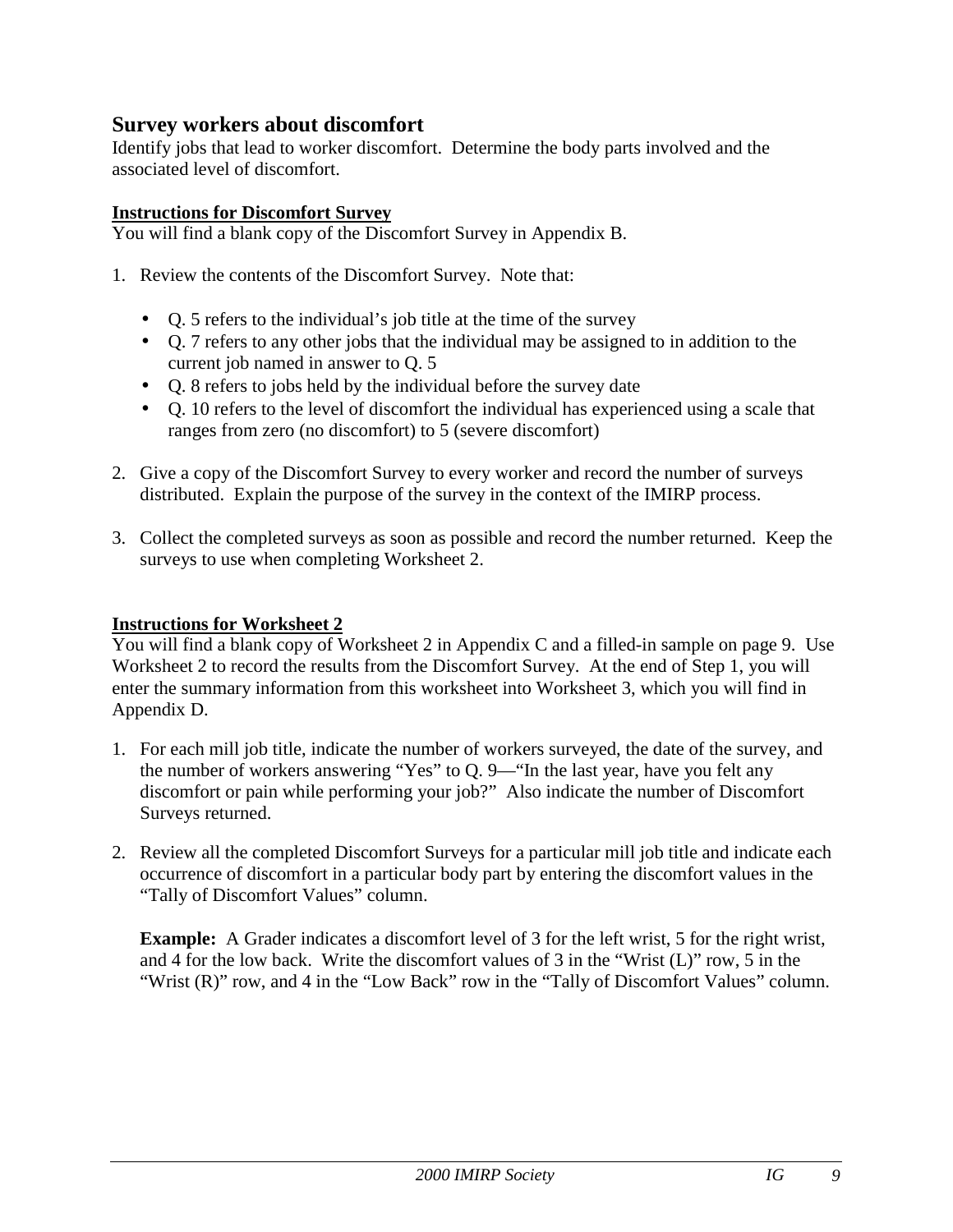3. Determine the "Tally Totals" and the "Number of Incidences." Calculate the "Average Discomfort Value" for each body part by dividing the figure in the "Tally Total" column by the figure in the "Number of Incidences" column.

**Example:** "Upper Neck" in the sample is assigned an average discomfort value of 3 because 12 ("Tally Totals") divided by 4 ("Number of Incidences") equals 3.

- 4. Determine the "Sum of Tally Totals" and the "Sum Total of Incidences" for the job by adding all the values in the "Tally Totals" column and all the values in the "Number of Incidences" column.
- 5. Calculate the "Grand Average of Discomfort Values" by dividing the "Sum of Tally Totals" by the "Sum Total of Incidences." Keep your completed Worksheet 2 to use later in Step 1 of the IMIRP implementation process.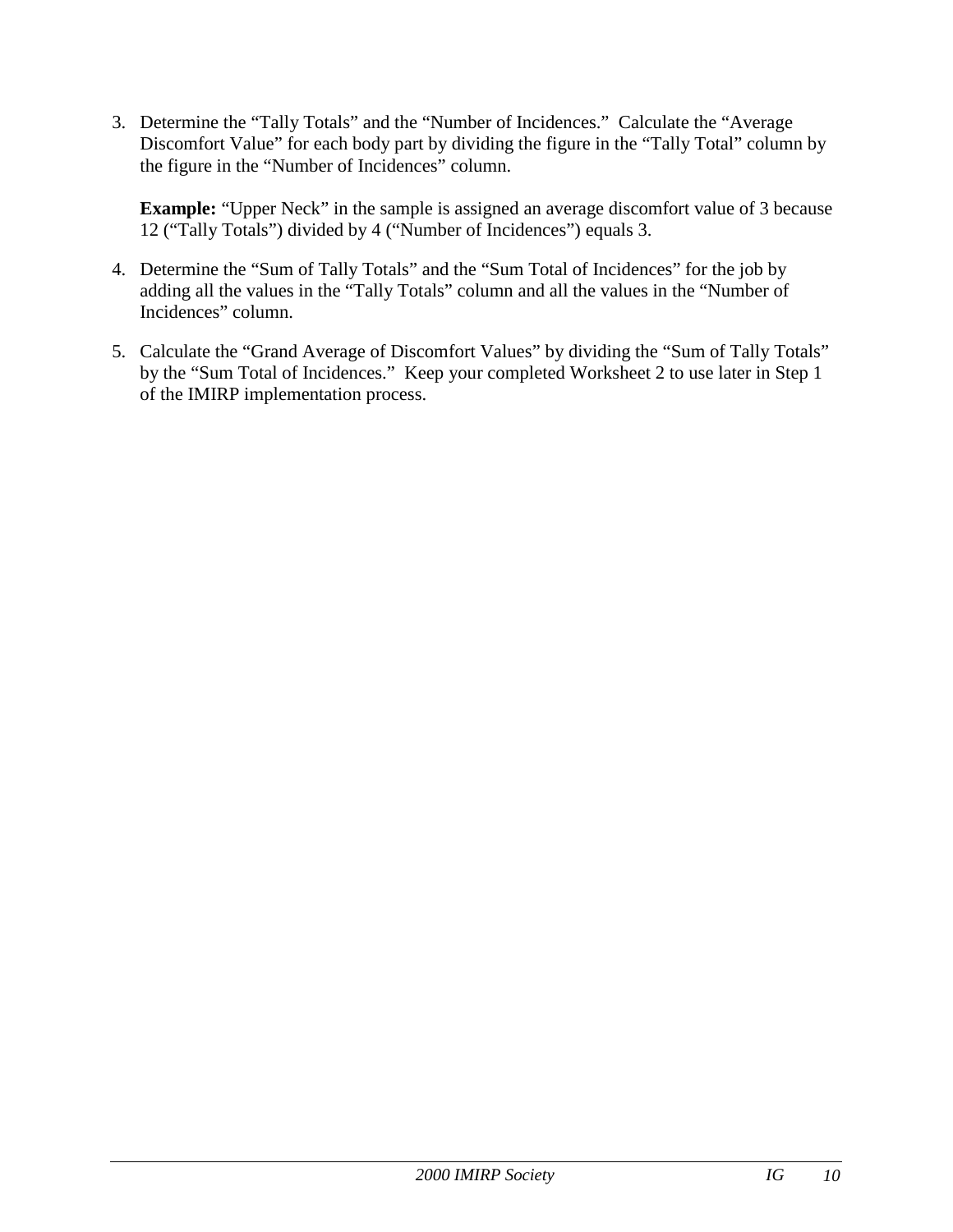**Sample Worksheet 2.** Tally of reported discomfort for a mill job title by body part.

Mill Job Title: Grader Date: January 30, 1999

Number of Workers: 12 Number of Surveys with 'Yes' to discomfort/pain (Q. 9)\*: 7

Number of Surveys returned\*: 9

| <b>Body Part</b>  | <b>Tally of Discomfort Values</b> | <b>Tally</b><br><b>Totals</b> | <b>Number of</b><br><b>Incidences</b> | <b>Average</b><br><b>Discomfort</b><br><b>Value</b> |
|-------------------|-----------------------------------|-------------------------------|---------------------------------------|-----------------------------------------------------|
| Head/Eye          |                                   |                               |                                       |                                                     |
| <b>Neck</b>       | 4, 4, 2                           | 10                            | $\mathfrak{Z}$                        | 3.33                                                |
| <b>Upper Back</b> | 3, 3, 3, 3                        | 12                            | $\overline{4}$                        | $\mathfrak{Z}$                                      |
| Shoulder (L)      |                                   |                               |                                       |                                                     |
| Shoulder $(R)$    |                                   |                               |                                       |                                                     |
| Elbow(L)          | $\overline{I}$                    | $\boldsymbol{l}$              | $\overline{I}$                        | $\mathcal{I}_{\mathcal{I}}$                         |
| Elbow(R)          | $\overline{2}$                    | $\overline{2}$                |                                       | $\overline{2}$                                      |
| Forearm $(L)$     | 3, 3, 5                           | 11                            | $\mathfrak{Z}$                        | 3.67                                                |
| Forearm $(R)$     | 4, 4, 4, 4, 3, 2                  | 17                            | 6                                     | 2.83                                                |
| Wrist (L)         | 3, 5, 4                           | 12                            | $\mathfrak{Z}$                        | $\overline{4}$                                      |
| Wrist $(R)$       | 5, 2, 3, 3, 3                     | 16                            | 5                                     | 3.2                                                 |
| Hand/Finger (L)   | 2, 2                              | $\overline{\mathcal{A}}$      | $\overline{2}$                        | $\overline{2}$                                      |
| Hand/Finger (R)   |                                   |                               |                                       |                                                     |
| Low Back          | 4, 4, 3, 1                        | 12                            | $\overline{4}$                        | $\overline{3}$                                      |
| Hip/Thigh (L)     |                                   |                               |                                       |                                                     |
| Hip/Thigh(R)      |                                   |                               |                                       |                                                     |
| Knee $(L)$        |                                   |                               |                                       |                                                     |
| Knee $(R)$        |                                   |                               |                                       |                                                     |
| Ankle/Foot (L)    | 5, 5                              | 10                            | $\overline{2}$                        | 5                                                   |
| Ankle/Foot $(R)$  | 5, 5                              | 10                            | $\overline{2}$                        | 5                                                   |
| Other             |                                   |                               |                                       |                                                     |

| Sum of       | <b>Sum Total</b> |
|--------------|------------------|
| <b>Tally</b> | оť               |
| Totals*      | Incidences*      |
| 117          | 36               |

| Grand             |
|-------------------|
| <b>Average of</b> |
| <b>Discomfort</b> |
| <b>Values*</b>    |
| 3.25              |

**\* Information transferred to Worksheet 3**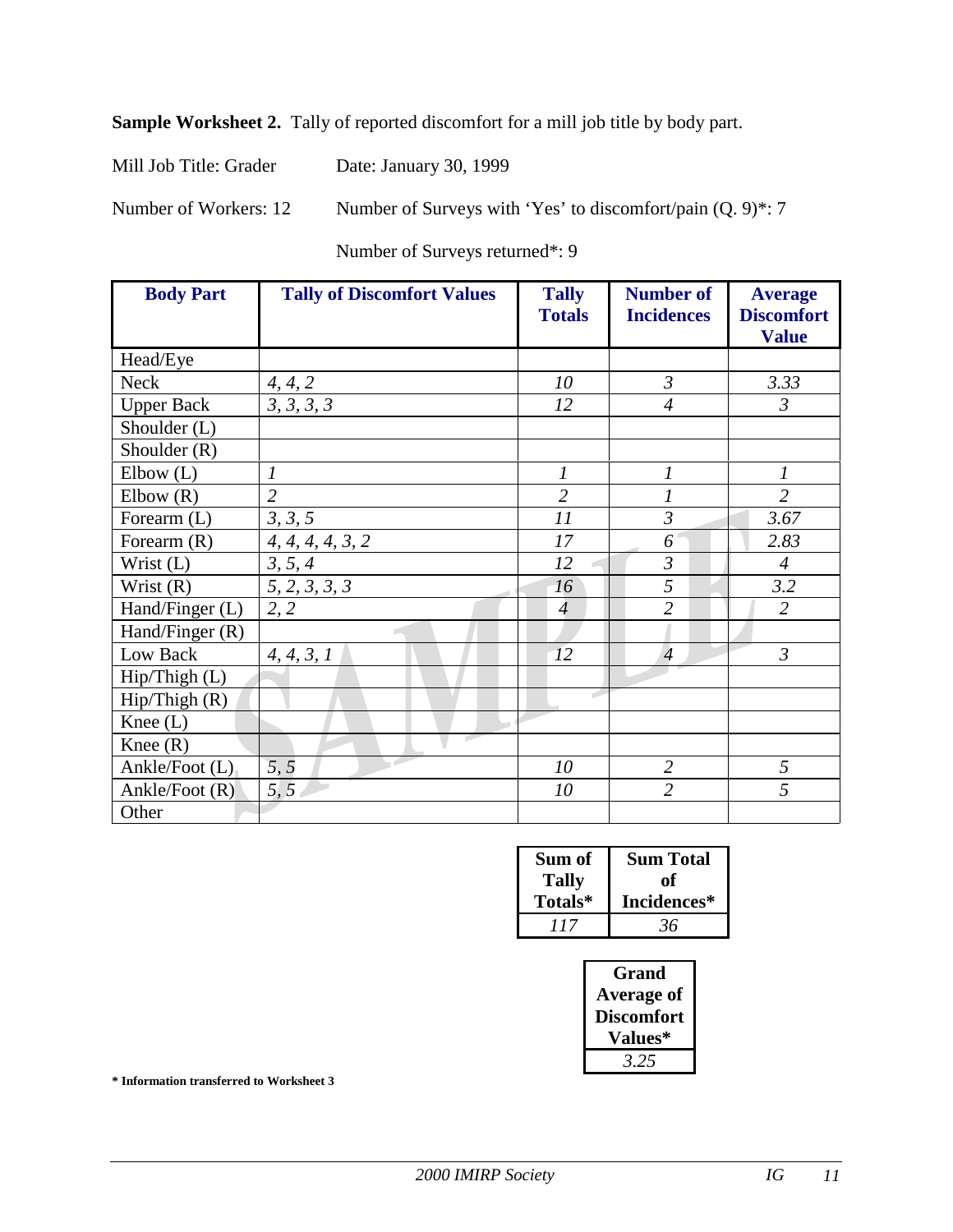#### **Prioritise jobs**

Use the information collected for each mill job title to decide how to prioritise the jobs most in need of an ergonomic intervention.

#### **Instructions for Worksheet 3**

You will find a blank copy of Worksheet 3 in Appendix D and a filled-in sample on page 11. Use Worksheet 3 to summarise the findings of Worksheet 1 and Worksheet 2 and determine the priority ranking of all mill job titles. In Step 2, you will enter the priority rankings assigned to each mill job title into Worksheet 4.

- 1. Transfer the applicable information from Worksheets 1 and 2 to Worksheet 3 for each mill job title.
- 2. Analyse the contents of Worksheet 3. Carefully consider all the factors listed to determine how much risk of injury each mill job presents. Decide which jobs need immediate attention.

**Example:** In the sample Worksheet 3 on page 11, three positions are compared. The workers in the Millwright position have a high level of discomfort (4.3), but only four workers perform this job. The Dry Chain Puller position has the most workers and the most injury reports, but the level of discomfort is low. Comparing the Dry Chain Puller and Grader positions, the number of workers and the number of injury reports are similar. The major difference between the two is the higher level of discomfort for the Grader. All of these considerations suggest that the Grader position is most in need of an ergonomic intervention.

3. Complete the "Priority" column on Worksheet 3 by assigning a ranking (first, second, third, etc.) for each job. Keep your completed Worksheet 3 to use in Step 2 of the IMIRP implementation process.

**Note:** Many factors can come into play when making a decision on job priority. A mill's OHSC members may develop their priority rankings based on which job has (1) the greatest number of workers that may benefit from an ergonomic intervention, (2) the most injury reports, and (3) the highest level of discomfort. Access to other information—such as the average cost of an injury, the length of time a person is unable to work, or the turnover rate of a particular job—can also be helpful when making priority-ranking decisions.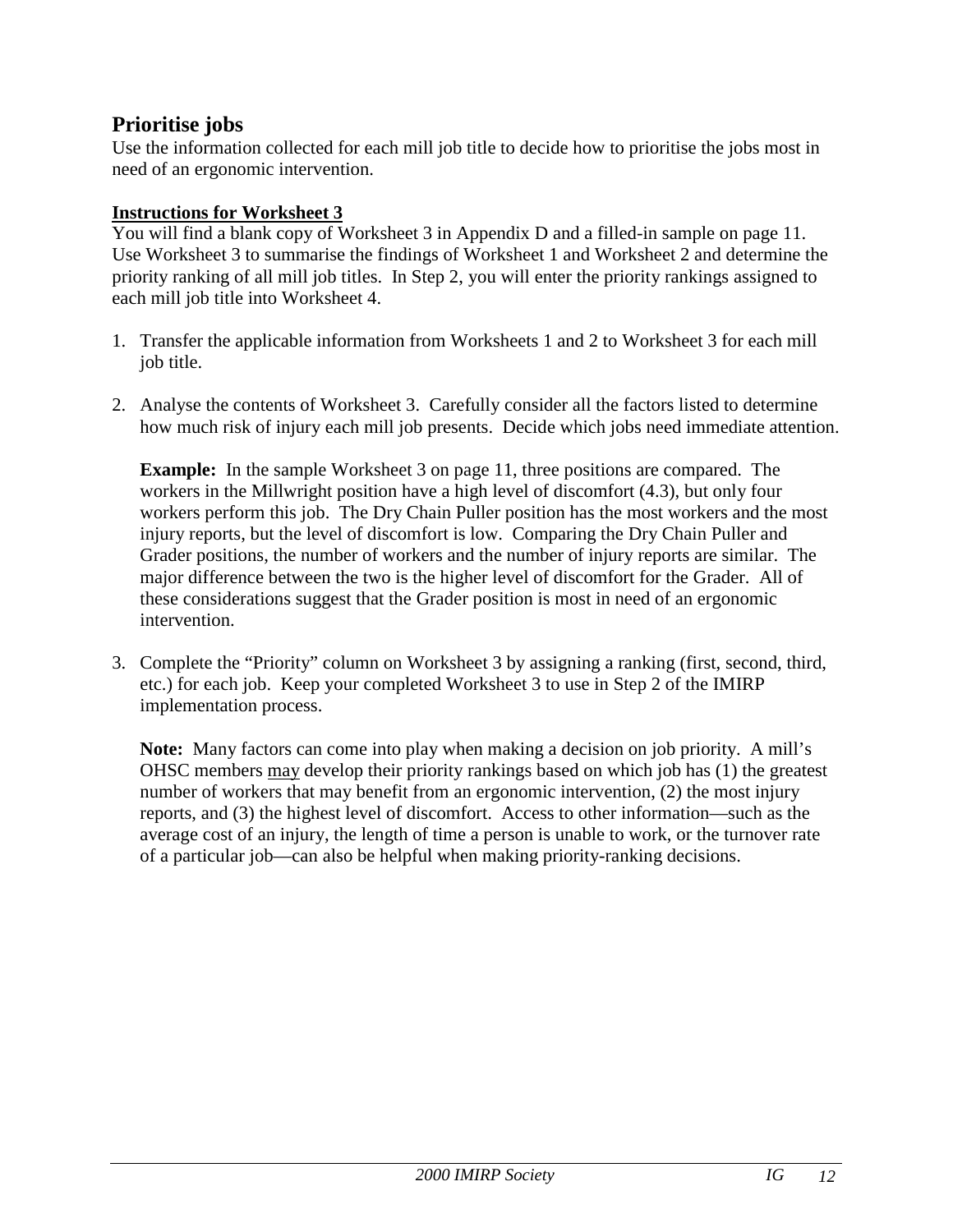| From Worksheet 1 – Signs and/or Symptoms |                                       |                                              |                                  |                                                                                  | <b>From Worksheet 2 – Discomfort Survey</b>           |                                         |                                                    |                                                                         |                |
|------------------------------------------|---------------------------------------|----------------------------------------------|----------------------------------|----------------------------------------------------------------------------------|-------------------------------------------------------|-----------------------------------------|----------------------------------------------------|-------------------------------------------------------------------------|----------------|
| <b>Mill Job</b><br><b>Title</b>          | <b>Number</b><br>of<br><b>Workers</b> | <b>Number</b><br>of Injury<br><b>Reports</b> | <b>Job Total</b><br><b>Value</b> | <b>Number of</b><br><b>Surveys with</b><br>'Yes' to<br>discomfort/pain<br>(Q. 9) | <b>Number of</b><br><b>Surveys</b><br><b>Returned</b> | Sum of<br><b>Tally</b><br><b>Totals</b> | <b>Sum Total</b><br><b>of</b><br><b>Incidences</b> | <b>Grand</b><br><b>Average of</b><br><b>Discomfort</b><br><b>Values</b> | Priority*+     |
| Dry Chain Puller                         | 15                                    | 30                                           | 55                               | 8                                                                                | 9                                                     | 92                                      | 40                                                 | 2.3                                                                     | $\overline{2}$ |
| Millwright                               | $\overline{4}$                        | 8                                            | 15                               | $\overline{4}$                                                                   | $\overline{4}$                                        | 43                                      | $10^{-}$                                           | 4.3                                                                     | $\mathfrak{Z}$ |
| Grader                                   | 12                                    | 24                                           | 46                               | $\overline{7}$                                                                   | 9                                                     | 117                                     | 36 <sup>7</sup>                                    | 3.25                                                                    |                |
|                                          |                                       |                                              |                                  |                                                                                  |                                                       |                                         |                                                    |                                                                         |                |
|                                          |                                       |                                              |                                  |                                                                                  |                                                       |                                         |                                                    |                                                                         |                |
|                                          |                                       |                                              |                                  |                                                                                  |                                                       |                                         |                                                    |                                                                         |                |
|                                          |                                       |                                              |                                  |                                                                                  |                                                       |                                         |                                                    |                                                                         |                |
|                                          |                                       |                                              |                                  |                                                                                  |                                                       |                                         |                                                    |                                                                         |                |
|                                          |                                       |                                              |                                  |                                                                                  |                                                       |                                         |                                                    |                                                                         |                |
|                                          |                                       |                                              |                                  |                                                                                  | Ê                                                     |                                         |                                                    |                                                                         |                |
|                                          |                                       |                                              |                                  |                                                                                  |                                                       |                                         |                                                    |                                                                         |                |
|                                          |                                       |                                              |                                  | E                                                                                |                                                       |                                         |                                                    |                                                                         |                |
|                                          |                                       |                                              |                                  |                                                                                  |                                                       |                                         |                                                    |                                                                         |                |
|                                          |                                       |                                              |                                  |                                                                                  |                                                       |                                         |                                                    |                                                                         |                |
|                                          |                                       |                                              |                                  |                                                                                  |                                                       |                                         |                                                    |                                                                         |                |
|                                          |                                       |                                              |                                  |                                                                                  |                                                       |                                         |                                                    |                                                                         |                |
|                                          |                                       |                                              |                                  |                                                                                  |                                                       |                                         |                                                    |                                                                         |                |
|                                          |                                       |                                              |                                  |                                                                                  |                                                       |                                         |                                                    |                                                                         |                |
|                                          |                                       |                                              |                                  |                                                                                  |                                                       |                                         |                                                    |                                                                         |                |
|                                          |                                       |                                              |                                  |                                                                                  |                                                       |                                         |                                                    |                                                                         |                |

**Sample Worksheet 3.** Collection of information for all mill job titles for determining priority

**\* Information transferred to Worksheet 4**

**+ Order of priority for illustrative purposes only**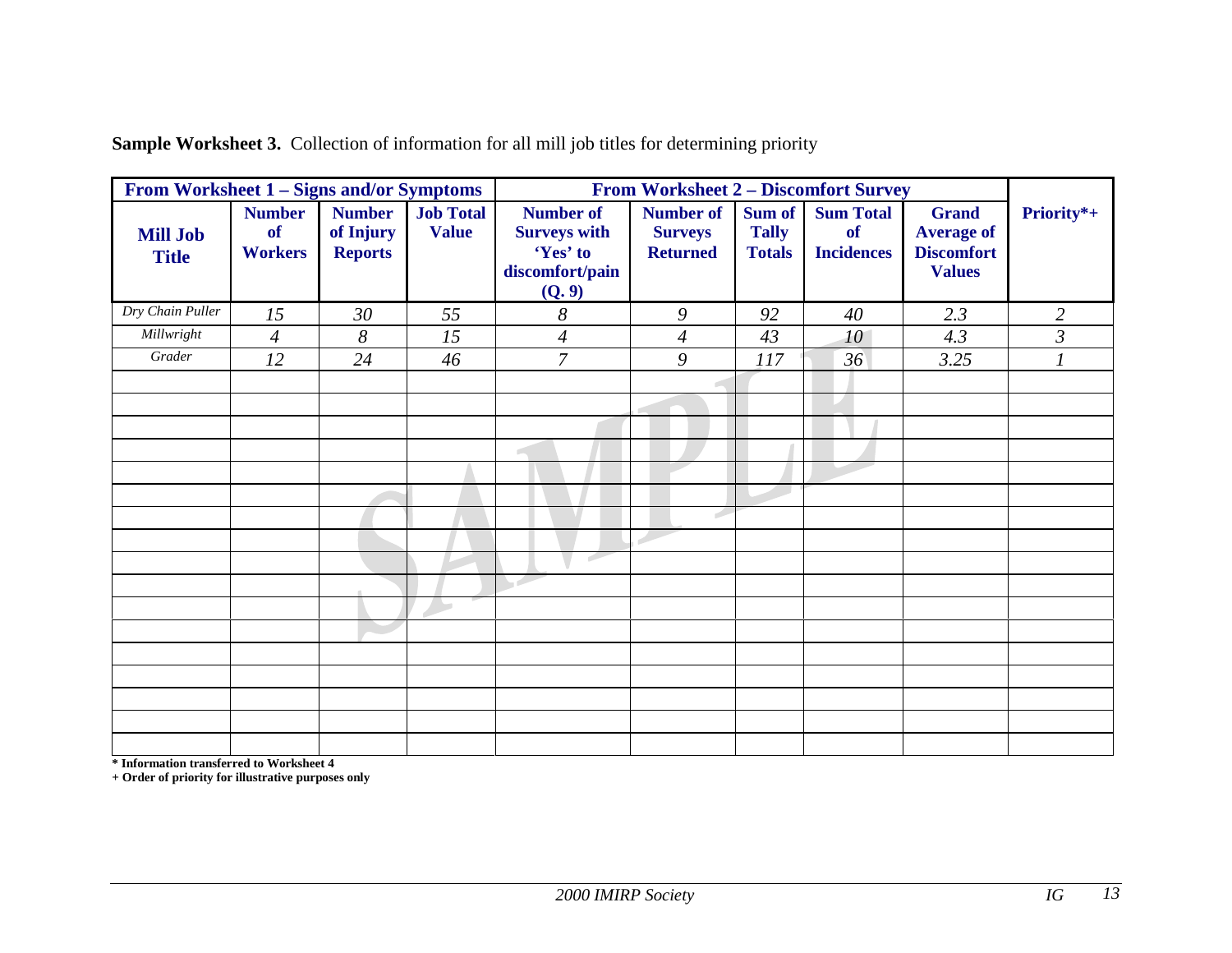## <span id="page-13-0"></span>**STEP 2: Match Job at Risk to Common Industry Job (CIJ)**

The second step in the IMIRP implementation process involves matching each mill job that was identified in Step 1 as a high-priority job to a CIJ and corresponding Tool Kit.

#### **Compare job titles with CIJ titles**

List mill job titles in order of priority for ergonomic intervention and match each one to a Tool Kit designed to address the ergonomic issues of a particular CIJ.

#### **Instructions for Worksheet 4**

You will find a blank copy of Worksheet 4 in Appendix E and a filled-in sample on page 14. To complete Worksheet 4, you will need to refer to Appendix F, Common Industry Job Titles and Descriptions, and Appendix G, Timelines for Tool Kit Production.

- 1. Enter the job titles from Worksheet 3 in the "Mill Job Titles" column in order of priority.
- 2. Match each mill job title to the most appropriate CIJ title and job description in Appendix F.

**Example:** Any worker pulling lumber from a chain and stacking it (e.g., Dry Chain Puller, Green Chain, Export Chain) is referred to as an Offbearer (CIJ title), based on the job categories in Appendix F.

- 3. When you have matched a mill job to an appropriate CIJ title, determine whether the corresponding Tool Kit is available by looking at the Timelines for Tool Kit Production in Appendix G. Two lists are provided: one sorted by the estimated date of production, the other by CIJ title. If a Tool Kit is available, check "Yes". If a Tool Kit is not available but is in production, check "No" and enter the date it will be available. If there is no appropriate CIJ title, it is possible that your mill job is not in the IMIRP data collection and therefore a Tool Kit will not be created. Leave the "CIJ Title" row blank, check "No" in the "Tool Kit Available" column, and see the "No Tool Kit?" box (below).
- 4. Obtain a copy of the appropriate Tool Kit from WCB Films and Posters. Read the Overview and Physical Demands Analysis sections to confirm that the Tool Kit is suitable. If your review of the sections makes you certain that the Tool Kit chosen is appropriate, enter the corresponding CIJ title in Worksheet 4. If your review of the sections makes you conclude that the mill job is different from the CIJ, leave the "CIJ Title" row blank, check "No" in the "Tool Kit Available" column, and see the "No Tool Kit?" box (below).
- 5. Once you have a number of jobs matched to CIJ titles and Tool Kits, assign OHSC personnel to a sub-committee for each high-priority job. Ideally, each sub-committee should have one management and one worker representative, and both representatives should have attended the OHSC and Supervisor Ergonomics Training Session. Enter the names of sub-committee members in the "OHSC Personnel Assigned" column.
- 6. Have the sub-committee members prepare workers for the process to be undertaken and answer any questions or concerns they may have. Workers will need to understand the reasons for ergonomic changes if they are going to accept new job processes and designs.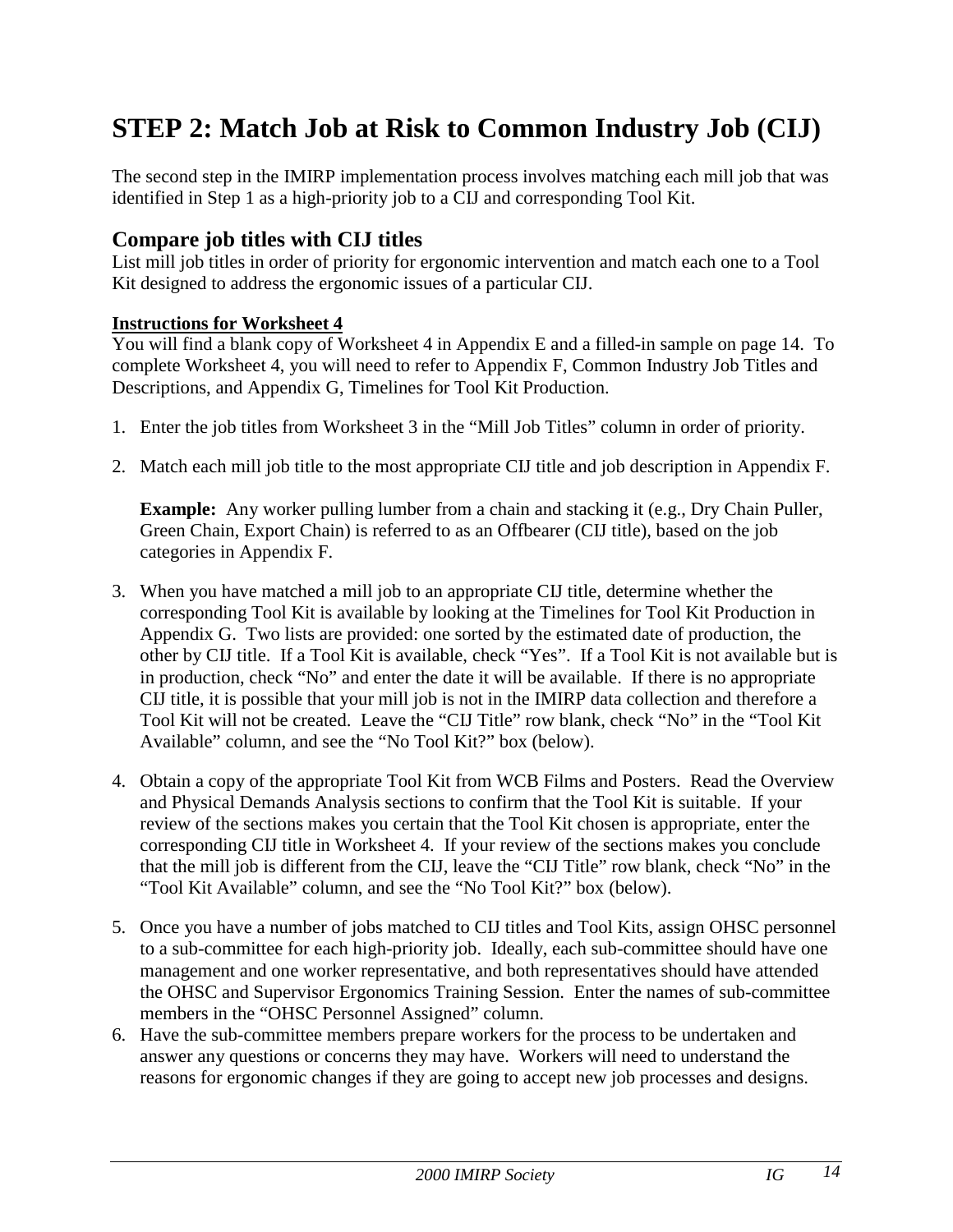### **No Tool Kit?**

If a Tool Kit is not available immediately or will not be produced for the job you are investigating, look for CIJ titles and job descriptions (Appendix F) that are closely related to the job and have Tool Kits available (Appendix G). Review the Overview and the Physical Demands Analysis sections to determine whether there are similar tasks listed. Determine whether the suggested solutions can be considered, either on a permanent or interim basis, for the mill job. Always use the appropriate CIJ documents if, and when, they become available. If you are unable to match the job titles on Worksheet 4 with CIJ titles and Tool Kits, you may not be able to proceed to Step 3 of the IMIRP implementation process. You may have to consider the following options:

- If the job is one in which a significant number of workers have been injured, you might arrange to have a risk assessment conducted independently by ergonomists or other qualified personnel.
- If the job is common to a significant number of sawmills, you might approach the IMIRP Society and ask to have the job included in the project.
- If the job is common to a small number of sawmills, you might propose that these mills work together to share the information and savings of a joint risk assessment.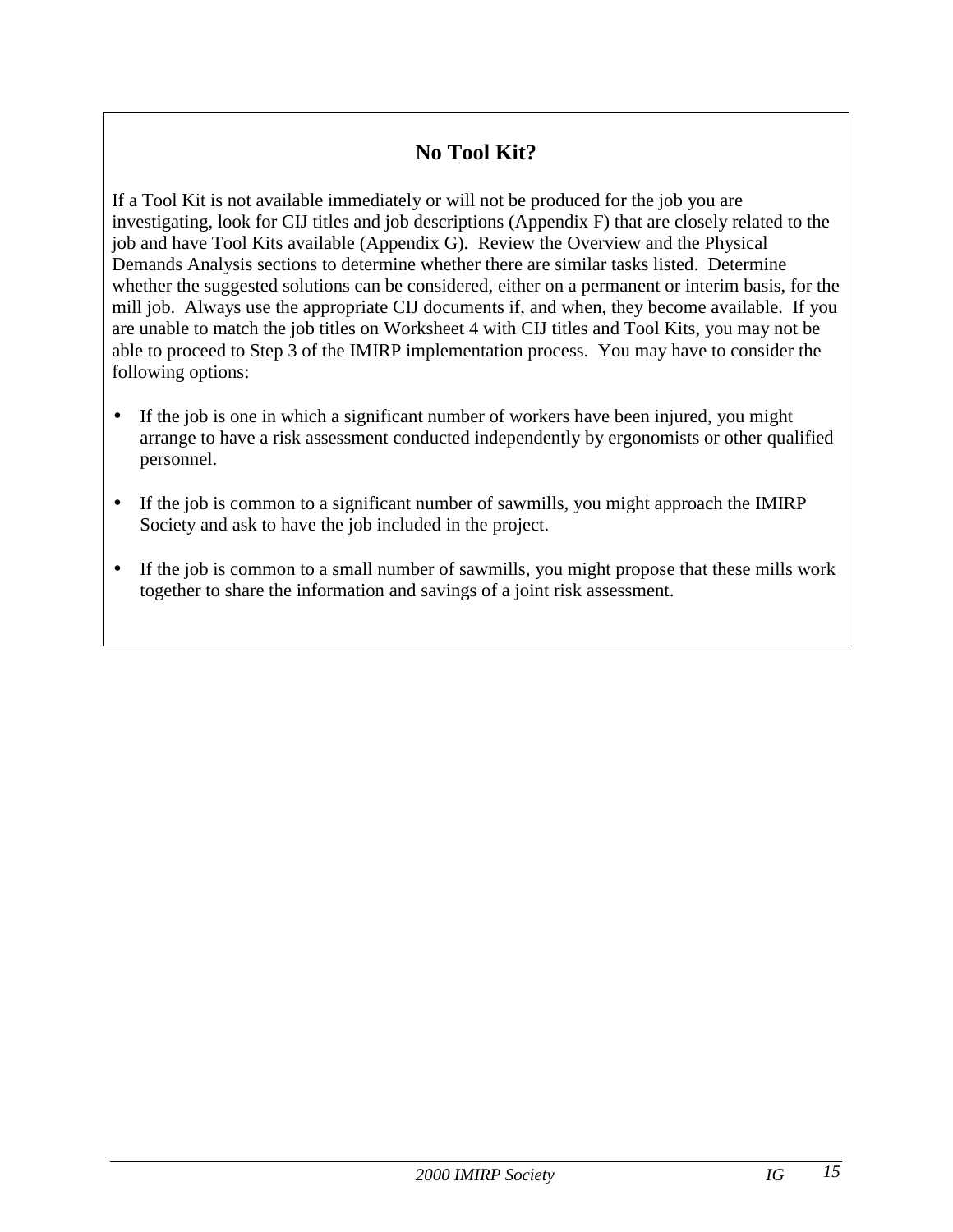| <b>Priority+</b> | <b>Mill Job Title</b> | <b>CIJ Title</b> | <b>Tool Kit</b><br>available?                                         | If 'No', enter<br>date expected | <b>OHSC Personnel Assigned</b> |                   |
|------------------|-----------------------|------------------|-----------------------------------------------------------------------|---------------------------------|--------------------------------|-------------------|
|                  |                       |                  | (check one)                                                           |                                 | <b>Worker</b>                  | <b>Management</b> |
| $\mathbf{1}$     | Grader                | Grader           | $Yes \nightharpoonup$<br>No $\square$                                 |                                 | Robin                          | Jean              |
| $\overline{2}$   | Dry Chain Puller      | <b>Offbearer</b> | $Yes \nightharpoonup$<br>No $\square$                                 |                                 | Jamie                          | Sam               |
| 3                | Millwright            | Millwright       | $\overline{N}_{0}$ $\overline{\mathbf{\mathcal{Q}}}$<br>Yes $\square$ | 1999/07                         | Bill                           | Susan             |
| $\overline{4}$   | $Job\,A$              |                  | No $\boxtimes$<br>Yes $\Box$                                          |                                 | Kim                            | Chris             |
| 5                |                       |                  | No $\square$<br>Yes $\Box$                                            |                                 |                                |                   |
| 6                |                       |                  | No $\square$<br>Yes $\square$                                         |                                 |                                |                   |
| $\overline{7}$   |                       |                  | No $\Box$<br>Yes $\square$                                            |                                 |                                |                   |
| 8                |                       |                  | No $\Box$<br>Yes $\square$                                            |                                 |                                |                   |
| 9                |                       |                  | $\overline{N}$ o<br>Yes $\Box$                                        |                                 |                                |                   |
| 10               |                       |                  | No $\square$<br>Yes $\square$                                         |                                 | F                              |                   |
| 11               |                       |                  | Yes $\square$<br>No $\Box$                                            | Ê                               |                                |                   |
| 12               |                       |                  | No $\square$<br>Yes $\Box$                                            |                                 |                                |                   |
| 13               |                       |                  | $N_0$ $\Box$<br>Yes $\Box$                                            |                                 |                                |                   |
| 14               |                       | A                | No $\square$<br>Yes $\square$                                         |                                 |                                |                   |
| 15               |                       |                  | No $\square$<br>Yes $\square$                                         |                                 |                                |                   |
| 16               |                       |                  | No $\square$<br>Yes $\square$                                         |                                 |                                |                   |
| 17               |                       |                  | No $\Box$<br>Yes $\square$                                            |                                 |                                |                   |
| 18               |                       |                  | No $\square$<br>Yes $\Box$                                            |                                 |                                |                   |
| 19               |                       |                  | No $\square$<br>Yes $\Box$                                            |                                 |                                |                   |
| $20\,$           |                       |                  | No $\square$<br>Yes $\Box$                                            |                                 |                                |                   |

#### **Sample Worksheet 4.** Job priority and Common Industry Job (CIJ) titles for mill jobs

**+ Order of priority for illustrative purposes only**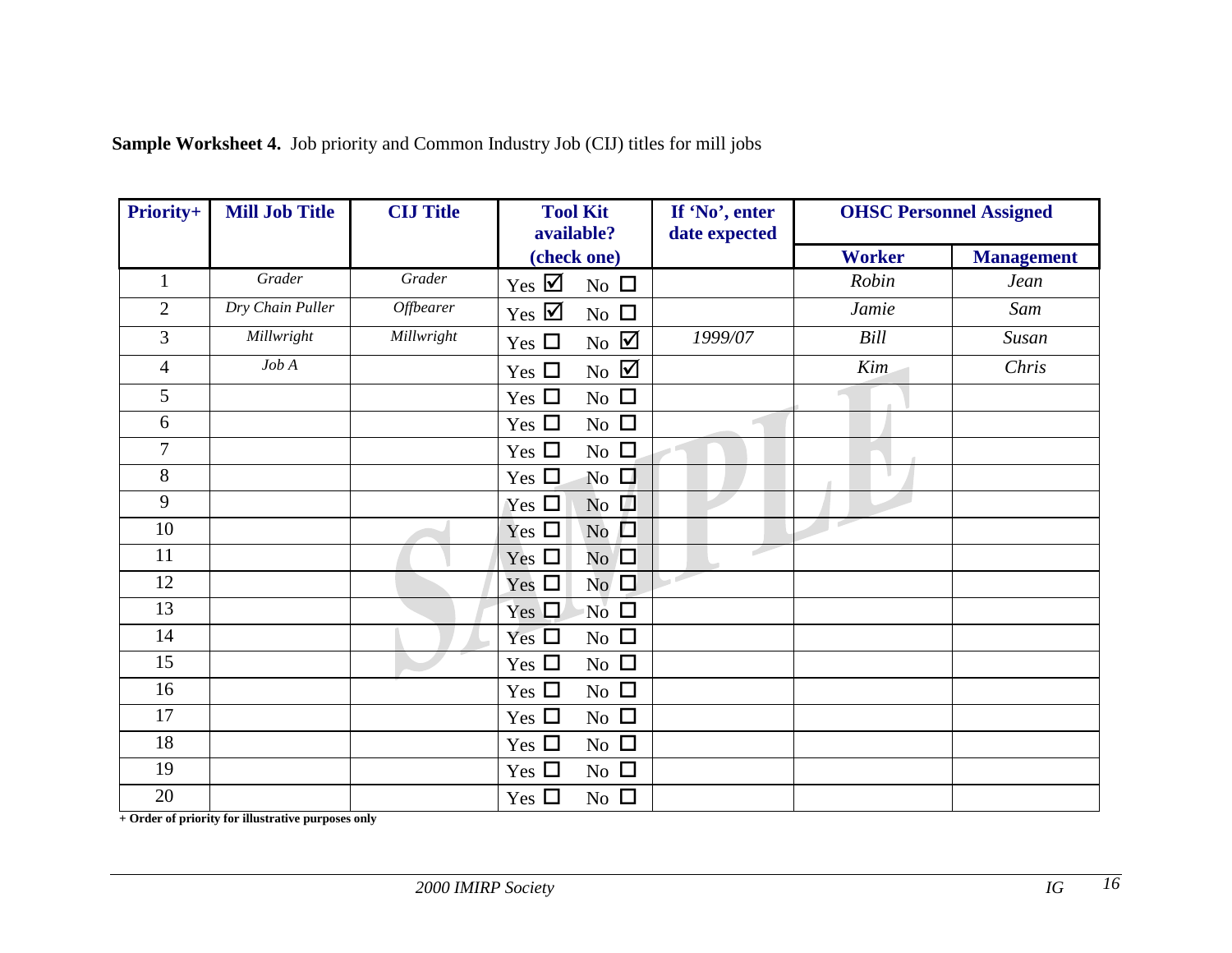## <span id="page-16-0"></span>**STEP 3: Identify Risk Factors**

The third step in the IMIRP implementation process involves identifying ergonomic risk factors for a specific job matched to a CIJ in Step 2.

#### **Document ergonomic risk**

Investigate and document potential ergonomic risk factors for the job that concerns you.

**Note:** OHSC members who have completed the OHSC and Supervisor Ergonomics Training Session have learned how to conduct such an investigation and will obtain the most reliable and consistent results.

#### **Instructions for Risk Factor Identification Checklist**

You will find a Risk Factor Identification Checklist in the Tool Kit for the job that concerns you. If a Tool Kit is not available immediately, or will not be produced for the job you are investigating, you may wish to use the General Risk Factor Identification Checklist in Appendix H.

- 1. See page 1 of the checklist for instructions.
- 2. Check the "Before implementation" box, then complete the individual sections.
- 3. Use the information gathered on the checklist to make a link between:
	- Body parts at risk of injury during particular tasks of the job AND
	- Direct risk factors (DRFs) discussed in the Work Manual section of each Tool Kit
- 4. Keep your completed checklist to use in Step 4 of the IMIRP implementation process.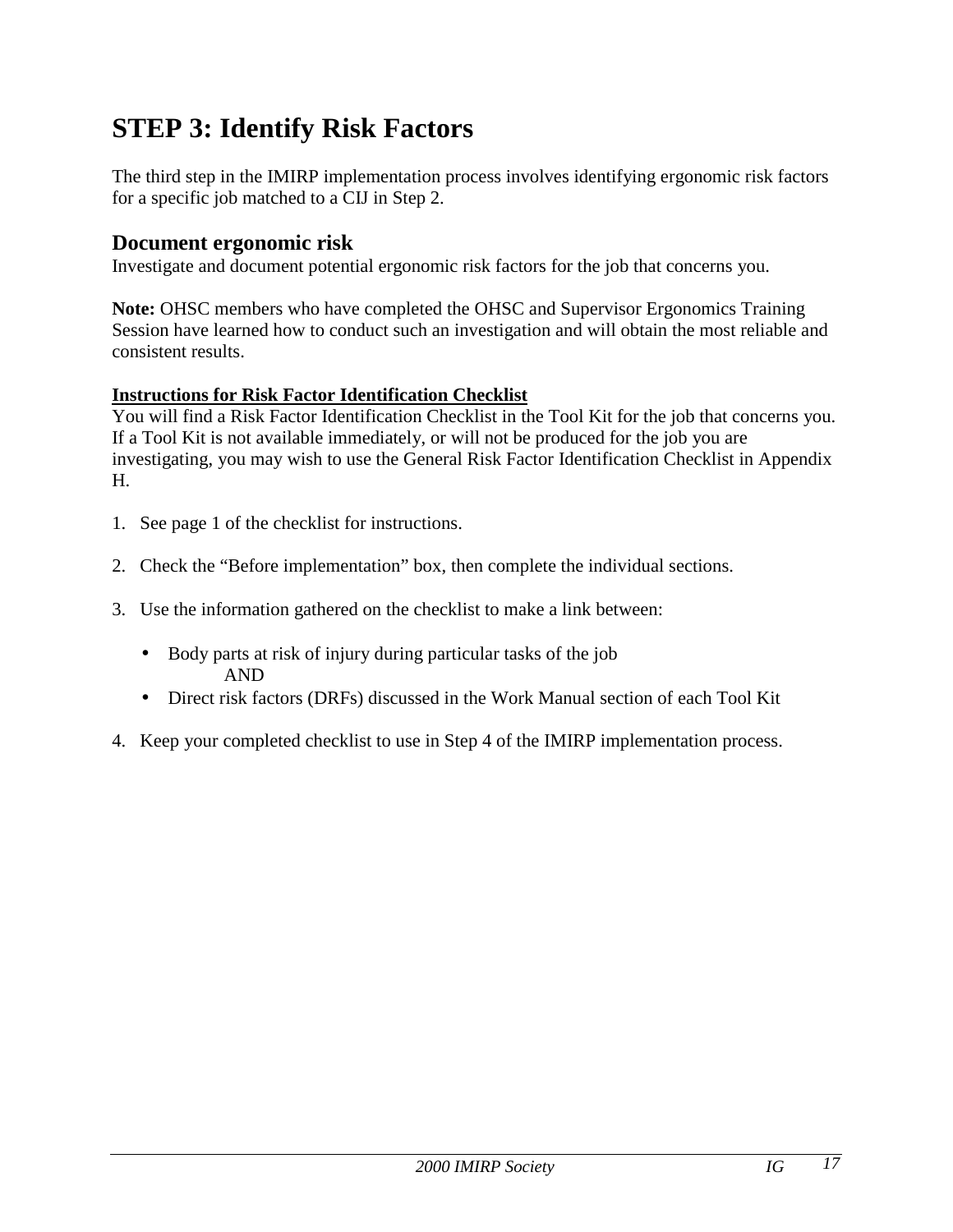## <span id="page-17-0"></span>**STEP 4: Determine Appropriate Solutions**

The fourth step in the IMIRP implementation process involves finding and evaluating possible solutions to the ergonomic problems identified in Step 3.

#### **Find possible solutions**

Investigate changes that you might make to reduce the occurrence of MSIs. Your main resource for this information is in each Work Manual.

#### **Instructions for Work Manual**

You will find a Work Manual section in the Tool Kit for the job that concerns you. Each Work Manual is divided into two parts: the Injury Education part provides information about the body parts at risk of an MSI, and the Injury Prevention part describes ways to reduce the risk of an MSI.

1. Decide which body parts you need to learn about by reviewing the body part sections in the Risk Factor Identification Checklist that you completed in Step 3. Turn to the appropriate body part page (e.g., Neck) in the Injury Education section of the Work Manual.

**Note**: There may be more than one set of concerns for each body part.

- 2. Read the body part pages. Decide whether they apply to the job that concerns you. Distribute the information to the workers at the job. Each body part section contains:
	- A photograph of a worker or work environment and a related statement (e.g., the statement in the Neck section of the Work Manual for Graders says, "A Grader must hold the head forward in order to inspect boards")
	- A summary of direct risk factors (DRFs) for the job and body part (e.g., "Awkward Posture, Static Posture")
	- Background information about the body part (e.g., "A number of smaller muscles around the neck produce the forces necessary to support and move the head")
	- Direct risk factors that should be addressed to prevent MSIs
	- Indirect risk factors that should be addressed to prevent MSIs
	- Consequences of the body part/direct risk factor combination
	- The location of suggested solutions
- 3. Turn to the Summary of Solutions tables at the end of the Work Manual. Identify the solutions associated with the body part that concerns you in combination with the DRFs you wish to address. Keep in mind that any particular solution may address more than one body part.
- 4. Use the information in the Work Manual to make a list of possible solutions.
- 5. Look in other IMIRP resources (MSI Safety Guide, Body Manual, General Risk Factor Solutions Manual) for additional solutions.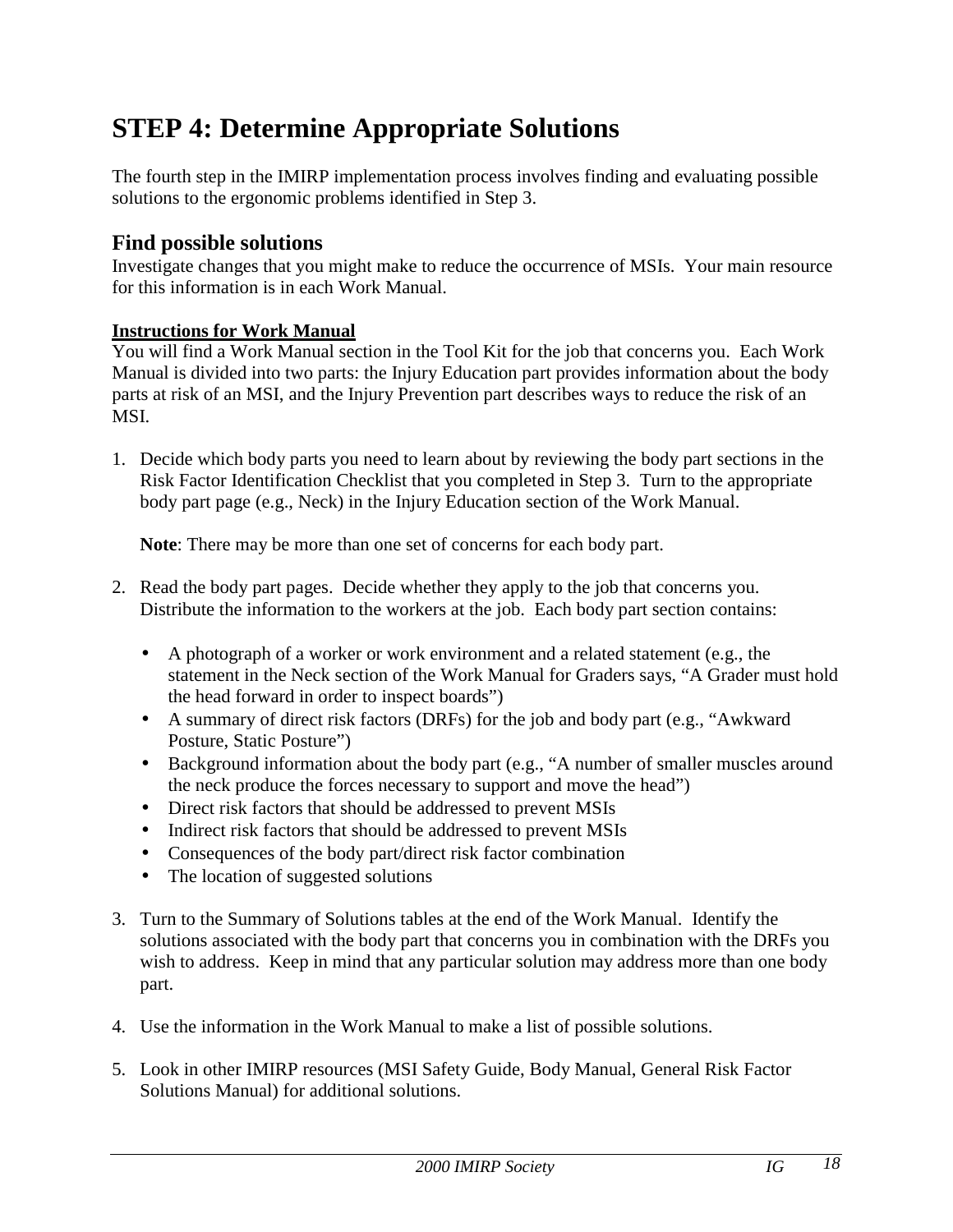#### **Consider a range of options**

Meet with your sub-committee or your entire OHSC to discuss how you might solve the ergonomic problems identified. Several solutions are provided in the Injury Prevention section of the Work Manual. For solutions aimed at the way workers use their bodies, refer to the Body Manual. For solutions aimed at environmental conditions and work organisation issues, refer to the General Risk Factor Solutions Manual. Do not limit your discussion of possible solutions to those found in the IMIRP documents. Solutions can come from many sources, including workers, ergonomists, and engineers.

Evaluate all possible solutions by using the Solution Option Form. Keep in mind that you will complete the Solution Option Form in two stages:

- Stage one: you will gather information about a possible solution
- Stage two: you will decide whether or not to implement the solution

**Note:** In some cases, your mill may have implemented a solution before beginning the IMIRP implementation process. It is still important to fill out a Solution Option Form and indicate that the solution has been implemented. This will provide a record of ergonomic efforts made before you began using IMIRP documentation.

#### **Instructions for Solution Option Form (stage one)**

You will find a blank copy of the Solution Option form in Appendix I and a filled-in sample on page 20. You will complete this form in two stages. In this stage, you will assemble information about a possible solution in preparation for interviewing personnel about the impact the solution might have.

- 1. Use a separate copy of the form to consider each possible solution. Fill in the following sections of the form:
	- Company Name, Division, and Main Contact(s)
	- CIJ title
	- Solution Description (describe the solution in a few words or provide the name and page number of the solution from the Work Manual, MSI Safety Guide, Body Manual, or General Risk Factor Solutions Manual)
	- Risk Control Code (see the Risk Control Key in the Injury Prevention section of the Work Manual: E stands for Engineering Controls, A stands for Administrative Controls, WP stands for Work Practice Controls, and PPE stands for Personal Protective Equipment)
	- Body Parts
	- Direct Risk Factor(s) of concern
- 2. Make sure you have read and understood all the information about the possible solution.
- 3. Keep your partially completed Solution Option Form to use later in Step 4 of the IMIRP implementation process.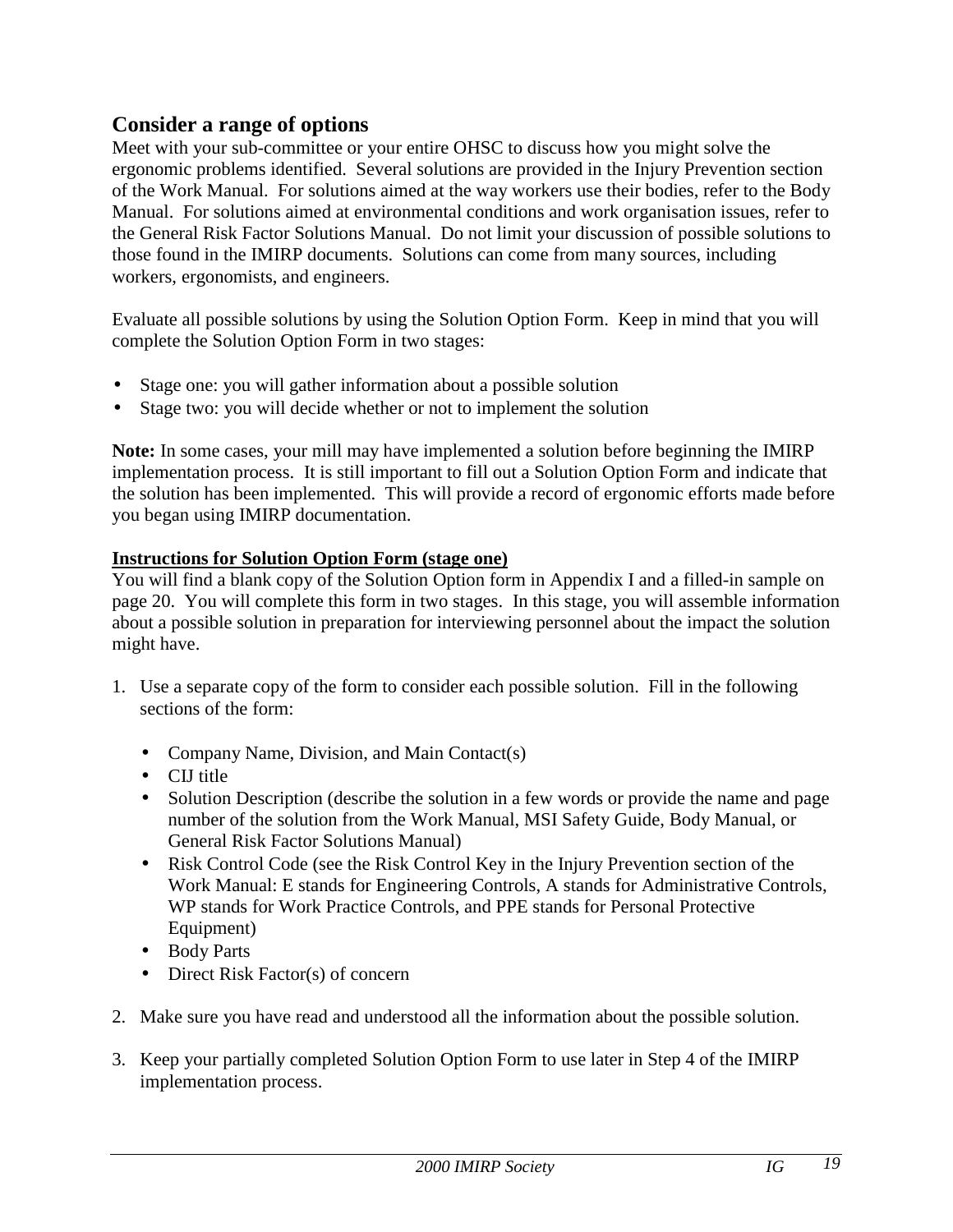#### **Interview personnel**

Talk to anyone who may have relevant input about re-designing the work environment, including individuals employed at the workstation, in area maintenance, and at mill purchasing.

#### **Instructions for Impact Factor Questions**

You will find a copy of six questions about impact factors (all identified in consultation with the IWA and COFI) in Appendix J.

- 1. All individuals interviewed should be aware of the impact factors referred to in Appendix J and named on the Solution Option Form. Explain to interview subjects that you want them to think about the potential results of a possible solution and comment on:
	- The effectiveness of the solution
	- The cost of the solution
	- The time involved
	- The number of workers affected
	- The likelihood of acceptance by supervisors and workers
	- The probable effect on the production process and product

#### **Seek consensus about solutions**

Work with other OHSC members to consider all the information gathered about the possible solutions you have found. Your OHSC might want to draft and circulate a brief report that summarises your findings. Use the information from your discussion and the response to your report to continue filling out the Solution Option Form. The form can be used to show evidence of the ergonomics process at your mill.

#### **Instructions for Solution Option Form (stage two)**

You will complete the form that you began earlier in Step 4. (See the filled-in sample on page 20.) In this stage of the form-filling process, you will make a final decision about whether or not to implement a solution.

1. The entire OHSC needs to establish guidelines for the scale values of measurable impact factors. Assign values or a range of values to each number on the scale (1 to 5) used to rate the impact factors.

**Example:** The entire OHSC might decide that a "low cost" solution is one that requires an expenditure of zero to five-hundred dollars. In terms of timeliness, a "long" timeframe may be more than one year.

2. The entire OHSC or the sub-committee needs to reach a consensus on the scores assigned to impact factors for each solution. Complete the "Impact Factors" section of the form. Add the scores and fill in the "Total Score" box.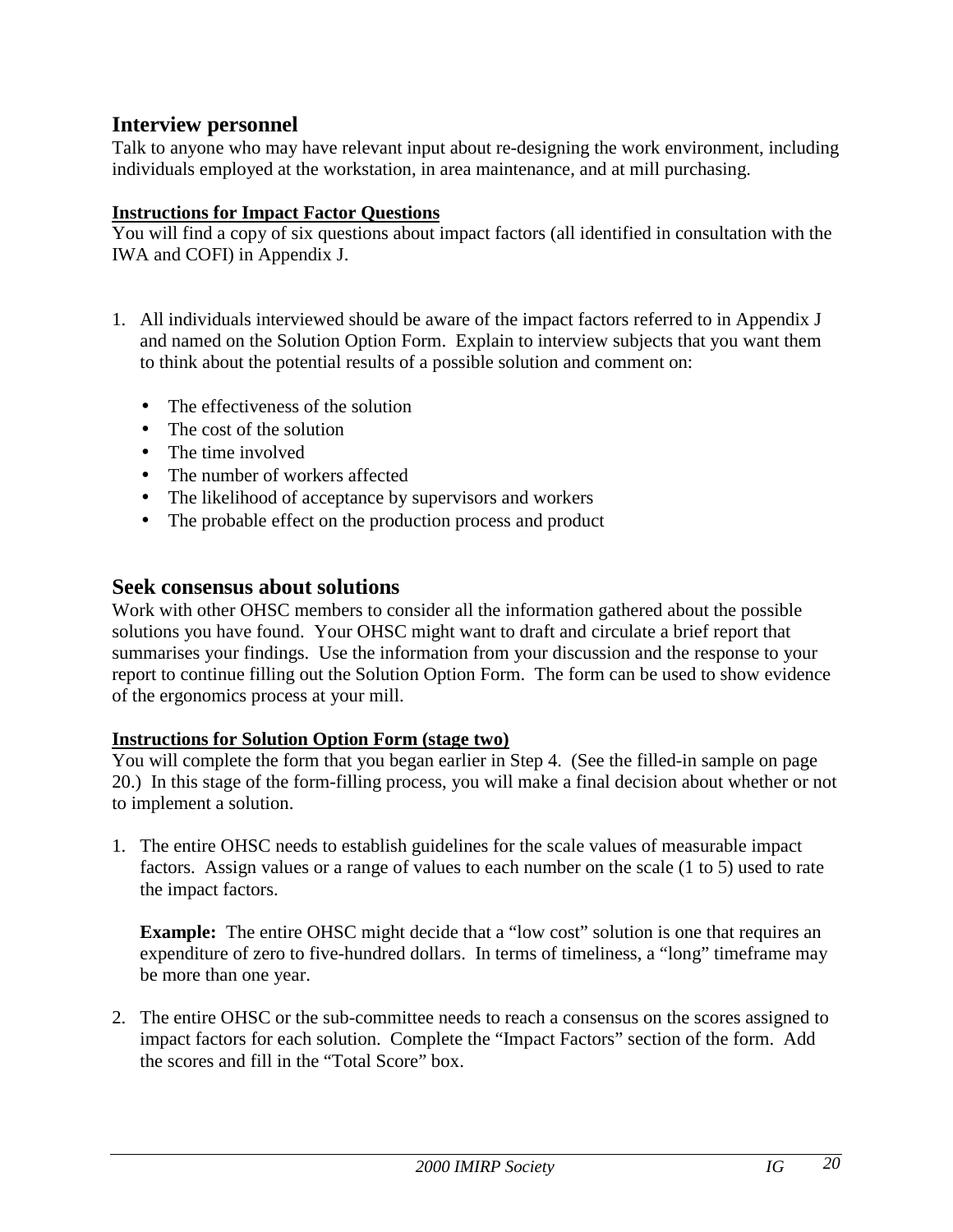3. Rank the solution in relation to all the options by using the information from the "Impact Factors" section and other information you have gathered. Assign a ranking to the solution and complete the "Solution Priority Number" sections. Solutions with high-priority numbers should be considered for immediate implementation.

**Example:** Your OHSC considered 10 possible solutions to a problem and decided which solutions would be most likely to work. The committee assigned each solution a priority number ranging from 1 (most likely to solve problem) to 10 (least likely to solve problem).

- 4. Decide whether or not to implement the solution and check the appropriate box in the "Decision" section.
- 5. Fill in the "Date of Decision" and the section where you are asked to "list the primary reason(s)" for the decision you have made.
- 6. Fill in the "Date of Implementation" section. Be realistic. Choose a date that all members of the OHSC believe will allow the solution to be implemented on time.
- 7. Use the bottom section of the form to describe any modifications you will make to the solution for implementation. If you need more space, use additional pages. It is important to describe modifications in detail, since these changes could affect the risk-reducing ability of the solution.
- 8. Fill in the "Date of Follow-up" section. You should choose a date approximately one year after the solution has been implemented.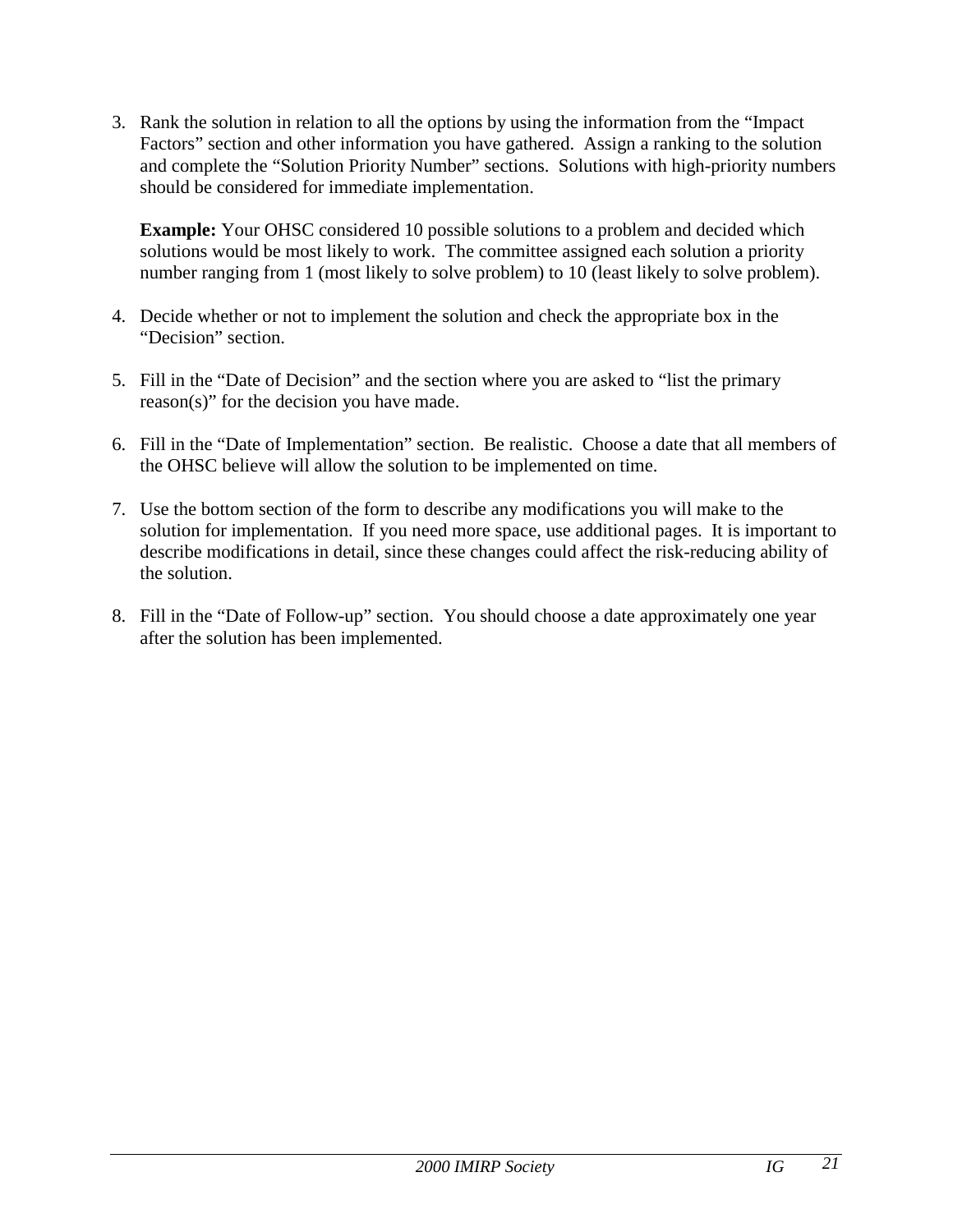## **Solution Option Form**

| <b>Company Name:</b>           |                            |                                                                                                                                                                 | Division:                               |                              |                                                                                                          |                                                                                                               |                                                               | Main Contact(s) Management: Ian                                              |           |                                                          |                                                                                                                                                                                                                                                      | Worker: Jim                                      |
|--------------------------------|----------------------------|-----------------------------------------------------------------------------------------------------------------------------------------------------------------|-----------------------------------------|------------------------------|----------------------------------------------------------------------------------------------------------|---------------------------------------------------------------------------------------------------------------|---------------------------------------------------------------|------------------------------------------------------------------------------|-----------|----------------------------------------------------------|------------------------------------------------------------------------------------------------------------------------------------------------------------------------------------------------------------------------------------------------------|--------------------------------------------------|
|                                |                            |                                                                                                                                                                 |                                         |                              |                                                                                                          |                                                                                                               |                                                               |                                                                              |           |                                                          |                                                                                                                                                                                                                                                      |                                                  |
| Solution<br>Priority<br>Number | <b>CIJ</b> Title           | Solution<br>Description                                                                                                                                         | Document<br>and Page                    | ${\bf E}$                    | $\boldsymbol{A}$                                                                                         | <b>Risk Control Code</b><br><b>WP</b>                                                                         | <b>PPE</b>                                                    | Decision                                                                     |           | Date of<br>Decision                                      | Date of<br>Implementation                                                                                                                                                                                                                            | Date of<br>Follow-up                             |
| $\mathfrak{Z}$                 | Chipper<br><b>Operator</b> | Diagonal<br>Fin                                                                                                                                                 | WM41                                    | $\overline{\bm{J}}$          |                                                                                                          |                                                                                                               |                                                               | $\boxtimes$ Implement<br>$\Box$ Do not implement                             |           | Feb. 17,<br>1999                                         | November 1999                                                                                                                                                                                                                                        |                                                  |
| <b>Body</b><br>Parts           | M<br>Neck<br>Wrist         | $\blacktriangledown$<br>Low Back $\Box$<br>Knee                                                                                                                 | Shoulder                                | Elbow                        |                                                                                                          | Ankle/Foot                                                                                                    |                                                               | Direct Risk<br>Factor                                                        |           | Force<br><b>Static Posture</b><br><b>Awkward Posture</b> |                                                                                                                                                                                                                                                      | Repetition<br><b>Contact Stress</b><br>Vibration |
| Impact<br>Factors              |                            | Effectiveness:<br>Cost:<br>Timeliness:<br>% Workers Impacted:<br>Likelihood of Acceptance: [not very]<br>Production/Quality: [negative] 1<br><b>Total Score</b> | [not very]<br>[high]<br>[long]<br>[low] | $\mathbf{1}$<br>$\mathbf{1}$ | $\overline{2}$<br>$\overline{2}$<br>$\overline{2}$<br>$\overline{2}$<br>$\overline{2}$<br>$\overline{2}$ | 3<br>$\overline{4}$<br>$\overline{3}$<br>$\overline{3}$<br>$\overline{3}$<br>$\overline{\phantom{0}}$ 4<br>22 | 5<br>5 <sup>5</sup><br>5 <sub>1</sub><br>$\mathcal{E}$<br>/30 | [very]<br>[low]<br>[short]<br>5 [high]<br>[very]<br>$\mathcal{F}$ [positive] | solution: |                                                          | Please list the primary reason[s] for either<br>implementing or not implementing this<br>Implementation of the solution will occur<br>during scheduled mill shutdown.<br>Purchasing department needs to investigate<br>various options for purchase. |                                                  |
|                                |                            | If the solution was modified for implementation, please describe:                                                                                               |                                         |                              |                                                                                                          |                                                                                                               |                                                               |                                                                              |           |                                                          |                                                                                                                                                                                                                                                      | <b>AEI</b> Code<br>(office use only)             |
|                                |                            |                                                                                                                                                                 |                                         |                              |                                                                                                          |                                                                                                               |                                                               |                                                                              |           |                                                          |                                                                                                                                                                                                                                                      |                                                  |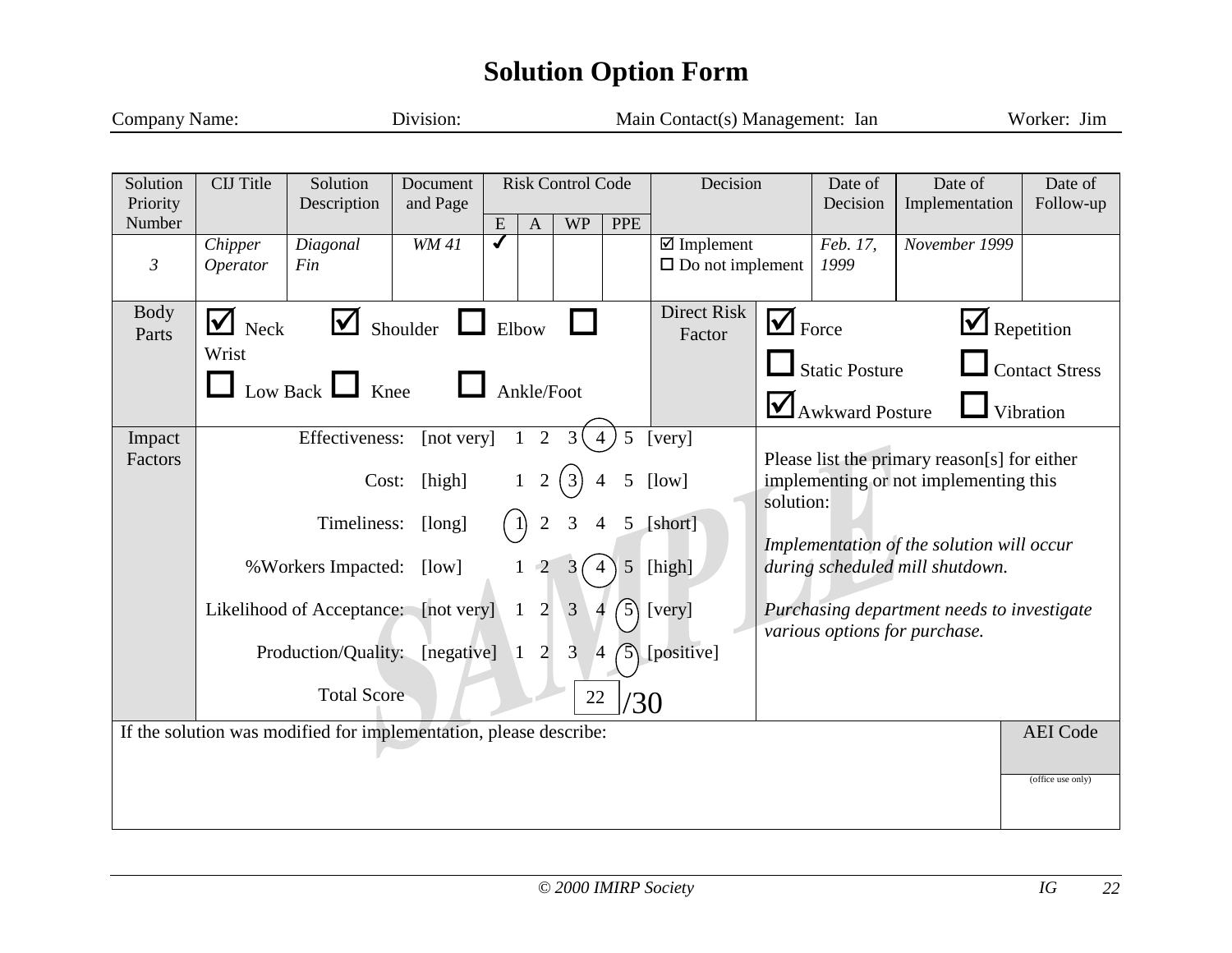## <span id="page-22-0"></span>**STEP 5: Implement Solutions**

The fifth step in the IMIRP implementation process involves moving forward with the solutions chosen in Step 4.

#### **Choose a strategy**

Decide on an appropriate implementation strategy. Strategies will vary from mill to mill.

#### **Manage change effectively**

Many people feel threatened by change in the workplace: they did not initiate the changes, yet they are often most affected. Make sure that you inform everyone who will be affected, either directly or indirectly, by the changes. Make the changes more acceptable to everyone by:

- Explaining why the change is being made, exactly what will change, and how people will be affected
- Asking for reactions
- Clearing up any misunderstandings
- Answering questions and acknowledging objections
- Asking what could be done to make the change go as smoothly as possible
- Asking for support and commitment
- Coaching, supporting, and reinforcing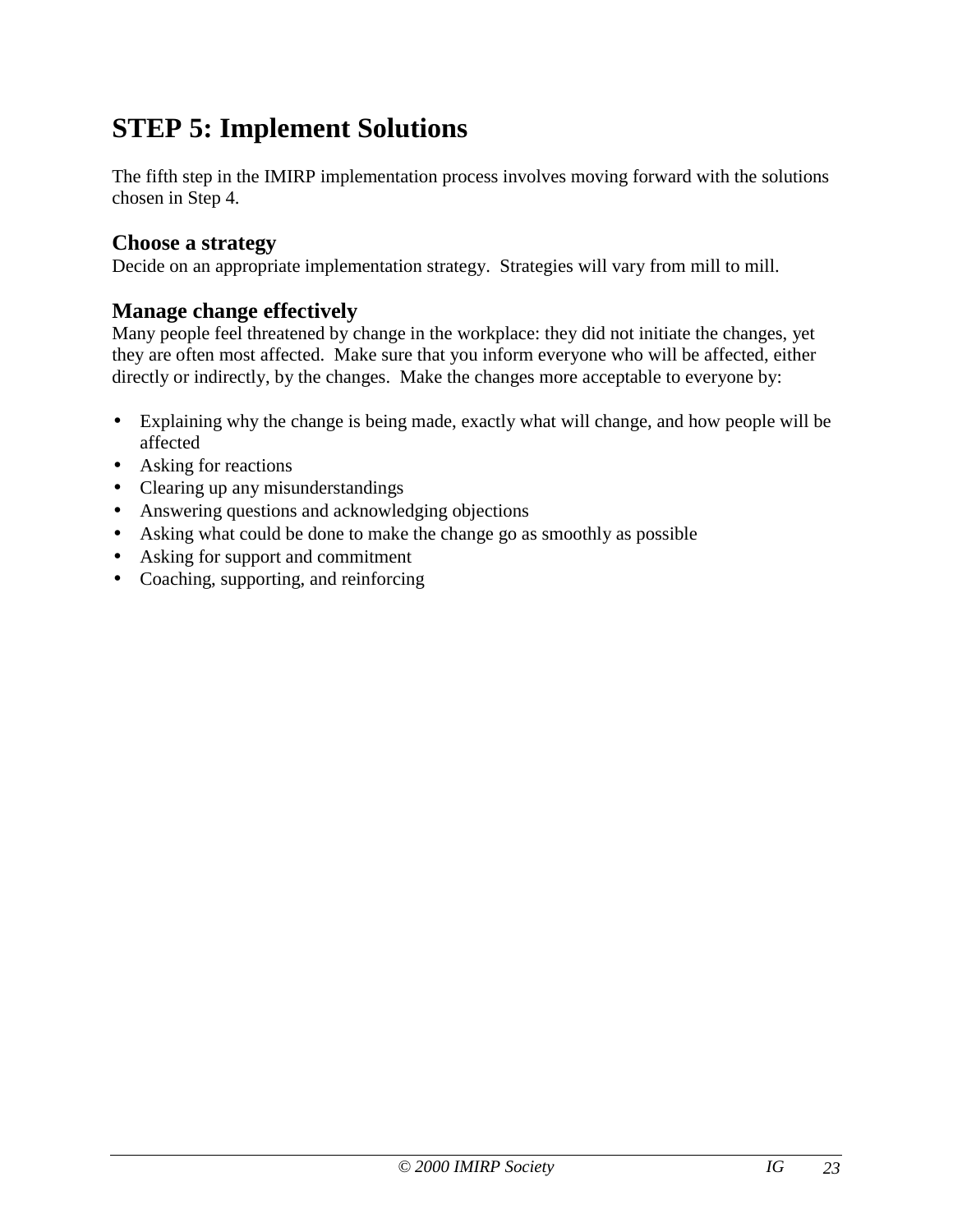## <span id="page-23-0"></span>**STEP 6: Evaluate Solutions**

The sixth step in the IMIRP implementation process involves evaluating the effectiveness of the solutions chosen.

#### **Assess short-term progress**

Two weeks after implementing a solution find out if any risk factors have been eliminated or reduced. Determine if any new risks have been created.

#### **Instructions for Risk Factor Identification Checklist**

Obtain a new copy of the Risk Factor Identification Checklist you used in Step 3 (you will have used the checklist from either the Tool Kit or Appendix H). Ideally, the OHSC members who completed the first Risk Factor Identification Checklist for the job should evaluate the short-term progress. Keep in mind that the checklist is designed to identify ergonomic risk factors, not to assess them.

- 1. Complete the Risk Factor Identification Checklist a second time by following the instructions on page 1 of the checklist. Check the "After implementation" box.
- 2. Compare the second checklist with the first checklist. See if different columns are checked ("Sometimes" instead of "Often," "Yes" instead of "No"). Take note of any changes.

#### **Instructions for Employee Follow-up Survey**

You will find a blank copy of the Employee Follow-up Survey in Appendix K. Using the survey form will help you determine whether solutions have succeeded in reducing or eliminating the risk factors previously identified without creating any new risks.

- 1. Give a survey form to each worker affected by the ergonomic change.
- 2. Collect the completed surveys and compile the results.
- 3. Look at the results of the survey to determine how much individual workers were involved in the ergonomic process and whether their opinions and expertise were used.
- 4. Inform others of the results of your survey, including fellow OHSC members, affected workers, management, and the IMIRP Society.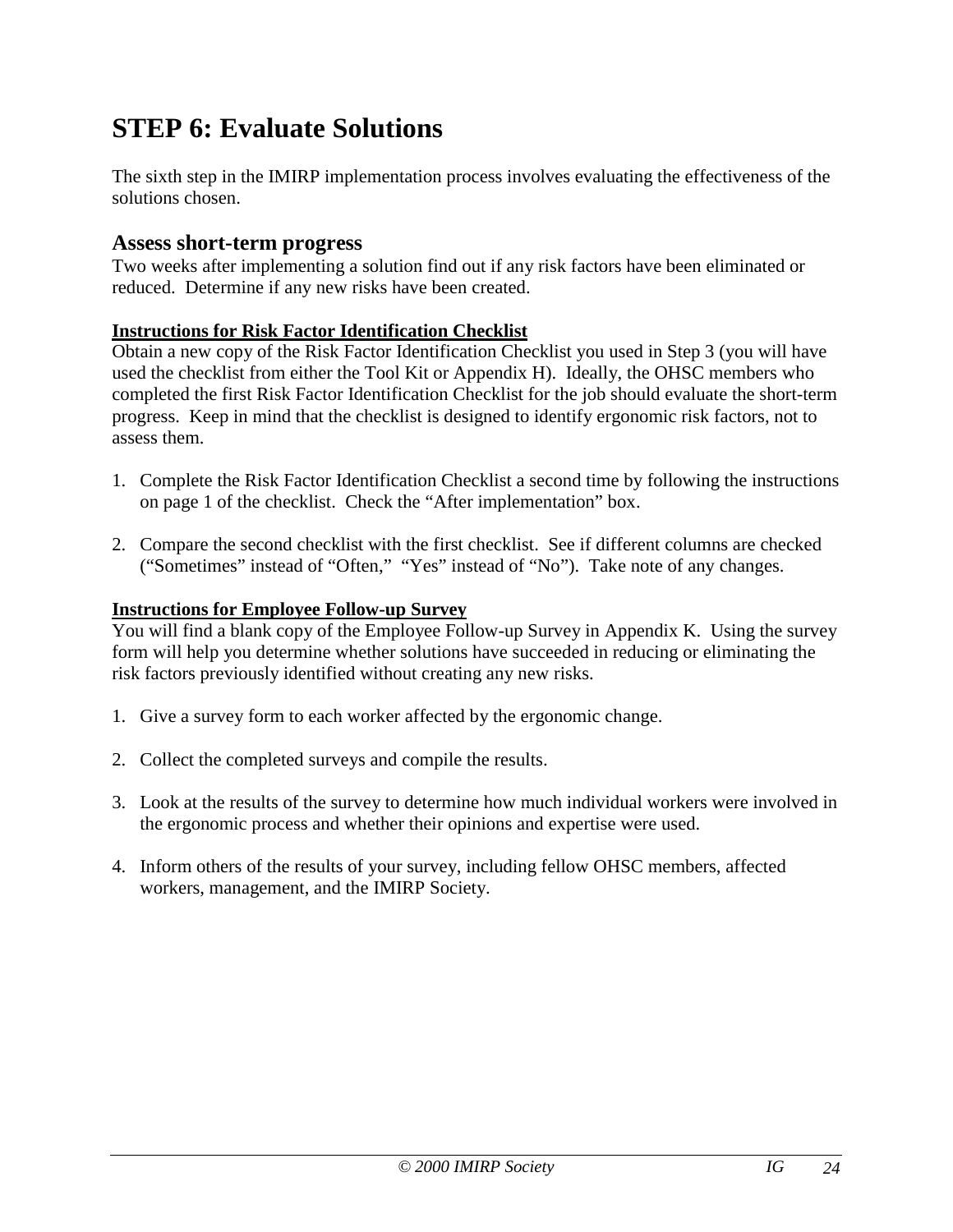#### **Assess long-term progress**

Approximately one year after implementing a solution, assess the effectiveness of the changes. Options for assessment include gathering information about injuries and discomfort, or having the work environment re-assessed by ergonomists or others qualified to conduct risk assessments.

#### **Instructions for Worksheet 1**

Obtain a new copy of Worksheet 1, which you used in Step 1 to gather information about injuries (see Appendix A).

- 1. Complete Worksheet 1 a second time by following the instructions outlined in Step 1.
- 2. Compare the newly completed worksheet with the worksheet done earlier. Decide whether the number of injury reports increased, decreased, or stayed the same.
- 3. Inform others of your results, including fellow OHSC members, affected workers, management, and the IMIRP Society.

#### **Instructions for Discomfort Survey (Follow-up)**

You will find a blank copy of the Discomfort Survey (Follow-up) in Appendix L.

- 1. Give a survey form to each worker affected by the ergonomic change initiated a year earlier.
- 2. Collect the completed forms and compile the results.
- 3. Any surveys that indicate Before and Yes for question 1 and 2 respectively should be used to compare with the results obtained when you surveyed workers about discomfort in Step 1. Decide whether the levels of discomfort increased, decreased, or stayed the same, and if different body parts have been affected.
- 4. Inform others of your results, including fellow OHSC members, affected workers, management, and the IMIRP Society.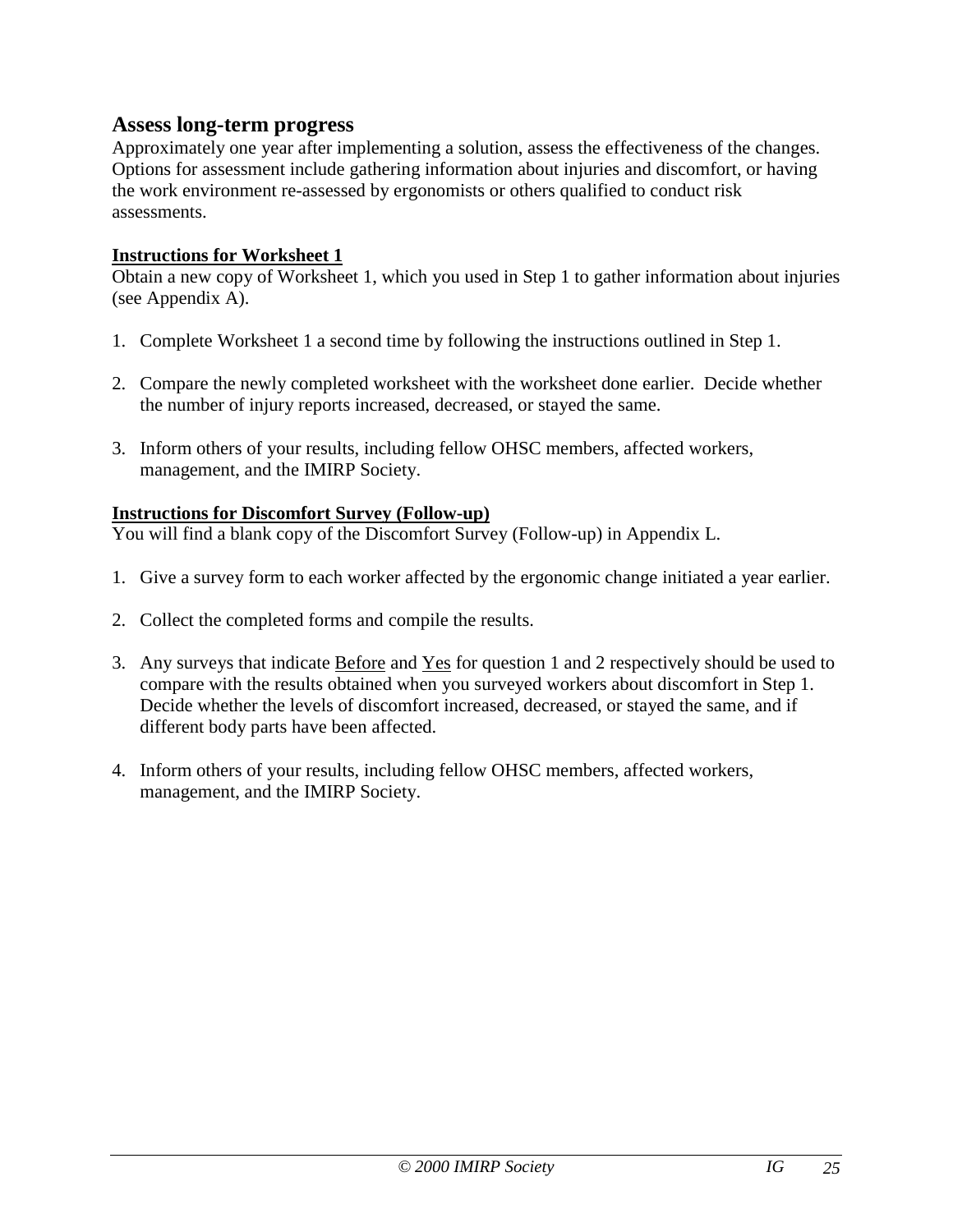## <span id="page-25-0"></span>**Conclusion**

The Industrial Musculoskeletal Injury Reduction Program (IMIRP) depends on shared information. The following documents can be especially valuable:

- Worksheet 1 (injury statistics)
- Worksheet 2 (results of the Discomfort Survey)
- Worksheet 4 (priority ranking of jobs to be considered)
- Solution Option Form (information about solutions considered and implemented)

OHSC members are encouraged to send copies of completed documents used in the IMIRP implementation process, by mail or facsimile, to:

The IMIRP Project c/o Advanced Ergonomics Inc. 2668 Shale Court Coquitlam, BC V3E 2T7

Facsimile: (604) 945-6215

Please forward any information about an OHSC decision, whether the solution decided on was implemented or not. This will allow the IMIRP Society to keep a record of solutions that were considered by various mills, why some solutions were implemented, and why others were rejected.

The IMIRP team will make sure all mills benefit by sharing information and making everyone in the sawmill industry aware of successful solutions.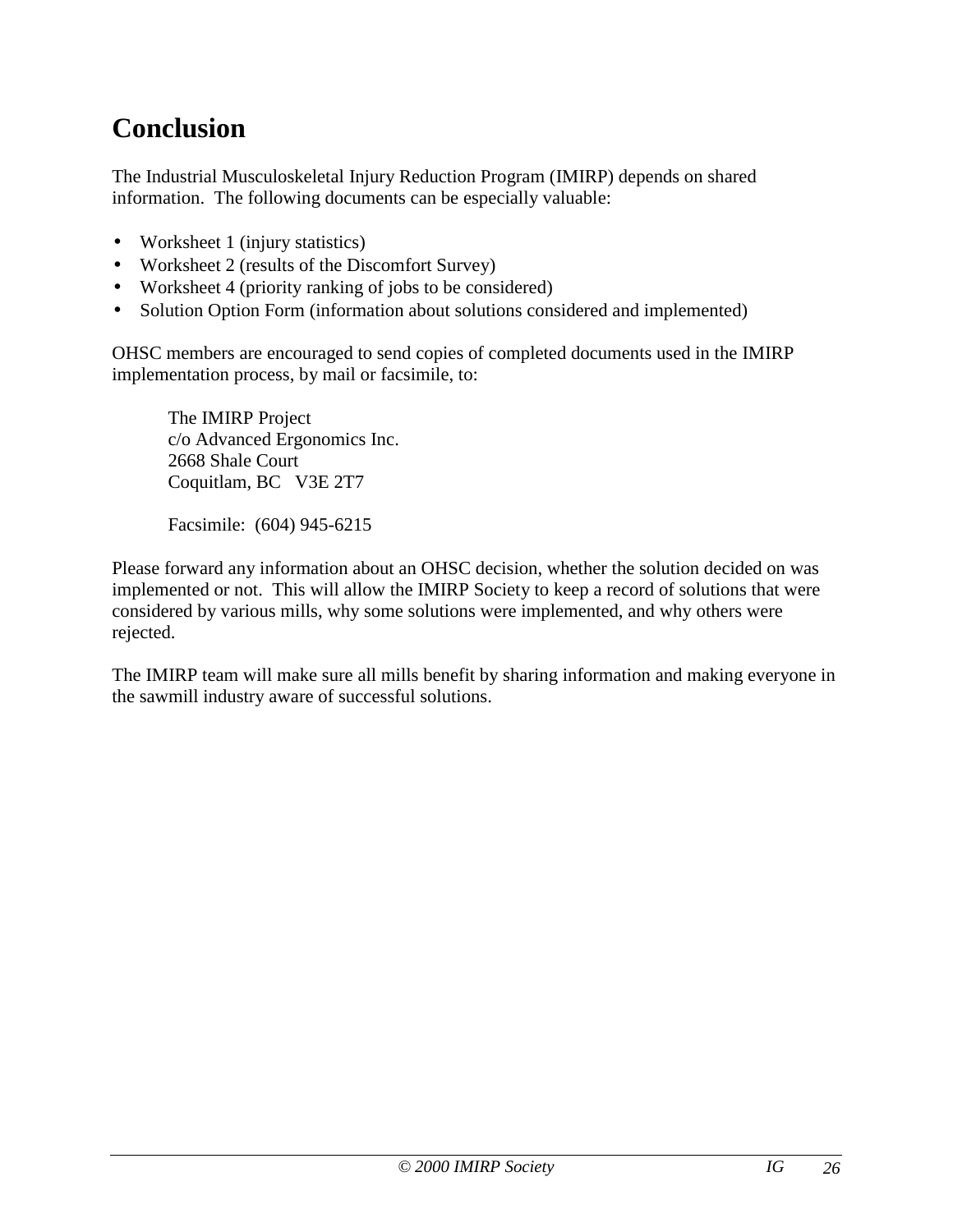# **IMIRP APPENDICES**

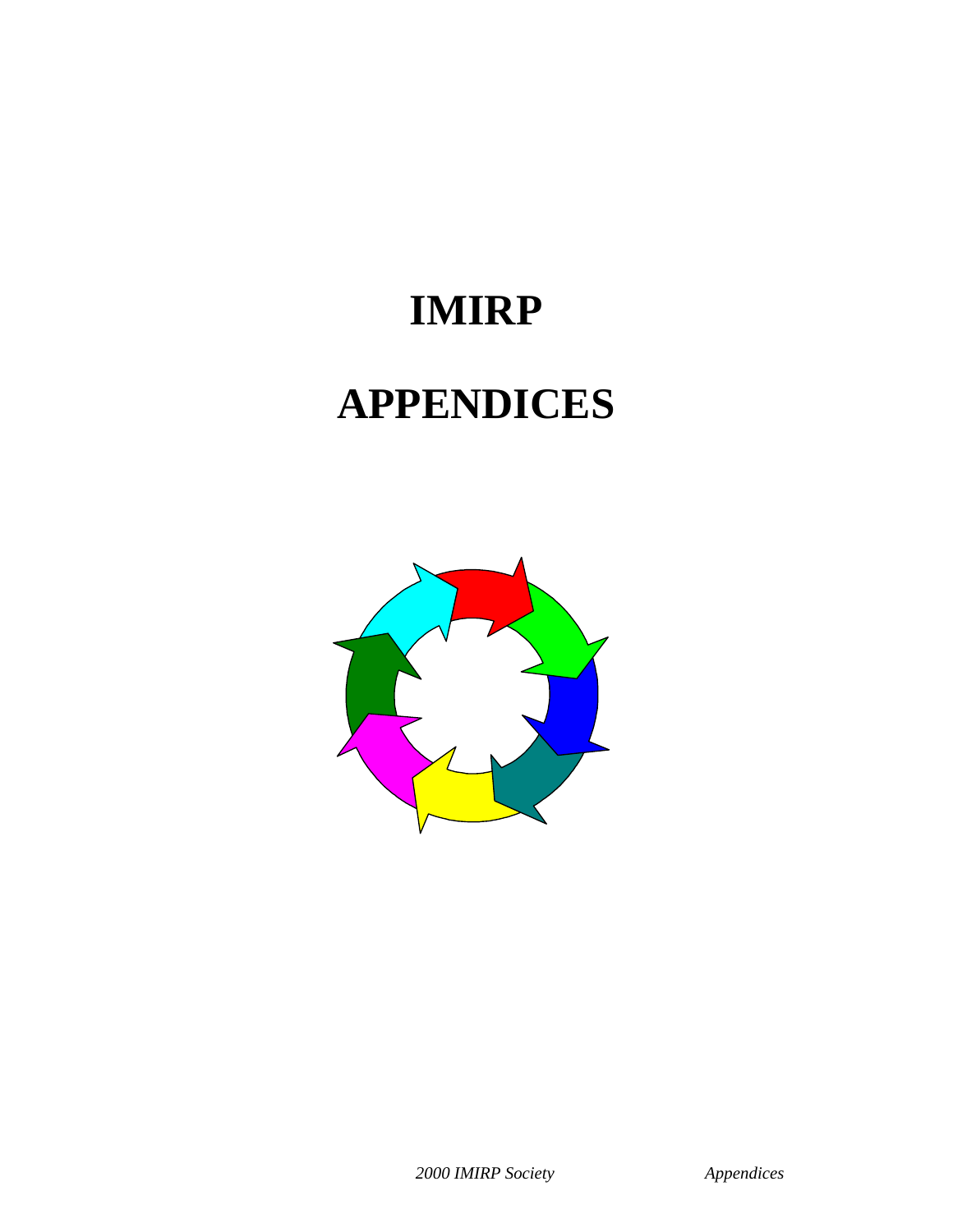## **Table of Contents**

**[APPENDIX A - WORKSHEET 1](#page-28-0)**

**[APPENDIX B - DISCOMFORT SURVEY](#page-29-0)**

**[APPENDIX C - WORKSHEET 2](#page-33-0)**

**[APPENDIX D - WORKSHEET 3](#page-34-0)**

**[APPENDIX E - WORKSHEET 4](#page-35-0)**

**[APPENDIX F - COMMON INDUSTRY JOB TITLES AND DESCRIPTIONS](#page-36-0)**

**[APPENDIX G - TIMELINES FOR TOOL KIT PRODUCTION](#page-39-0)**

**[APPENDIX H - GENERAL RISK FACTOR IDENTIFICATION CHECKLIST](#page-49-0)**

**[APPENDIX I - SOLUTION OPTION FORM](#page-66-0)**

**[APPENDIX J - IMPACT FACTOR QUESTIONS](#page-67-0)**

**[APPENDIX K - EMPLOYEE FOLLOW-UP SURVEY](#page-68-0)**

**[APPENDIX L - DISCOMFORT SURVEY \(FOLLOW-UP\)](#page-70-0)**

#### **Disclaimer**

*The BC sawmill IMIRP documents were developed by Advanced Ergonomics Inc. (AEI) based on analyses conducted in a number of voluntary, participating sawmills in British Columbia and should be considered applicable only to the BC sawmill industry. Modification to these documents may reduce their usefulness and/or lead to hazardous situations. Individuals or committees wishing to make Physical Demands Analyses (PDAs) sitespecific, or wishing to implement options from the Work Manuals, are advised to first complete the two-day OHSC and Supervisor Ergonomics Training Session. Modifications to a PDA must be within the scope of competence of those individuals making the changes and must be reported to any rehabilitation professional using the PDA. Neither AEI nor the IMIRP Society accepts any responsibility for the use or misuse of these documents.*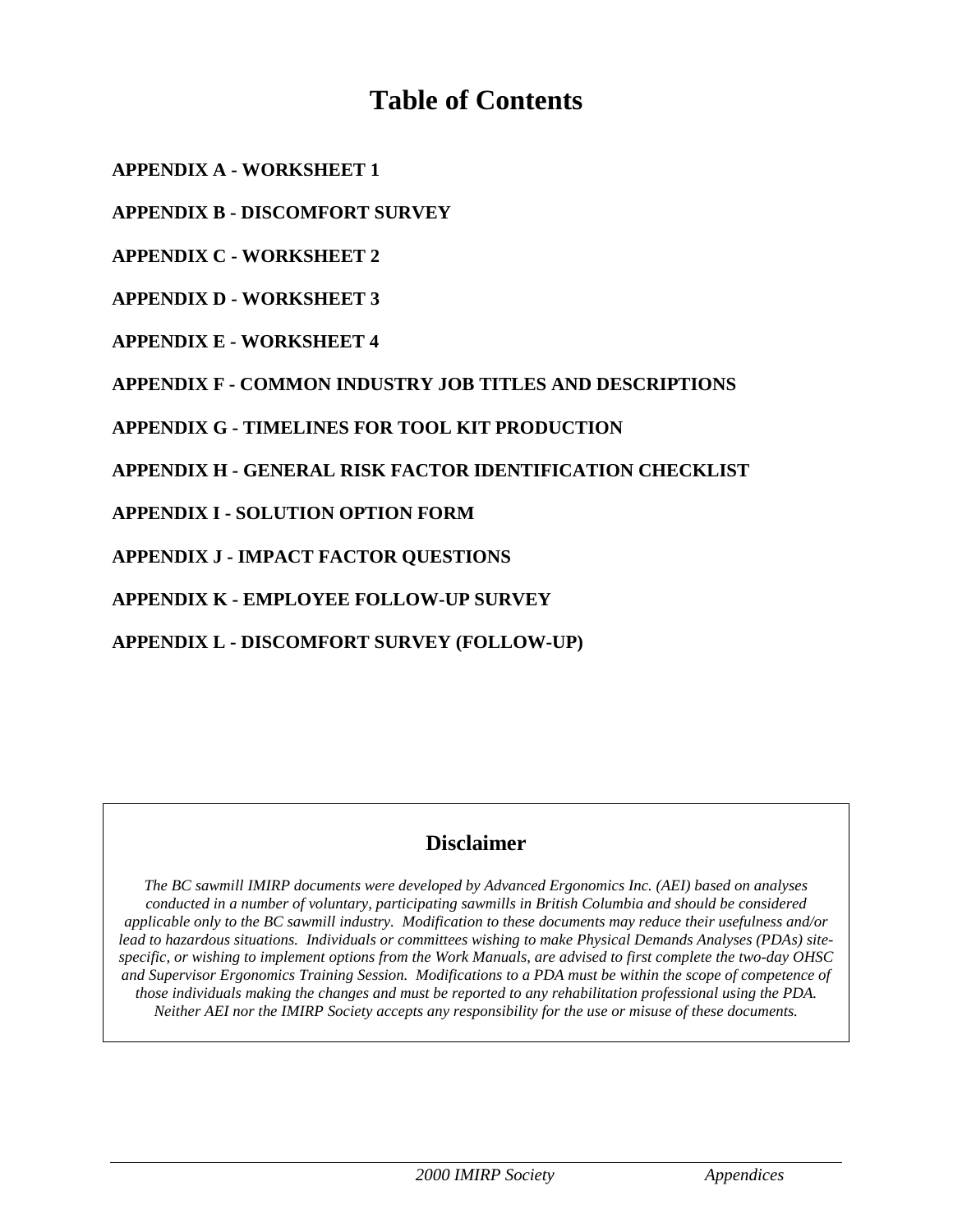## **Appendix A - Worksheet 1**

<span id="page-28-0"></span>Worksheet 1. Tally of signs and/or symptoms for a mill job title by body part.

#### Mill Job Title\*: Date:



Number of Workers\*: Number of Injury Reports (Past Year)\*:

#### **Signs and/or Symptoms of MSIs**

- Discomfort or pain
- Tenderness
- Inflammation
- Burning sensation
- Decreased motion
- Weakness or clumsiness
- Tingling or numbness
- Shooting/Stabbing pain
- Whitening of the fingers or toes

| <b>Body Part</b>  | Tally of Signs and/or Symptoms $(\checkmark)$ | <b>Tally Totals</b> |
|-------------------|-----------------------------------------------|---------------------|
| Head/Eye          |                                               |                     |
| <b>Neck</b>       |                                               |                     |
| <b>Upper Back</b> |                                               |                     |
| Shoulder (L)      |                                               |                     |
| Shoulder (R)      |                                               |                     |
| Elbow(L)          |                                               |                     |
| Elbow(R)          |                                               |                     |
| Forearm (L)       |                                               |                     |
| Forearm $(R)$     |                                               |                     |
| Wrist (L)         |                                               |                     |
| Wrist $(R)$       |                                               |                     |
| Hand/Finger (L)   |                                               |                     |
| Hand/Finger (R)   |                                               |                     |
| Low Back          |                                               |                     |
| Hip/Thigh(L)      |                                               |                     |
| Hip/Thigh(R)      |                                               |                     |
| Knee $(L)$        |                                               |                     |
| Knee $(R)$        |                                               |                     |
| Ankle/Foot (L)    |                                               |                     |
| Ankle/Foot (R)    |                                               |                     |
| Other             |                                               |                     |

**\* Information transferred to Worksheet 3**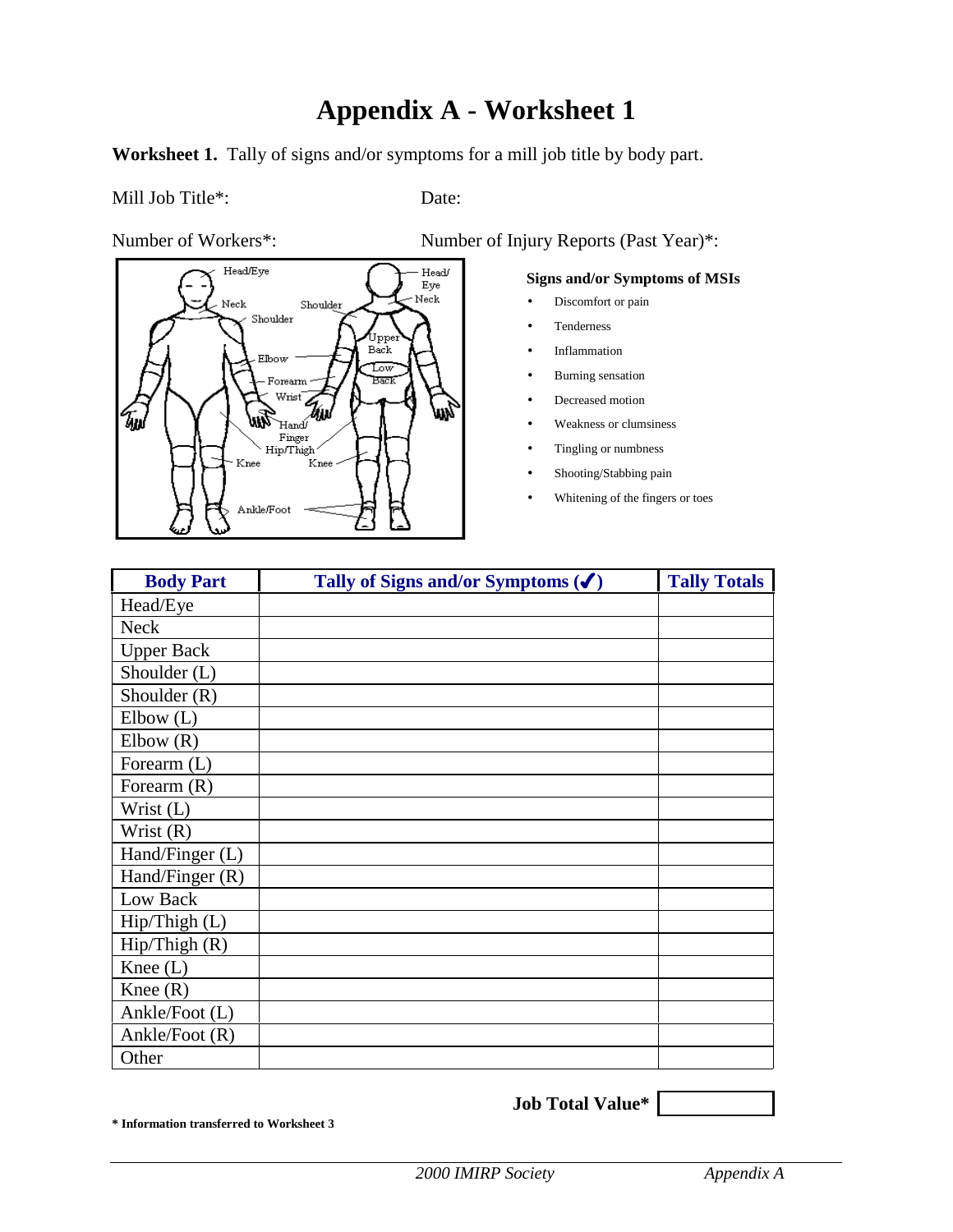## <span id="page-29-0"></span>**Appendix B - Discomfort Survey**

## **IMIRP DISCOMFORT SURVEY**

- This survey is part of the Industrial Musculoskeletal Injury Reduction Program (IMIRP). It is being used to gather information about discomfort and pain occurring in sawmills for the purpose of reducing injuries.
- Please note, you will be asked about your feeling of discomfort and pain while performing your job. Your rating of this discomfort or pain should be what you feel at the **end** of a shift in a typical workday.

**If you have any other questions, please ask your supervisor.**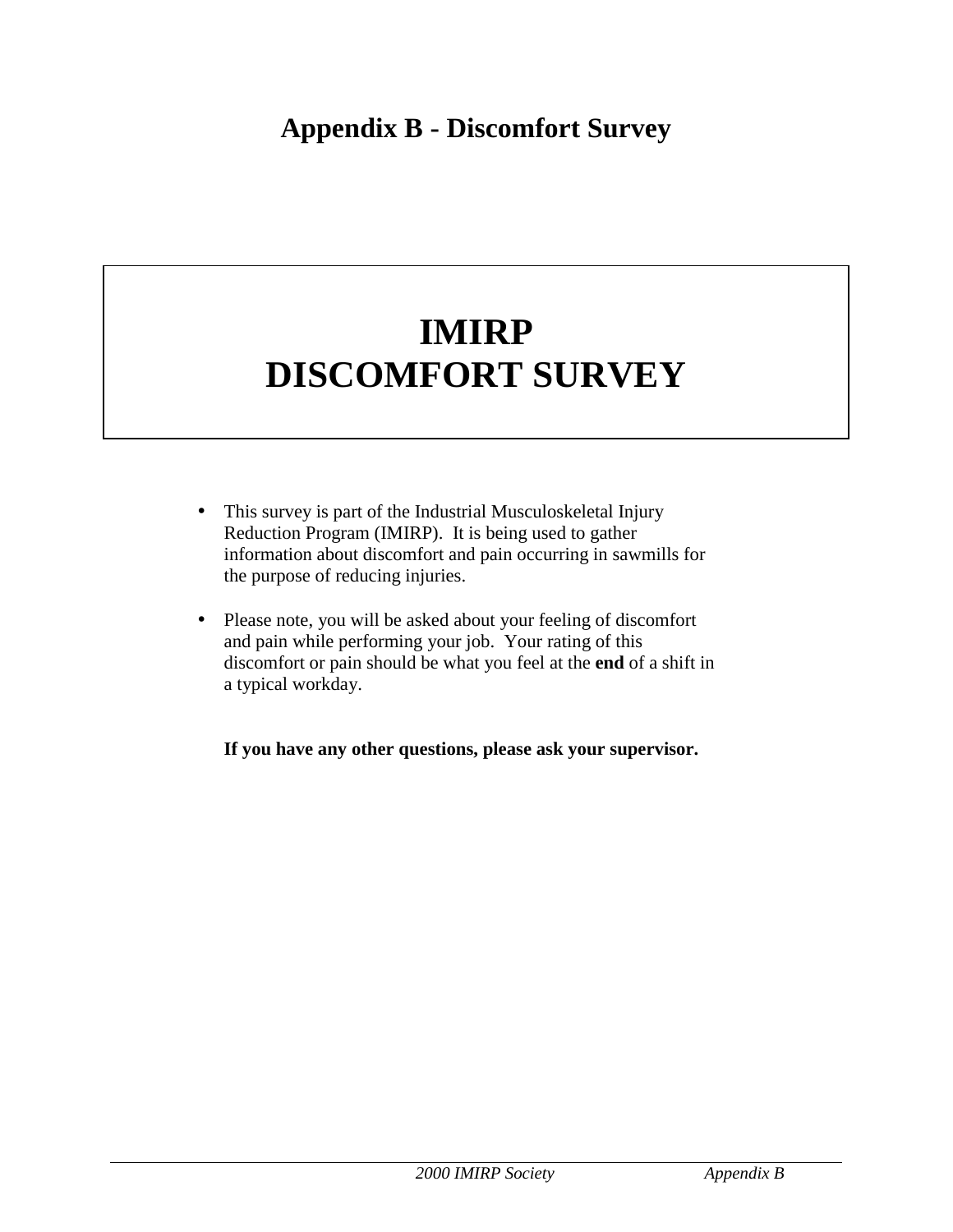#### **Personal Information**

| 1. Year of birth: 19_______<br>2. Height:<br>3. Weight:<br>4. Gender: (check one) $\Box$ Male | $\Box$ Female                                                      |                                                                                       |
|-----------------------------------------------------------------------------------------------|--------------------------------------------------------------------|---------------------------------------------------------------------------------------|
|                                                                                               | <b>Job Information</b>                                             |                                                                                       |
|                                                                                               |                                                                    |                                                                                       |
| 5. Current job title:                                                                         |                                                                    |                                                                                       |
|                                                                                               |                                                                    |                                                                                       |
| 6. Length of time at current job:                                                             |                                                                    |                                                                                       |
| (Check one)                                                                                   | $\Box$ Less than 3 months                                          | $\Box$ 3 to 5 years                                                                   |
|                                                                                               | $\Box$ 3 to 12 months                                              | $\Box$ More than 5 but less than 10 years                                             |
|                                                                                               | $\Box$ More than 1 but less than 3 years $\Box$ More than 10 years |                                                                                       |
| 7. Other jobs currently performed:                                                            |                                                                    |                                                                                       |
| How often:<br>(Enter a letter from the legend)                                                |                                                                    |                                                                                       |
|                                                                                               | B.<br>А.                                                           | A. less than 25% of the shift<br>25 to 50% of the shift<br>more than 50% of the shift |
| 8. Past/Previous job titles:                                                                  |                                                                    |                                                                                       |
| Years worked at this job (e.g. 1986-1990): 19 __ - 19 __ - 19 __ - 19 __ - 19 __ - 19 __ - 19 |                                                                    | $19 - 19$                                                                             |

#### **Discomfort Information**

| (Check one)           | 9. In the last year, have you felt any musculoskeletal discomfort or pain while performing your job?                           |
|-----------------------|--------------------------------------------------------------------------------------------------------------------------------|
| Yes<br>N <sub>0</sub> | If Yes, please continue on the next page.<br>If No, you are now finished the questionnaire. Thank you very much for your time. |
|                       |                                                                                                                                |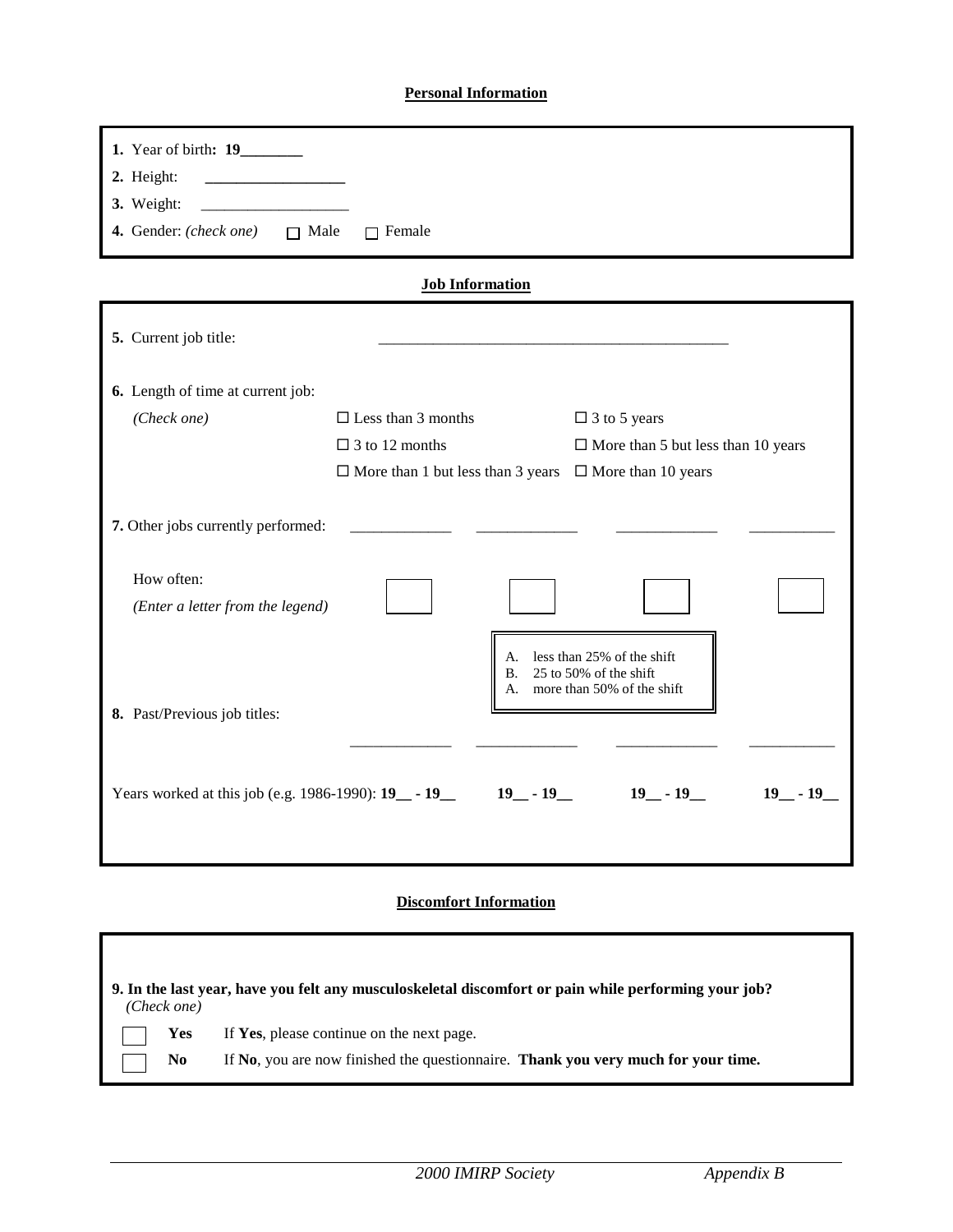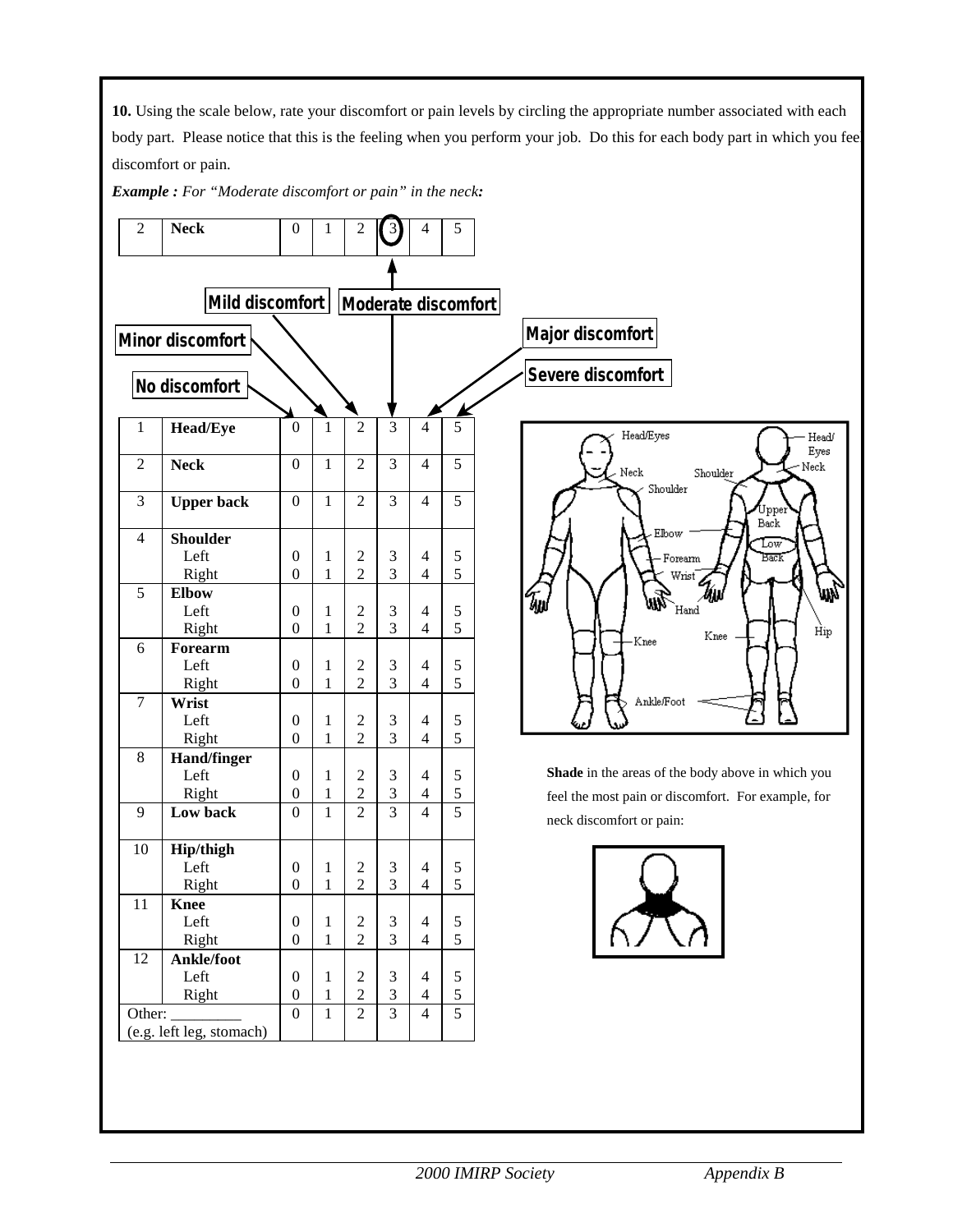| 11. Does your present job make your discomfort or pain worse?<br>(Check one)<br>$\Box$ Yes $\Box$ No         |
|--------------------------------------------------------------------------------------------------------------|
|                                                                                                              |
|                                                                                                              |
| 12. Have you received any treatment (e.g. medication, hot/cold treatment, physiotherapy etc.) to relieve the |
| discomfort or pain? (Check one)<br>$\Box$ Yes $\Box$ No                                                      |
|                                                                                                              |
|                                                                                                              |
|                                                                                                              |
|                                                                                                              |
| 13. a) Do you have any ideas what are the factors in your job (e.g. the object handled, the workstation, the |
| work technique, tool used etc.) causing the discomfort or pain?                                              |
|                                                                                                              |
|                                                                                                              |
|                                                                                                              |
|                                                                                                              |
|                                                                                                              |
| b) Do you have any suggestions to improve the work condition to prevent or reduce the possibility of causing |
|                                                                                                              |
|                                                                                                              |
|                                                                                                              |
|                                                                                                              |
| Thank you very much for your time!                                                                           |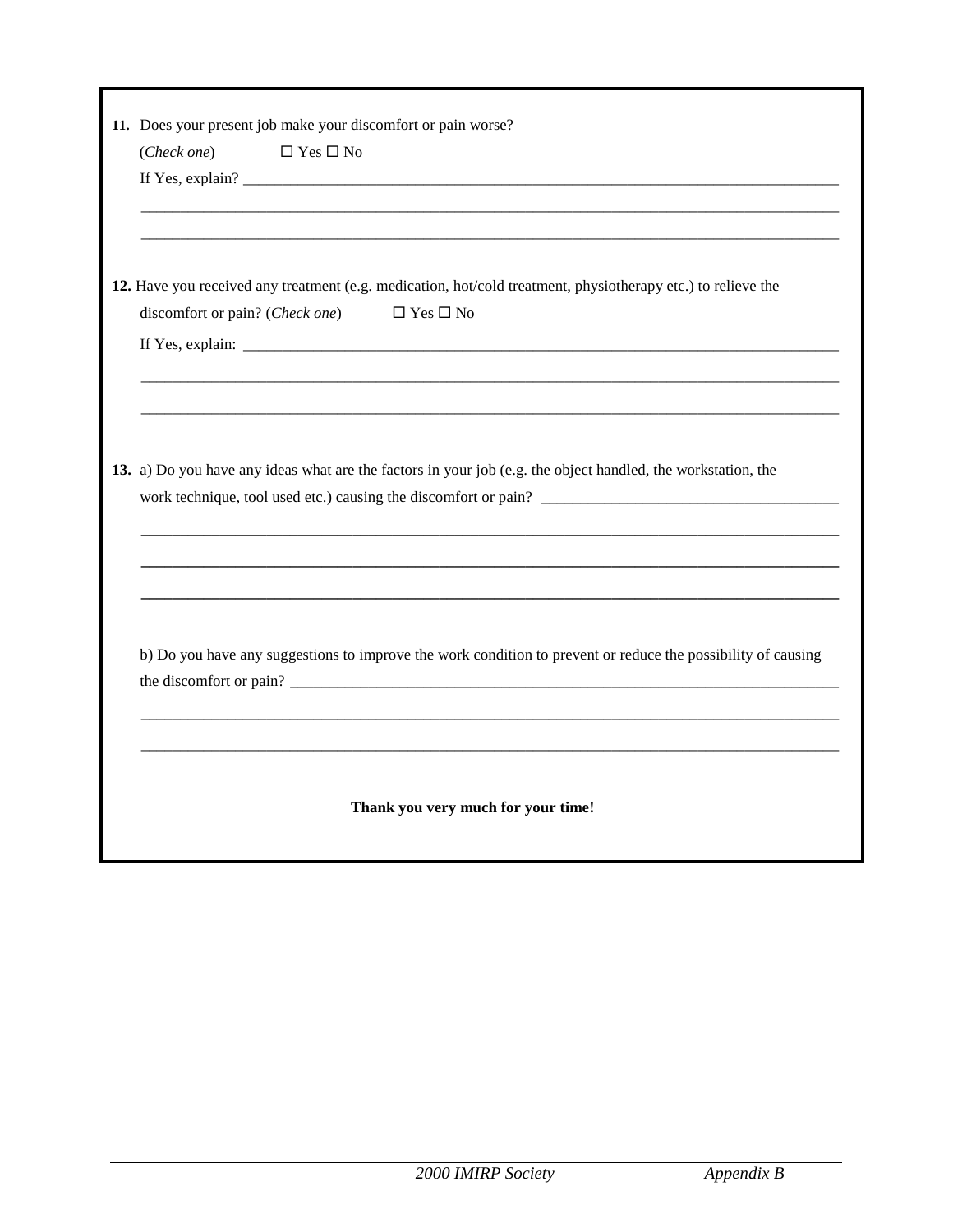## **Appendix C - Worksheet 2**

<span id="page-33-0"></span>**Worksheet 2.** Tally of reported discomfort for a mill job title by body part.

Mill Job Title: Date:

Number of Workers: Number of Surveys with 'Yes' to discomfort/pain (Q. 9)\*:

Number of Surveys Returned\*:

| <b>Body Part</b>     | <b>Tally of Discomfort Values</b> | <b>Tally</b><br><b>Totals</b>     | <b>Number of</b><br><b>Incidences</b> | <b>Average</b><br><b>Discomfort</b><br><b>Value</b> |
|----------------------|-----------------------------------|-----------------------------------|---------------------------------------|-----------------------------------------------------|
| Head/Eye             |                                   |                                   |                                       |                                                     |
| <b>Neck</b>          |                                   |                                   |                                       |                                                     |
| <b>Upper Back</b>    |                                   |                                   |                                       |                                                     |
| Shoulder (L)         |                                   |                                   |                                       |                                                     |
| Shoulder $(R)$       |                                   |                                   |                                       |                                                     |
| Elbow(L)             |                                   |                                   |                                       |                                                     |
| Elbow(R)             |                                   |                                   |                                       |                                                     |
| Forearm (L)          |                                   |                                   |                                       |                                                     |
| Forearm $(R)$        |                                   |                                   |                                       |                                                     |
| Wrist <sub>(L)</sub> |                                   |                                   |                                       |                                                     |
| Wrist $(R)$          |                                   |                                   |                                       |                                                     |
| Hand/Finger (L)      |                                   |                                   |                                       |                                                     |
| Hand/Finger (R)      |                                   |                                   |                                       |                                                     |
| Low Back             |                                   |                                   |                                       |                                                     |
| Hip/Thigh (L)        |                                   |                                   |                                       |                                                     |
| Hip/Thigh $(R)$      |                                   |                                   |                                       |                                                     |
| Knee $(L)$           |                                   |                                   |                                       |                                                     |
| Knee $(R)$           |                                   |                                   |                                       |                                                     |
| Ankle/Foot (L)       |                                   |                                   |                                       |                                                     |
| Ankle/Foot (R)       |                                   |                                   |                                       |                                                     |
| Other                |                                   |                                   |                                       |                                                     |
|                      |                                   | Sum of<br><b>Tally</b><br>Totals* | <b>Sum Total</b><br>of<br>Incidences* |                                                     |
|                      |                                   |                                   |                                       |                                                     |

**Grand Average of Discomfort Values\***

**\* Information transferred to Worksheet 3**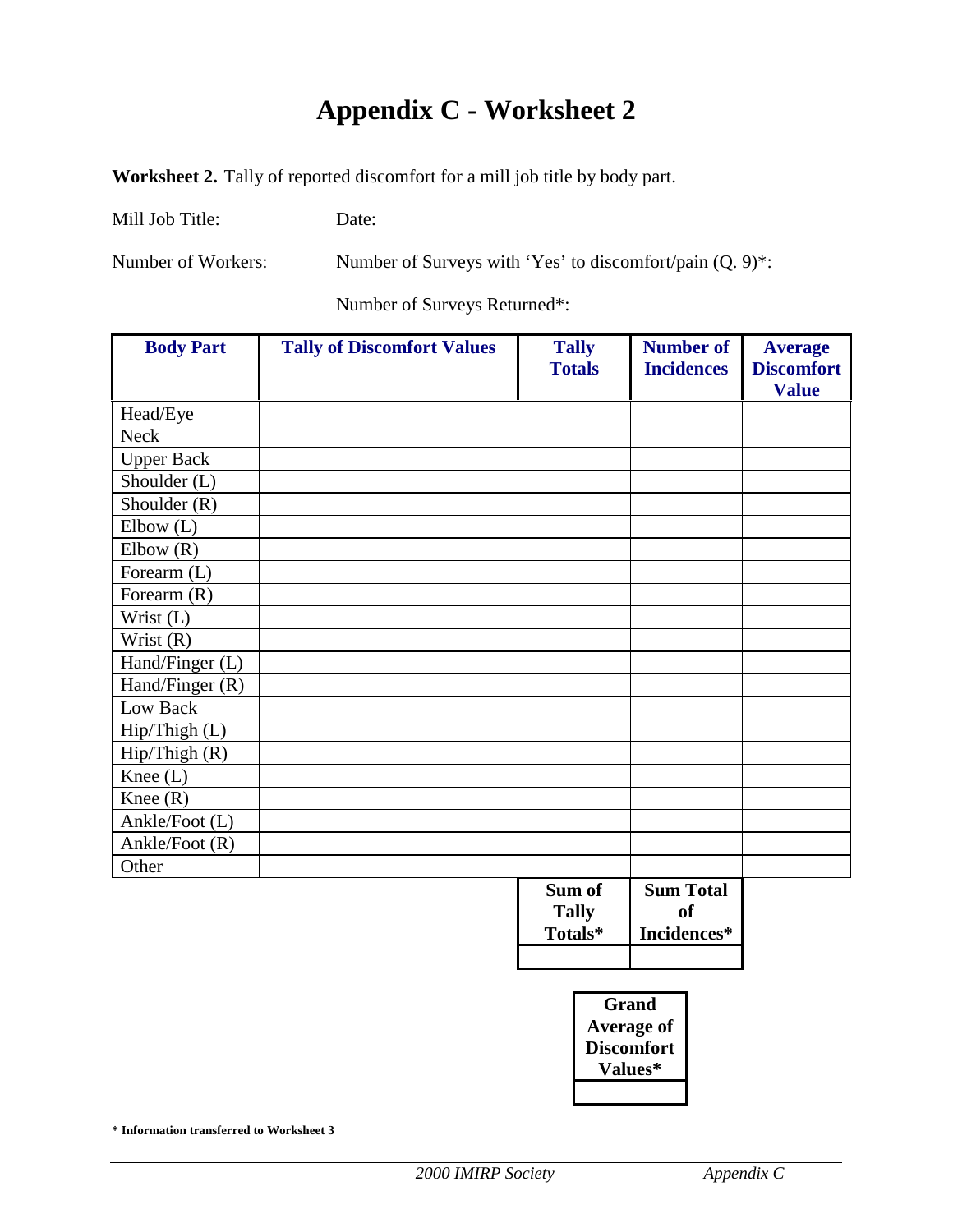## **Appendix D - Worksheet 3**

**Worksheet 3.** Collection of information for all mill job titles from Worksheet 1 and 2.

| <b>From Worksheet 1 – Signs and/or Symptoms</b> |                                       |                                              | <b>From Worksheet 2 – Discomfort Survey</b> |                                                                                  |                                                       |                                         |                                                    |                                                                         |           |
|-------------------------------------------------|---------------------------------------|----------------------------------------------|---------------------------------------------|----------------------------------------------------------------------------------|-------------------------------------------------------|-----------------------------------------|----------------------------------------------------|-------------------------------------------------------------------------|-----------|
| <b>Mill Job</b><br><b>Title</b>                 | <b>Number</b><br>of<br><b>Workers</b> | <b>Number</b><br>of Injury<br><b>Reports</b> | <b>Job Total</b><br><b>Value</b>            | <b>Number of</b><br><b>Surveys with</b><br>'Yes' to<br>discomfort/pain<br>(Q, 9) | <b>Number of</b><br><b>Surveys</b><br><b>Returned</b> | Sum of<br><b>Tally</b><br><b>Totals</b> | <b>Sum Total</b><br><b>of</b><br><b>Incidences</b> | <b>Grand</b><br><b>Average of</b><br><b>Discomfort</b><br><b>Values</b> | Priority* |
|                                                 |                                       |                                              |                                             |                                                                                  |                                                       |                                         |                                                    |                                                                         |           |
|                                                 |                                       |                                              |                                             |                                                                                  |                                                       |                                         |                                                    |                                                                         |           |
|                                                 |                                       |                                              |                                             |                                                                                  |                                                       |                                         |                                                    |                                                                         |           |
|                                                 |                                       |                                              |                                             |                                                                                  |                                                       |                                         |                                                    |                                                                         |           |
|                                                 |                                       |                                              |                                             |                                                                                  |                                                       |                                         |                                                    |                                                                         |           |
|                                                 |                                       |                                              |                                             |                                                                                  |                                                       |                                         |                                                    |                                                                         |           |
|                                                 |                                       |                                              |                                             |                                                                                  |                                                       |                                         |                                                    |                                                                         |           |
|                                                 |                                       |                                              |                                             |                                                                                  |                                                       |                                         |                                                    |                                                                         |           |
|                                                 |                                       |                                              |                                             |                                                                                  |                                                       |                                         |                                                    |                                                                         |           |
|                                                 |                                       |                                              |                                             |                                                                                  |                                                       |                                         |                                                    |                                                                         |           |
|                                                 |                                       |                                              |                                             |                                                                                  |                                                       |                                         |                                                    |                                                                         |           |
|                                                 |                                       |                                              |                                             |                                                                                  |                                                       |                                         |                                                    |                                                                         |           |
|                                                 |                                       |                                              |                                             |                                                                                  |                                                       |                                         |                                                    |                                                                         |           |
|                                                 |                                       |                                              |                                             |                                                                                  |                                                       |                                         |                                                    |                                                                         |           |
|                                                 |                                       |                                              |                                             |                                                                                  |                                                       |                                         |                                                    |                                                                         |           |
|                                                 |                                       |                                              |                                             |                                                                                  |                                                       |                                         |                                                    |                                                                         |           |
|                                                 |                                       |                                              |                                             |                                                                                  |                                                       |                                         |                                                    |                                                                         |           |
|                                                 |                                       |                                              |                                             |                                                                                  |                                                       |                                         |                                                    |                                                                         |           |
|                                                 |                                       |                                              |                                             |                                                                                  |                                                       |                                         |                                                    |                                                                         |           |
|                                                 |                                       |                                              |                                             |                                                                                  |                                                       |                                         |                                                    |                                                                         |           |

<span id="page-34-0"></span>**\* Information transferred to Worksheet 4**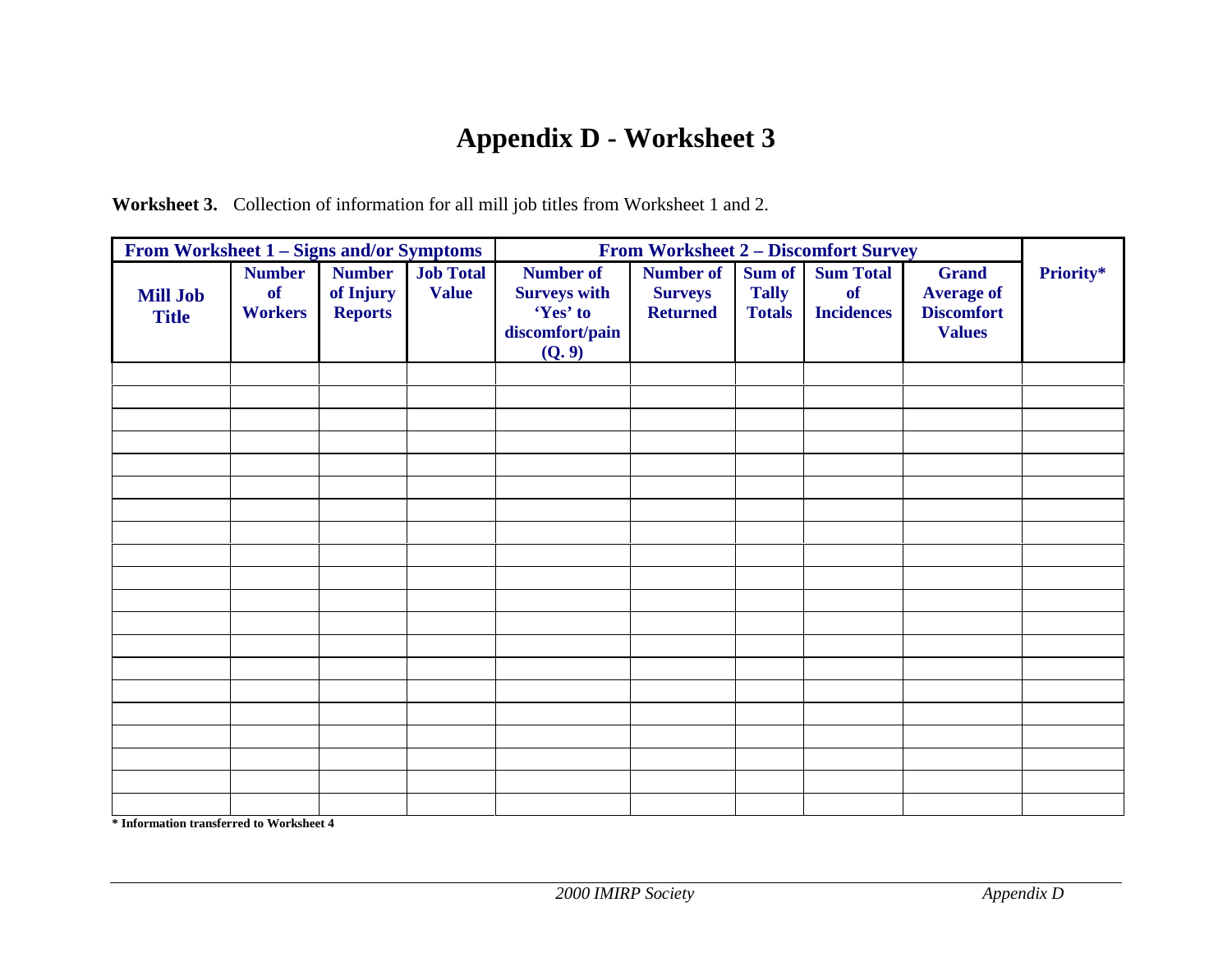## **Appendix E - Worksheet 4**

<span id="page-35-0"></span>

| <b>Priority</b> | <b>Mill Job Title</b> | <b>CIJ Title</b> | <b>Tool Kit</b><br>available? | If 'No', enter<br>date expected |               | <b>OHSC Personnel Assigned</b> |
|-----------------|-----------------------|------------------|-------------------------------|---------------------------------|---------------|--------------------------------|
|                 |                       |                  | (check one)                   |                                 | <b>Worker</b> | <b>Management</b>              |
| 1               |                       |                  | No $\Box$<br>Yes $\Box$       |                                 |               |                                |
| $\overline{2}$  |                       |                  | No $\Box$<br>Yes $\Box$       |                                 |               |                                |
| $\overline{3}$  |                       |                  | No $\Box$<br>Yes $\Box$       |                                 |               |                                |
| 4               |                       |                  | No $\square$<br>Yes $\square$ |                                 |               |                                |
| 5               |                       |                  | Yes $\square$<br>No $\square$ |                                 |               |                                |
| 6               |                       |                  | Yes $\square$<br>No $\Box$    |                                 |               |                                |
| $\overline{7}$  |                       |                  | No $\Box$<br>Yes $\Box$       |                                 |               |                                |
| 8               |                       |                  | Yes $\square$<br>No $\square$ |                                 |               |                                |
| 9               |                       |                  | No $\square$<br>Yes $\square$ |                                 |               |                                |
| 10              |                       |                  | No $\Box$<br>Yes $\square$    |                                 |               |                                |
| 11              |                       |                  | No $\square$<br>Yes $\square$ |                                 |               |                                |
| 12              |                       |                  | No $\Box$<br>Yes $\Box$       |                                 |               |                                |
| 13              |                       |                  | No $\Box$<br>Yes $\Box$       |                                 |               |                                |
| 14              |                       |                  | No $\square$<br>Yes $\Box$    |                                 |               |                                |
| 15              |                       |                  | No $\square$<br>Yes $\square$ |                                 |               |                                |
| 16              |                       |                  | No $\square$<br>Yes $\Box$    |                                 |               |                                |
| 17              |                       |                  | No $\Box$<br>Yes $\Box$       |                                 |               |                                |
| 18              |                       |                  | No $\Box$<br>Yes $\Box$       |                                 |               |                                |
| 19              |                       |                  | No $\square$<br>Yes $\Box$    |                                 |               |                                |
| 20              |                       |                  | No $\Box$<br>Yes $\square$    |                                 |               |                                |

**Worksheet 4.** Job priority and Common Industry Job (CIJ) titles for mill jobs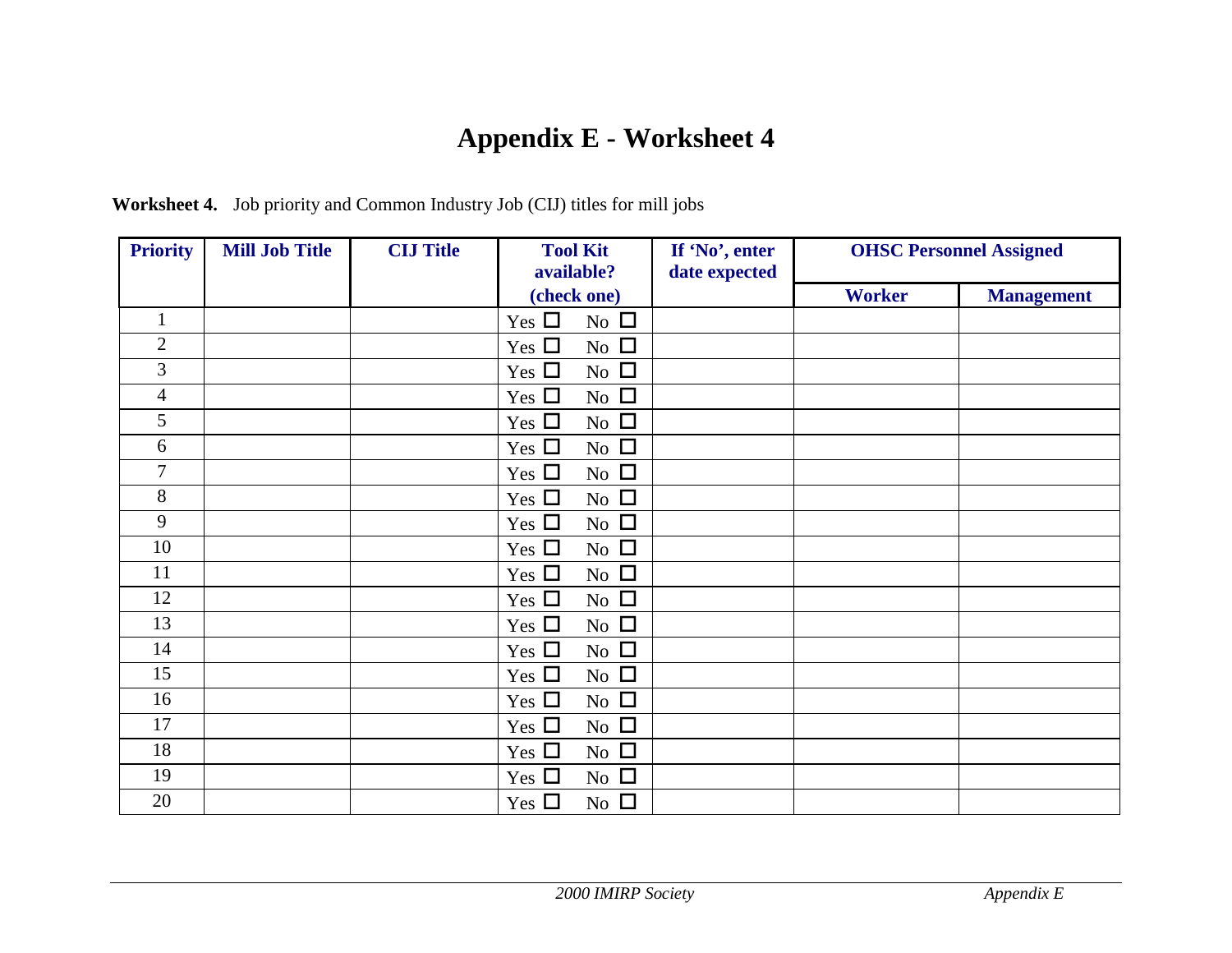# **Appendix F - Common Industry Job Titles and Descriptions**

Jobs are categorised into eight areas:

- Log Breakdown/Log Merchandising
- Sawmill Manufacturing Breakdown
- Planing/Finishing
- Kilns/By Products/Other
- Trades/Maintenance
- Mobile Equipment Operator
- Fingerjointing
- Portable Sawmill

|              | <b>Log Breakdown/Log Merchandising</b> |                                                                                 |  |  |
|--------------|----------------------------------------|---------------------------------------------------------------------------------|--|--|
| $\mathbf{I}$ | Cant Saw Operator or Sawyer            | operates saw to produce maximum size cants, slabs or side lumber $\&$           |  |  |
|              | (trim/quad band, headrig)              | maximum recovery from logs according to cutting orders                          |  |  |
| 2            | Chip-n-Saw Operator                    | operates chip-n-saw unit to break down logs into lumber cants, depending on     |  |  |
|              |                                        | pre-determined machine set up                                                   |  |  |
| 3            | Chipper Canter Operator                | operates chipper canter unit to produce maximum size cants from the logs        |  |  |
| 4            | Cut-off Saw Operator (drag saw)        | cuts logs to apply to orders                                                    |  |  |
| 5            | Debarker Operator                      | monitors the feeding of logs through automatic barker                           |  |  |
| 6            | Deck Hand                              | assists boom boat, boom feeder boat operator, tug boat operators                |  |  |
| 7            | Headrig Tailsawyer                     | guides and turns slabs and cants, ensures flow of wood is uninterrupted         |  |  |
| 8            | Log Chaser                             | straightens logs on deck                                                        |  |  |
| 9            | Log Haul Feeder                        | operates a mechanical pike pole to supply individual logs to log haul infeed    |  |  |
| 10           | Log Marker                             | marks logs to be sorted out (marks for species, length and size)                |  |  |
| 11           | Log Merchandiser                       | operates computer that sets up the log to be cut according to the highest value |  |  |
|              |                                        | boards (gets the most out of the log)                                           |  |  |
| 12           | Log Scaler                             | scales and grades incoming logs - scaling ticket                                |  |  |
| 13           | Scragg Saw Operator                    | operates scragg saw to cut logs into cants and slabs from small diameter logs   |  |  |
| 14           | Slipman/Boomman                        | feeds logs in to the mill using a pike pole or like device                      |  |  |

|    | <b>Sawmill Manufacturing Breakdown</b>                                 |                                                                                                                                             |  |  |
|----|------------------------------------------------------------------------|---------------------------------------------------------------------------------------------------------------------------------------------|--|--|
| 15 | Drop Sorter                                                            | sorts wood using drop gate                                                                                                                  |  |  |
| 16 | Edger Operator (main, cant-gang,<br><i>chipper</i> )                   | operates an edger to rip and size a flow of dimension type lumber and/or<br>slabs, originating from a primary breakdown unity or equivalent |  |  |
| 17 | Edger Operator (pony)                                                  | operates a pony edger                                                                                                                       |  |  |
| 18 | End Stacker Helper                                                     | helps stacker operator                                                                                                                      |  |  |
| 19 | <b>End Stacker Operator</b>                                            | operates end stacker to build loads                                                                                                         |  |  |
| 20 | Gang Saw Operator (slash, circular)                                    | operates saw to process cants received from log breakdown units into lumber                                                                 |  |  |
| 21 | Grade Stamper                                                          | stamps grades on lumber as per graders marks                                                                                                |  |  |
| 22 | Grader                                                                 | grades lumber                                                                                                                               |  |  |
| 23 | Horizontal/Vertical Resaw Operator                                     | operates the resaw in accordance with multi settings for required thickness for<br>lumber cants or slabs                                    |  |  |
| 24 | Lumber Straightener                                                    | untangles and straightens lumber for easier handling at the next work station                                                               |  |  |
| 25 | Offbearer                                                              | pulls and stacks lumber                                                                                                                     |  |  |
| 26 | Sorter Bin Attendant                                                   | monitors auto-bin sorter, discharges lumber on to chain for stacker                                                                         |  |  |
| 27 | Sorter Feeder (manual)                                                 | activates conveying equipment & delivers lumber on the infeed chain by<br>turning, etc. lumber as it approaches and passes his work station |  |  |
| 28 | Sorter Operator (automatic)                                            | ensures the flow of lumber into a bin sorting unit or a tray system                                                                         |  |  |
| 29 | <b>Splitting Saw Operator</b>                                          | controls flow of material to the operation of the splitter saw                                                                              |  |  |
| 30 | Strip Layer                                                            | maintains a supply of tier separator strips                                                                                                 |  |  |
| 31 | Tailer (auto trimmer, edger, resaw)                                    | straightens lumber on the outfeed behind automatic trimmer                                                                                  |  |  |
| 32 | Tallyman                                                               | tallies loads for orders                                                                                                                    |  |  |
| 33 | Trimmer Puller (main, stationary saw)                                  | pulls boards to length for trimming defects from the ends                                                                                   |  |  |
| 34 | Trimsaw Operator (auto, cant, bull<br>double end with or w/o controls) | trims lumber according to the graders' marks                                                                                                |  |  |
| 35 | Trimsaw Operator (hula, chop saw)                                      | trims lumber according to the graders' marks                                                                                                |  |  |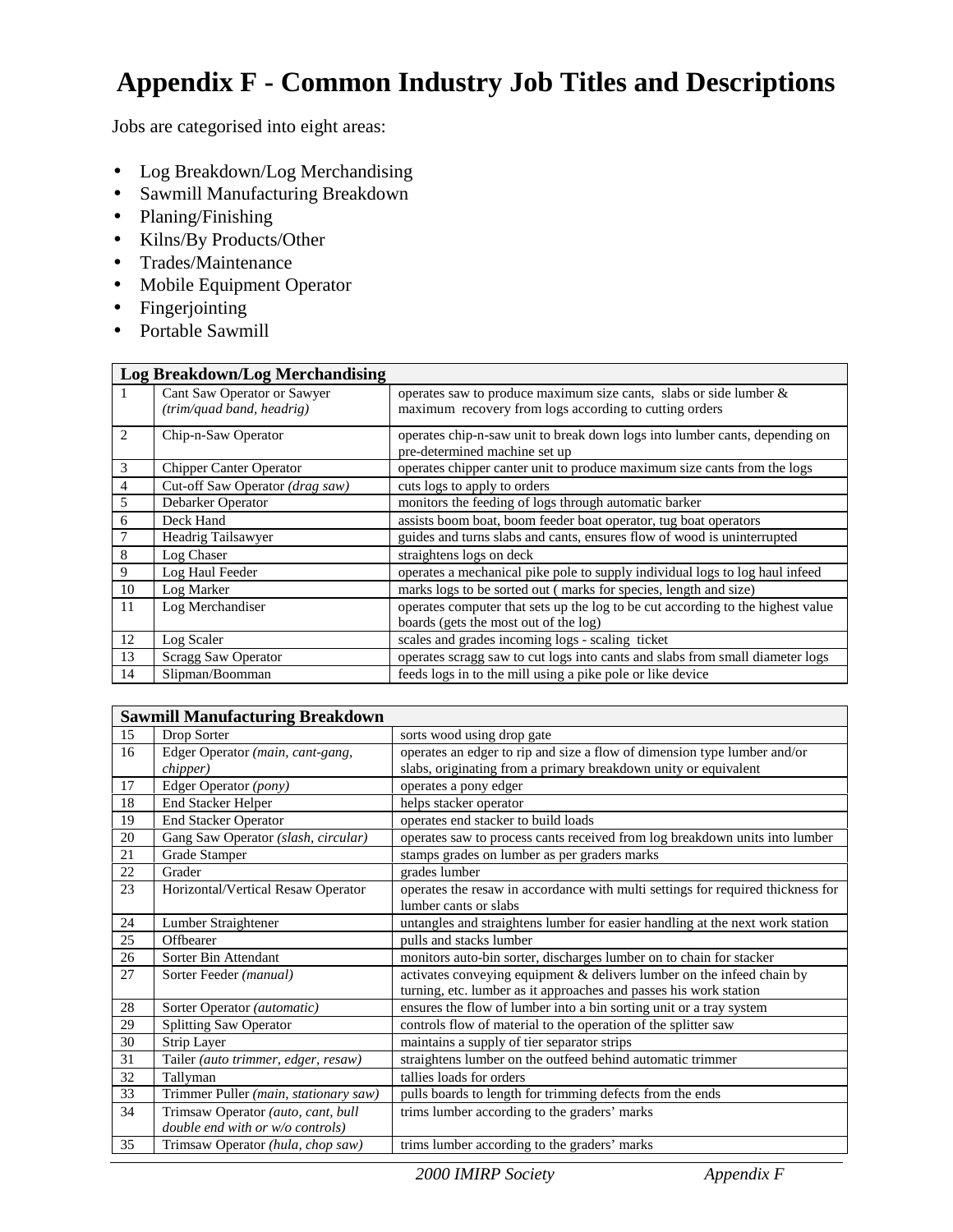|    | <b>Planing/Finishing</b>          |                                                                               |  |
|----|-----------------------------------|-------------------------------------------------------------------------------|--|
| 36 | <b>Assistant Shipper</b>          | maintains the basic forms of shipping department - tallies, filling orders,   |  |
|    |                                   | invoices                                                                      |  |
| 37 | <b>Block Piler</b>                | lifts trim ends from a belt or conveyor and stacks and straps them.           |  |
| 38 | Car Loader                        | prepares, loads, straps and blocks various types of flat cars and box cars    |  |
| 19 | <b>End Stacker Operator</b>       | operates end stacker to build loads                                           |  |
| 39 | Grade Control Inspector           | quality control of graders                                                    |  |
| 21 | Grade Stamper                     | stamps grade on wood (individual or bundles) according to markings            |  |
|    |                                   | placed by grader                                                              |  |
| 22 | Grader                            | grades lumber                                                                 |  |
| 40 | Jointer Operator                  | operates jointing machine                                                     |  |
| 41 | Load Strapper/Bander              | straps loads for shipping                                                     |  |
| 42 | Machine Stress Rater              | Monitors MSR machine, tests sample lumber and calibrates machine              |  |
| 25 | Offbearer                         | pulls and stacks finished lumber                                              |  |
| 43 | Packaging Press Operator          | operates press, straps and wraps load for shipping                            |  |
| 44 | Planer Feeder                     | feeds boards through planer                                                   |  |
| 45 | Planerman                         | sets up planers and allies equipment associated with the planer, lubrication, |  |
|    |                                   | changing of heads and prep work prior to change over                          |  |
| 46 | Racker/Selector                   | packs lumber by grade and length                                              |  |
| 47 | Shipper/Loading Coordinator       | directs and coordinates the operational shipping (truck, rail) operations     |  |
| 48 | Stenciller/End Sealer             | paints the end of the lumber and the company stencil on both sides of the     |  |
|    |                                   | stack                                                                         |  |
| 49 | <b>Sticker Feeder</b>             | feeds a sticker to produce material according to order as specified           |  |
| 50 | Strip Piler                       | piles load lath strips and/or kiln stickoff moving belt or landing table      |  |
| 32 | Tallyman                          | tallies loads for orders                                                      |  |
| 51 | Tie-up/End Capper                 | ties bundles and places caps on end                                           |  |
| 52 | <b>Tilt Hoist Operator</b>        | operates tilt hoist to feed lumber into the planer-mill                       |  |
| 35 | Trimsaw Operator (hula, chop saw) | trims lumber according to the graders' marks                                  |  |
| 53 | Warehouseman                      | conducts the business of the mill stores and supplies                         |  |

|    | <b>Kilns/By Products/Other</b>          |                                                                                                    |
|----|-----------------------------------------|----------------------------------------------------------------------------------------------------|
| 54 | <b>Blockman</b>                         | assists for klift operator or kiln operator in his duties (yard area)                              |
| 55 | <b>By-Products or Waste System</b>      | may perform all duties listed for hog and chipper feeder, setup,                                   |
|    | Serviceman                              | grinderman, babbitman, scow tender etc.                                                            |
| 56 | Chemical/Computer Attendant             | Prepares chemical mixture combinations to treat (protect) lumber                                   |
| 57 | Chipper Operator                        | tends and controls flow of material to chipper                                                     |
| 58 | Clean-up                                | cleans up in various areas in and around the mill                                                  |
| 59 | Clock Watchman                          | punches a clock at required key stations for the purpose of security & fire<br>prevention          |
| 60 | Dispatcher                              | handles plant communication systems                                                                |
| 61 | Divider Station Operator                | operates a divider station to control and divert flow of material to 2 or more<br>chippers or hogs |
| 62 | Fire Watch                              | continuously inspects areas in $&$ around the mill where a fire hazard exists                      |
| 63 | General Labourer                        | duties as assigned                                                                                 |
| 39 | Grade Control Inspector/Quality Control | quality control of graders                                                                         |
|    | Inspector                               |                                                                                                    |
| 64 | <b>Hog Operator</b>                     | tends and controls flow of material to hog                                                         |
| 65 | Janitor                                 | cleans office areas, bathrooms, lunch rooms etc.                                                   |
| 66 | Kiln Operator                           | operates the kiln for the purpose of drying lumber                                                 |
| 67 | <b>Scow Tender</b>                      | loads scows simultaneously with chips, hog fuel and/or sawdust from mills                          |
| 68 | Security or Guard                       | works at plant entrance or patrolling on foot or in truck on designated areas                      |
| 69 | Utility (back-end/front-end)            | relieves workers for breaks and can do many jobs in the mill                                       |
| 70 | Week end Casual/Spareman                | goes to job where needed                                                                           |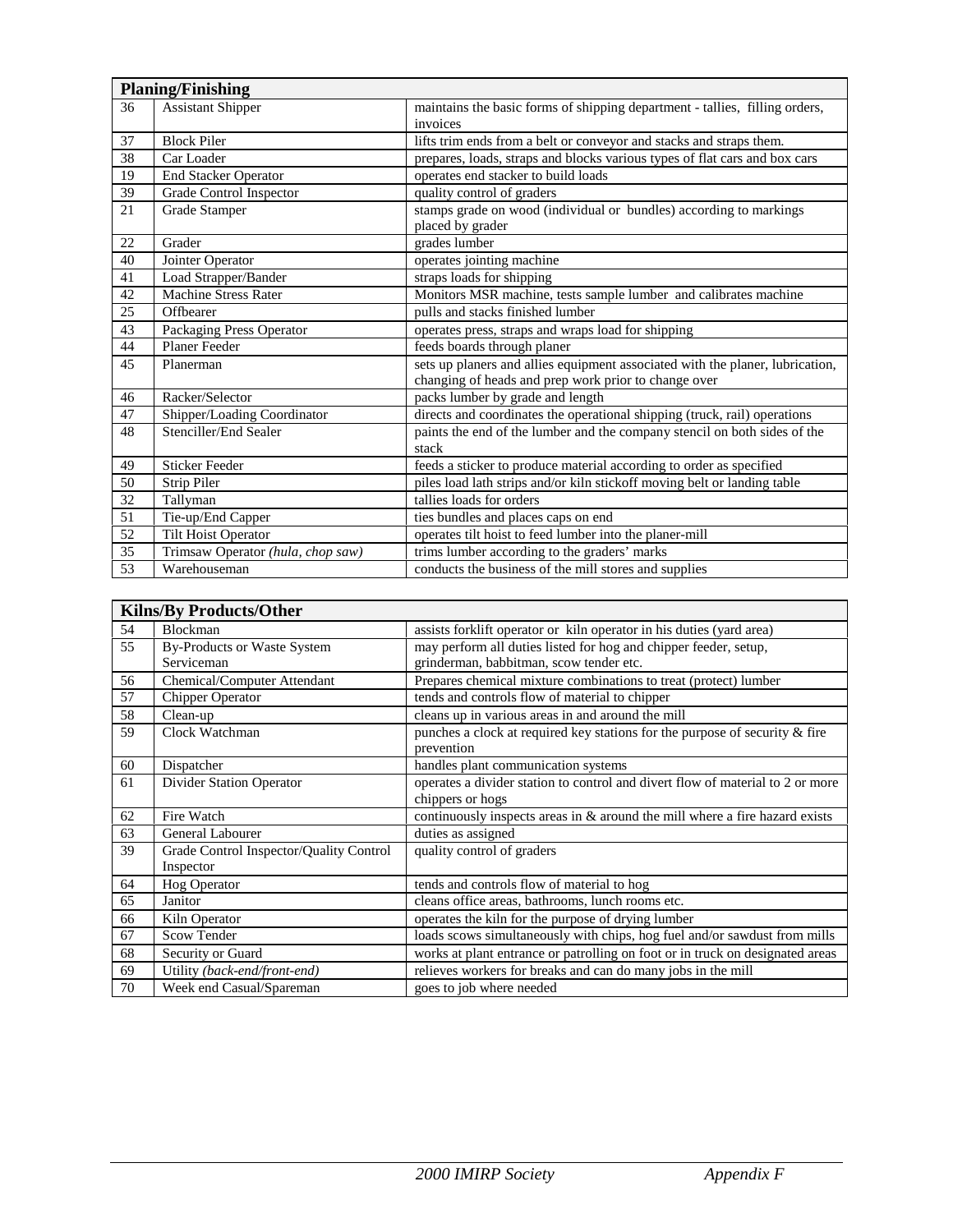|    | <b>Trades/Maintenance</b>                                                                        |                                                                   |  |  |
|----|--------------------------------------------------------------------------------------------------|-------------------------------------------------------------------|--|--|
| 71 | Babbitman/Grinderman<br>saws and knives (pouring molten metal)/ babbits knives, changes & grinds |                                                                   |  |  |
|    |                                                                                                  | knives                                                            |  |  |
| 72 | Benchman                                                                                         | levels and tensions the band saws and changes the round saws      |  |  |
| 73 | Carpenter                                                                                        | does any carpentry work needed                                    |  |  |
| 74 | Electrician                                                                                      | does any electrical work that needs to be performed               |  |  |
| 75 | Machinist                                                                                        | machines parts                                                    |  |  |
| 76 | Mechanic (heavy duty)                                                                            | fixes mobile equipment                                            |  |  |
| 77 | Planer Technician                                                                                | maintains/fixes planer machines and related equipment             |  |  |
| 78 | Millwright                                                                                       | keeps the mill running and performs machinery maintenance         |  |  |
| 79 | Oiler                                                                                            | oils machinery                                                    |  |  |
| 80 | Painter                                                                                          | does any painting that needs to be done                           |  |  |
| 81 | Pipefitter                                                                                       | does any pipefitting that needs to be done                        |  |  |
| 82 | Plumber                                                                                          | does any plumbing that needs to be done                           |  |  |
| 83 | Saw Filer (round)                                                                                | grinds and levels the round saws                                  |  |  |
| 84 | <b>Saw Fitter</b>                                                                                | sharpens saws and performs saw changes                            |  |  |
| 85 | Set-up Man                                                                                       | sets up planer including changing of heads and changing of knives |  |  |
| 86 | Welder                                                                                           | performs welding tasks in the mill                                |  |  |

| <b>Mobile Equipment Operator</b> |                                            |                                                                                |  |
|----------------------------------|--------------------------------------------|--------------------------------------------------------------------------------|--|
| 87                               | <b>Backhoe Operator</b>                    | operates the backhoe                                                           |  |
| 88                               | Boomboat Operator/Boomman                  | brings booms and bundles to the raceway                                        |  |
| 89                               | Carrier Driver                             | drives carriers to move loads around yard                                      |  |
| 90                               | Cat Operator (D6/D8) Bulldozer             | uses bulldozer to supply hog fuel to powerhouse                                |  |
| 91                               | Crane Chaser/Slingman                      | assists in loading the crane for crane operator                                |  |
| 92                               | Crane Operator ( <i>mobile</i> )           | operates cranes used for the purpose of moving loads of lumber from chain      |  |
|                                  |                                            | to storage and/or packaging areas                                              |  |
| 93                               | Crane Operator (stationary)                | operates cranes used for loading and unloading rail cars                       |  |
| 94                               | Forklift Driver (regular, timber stacking) | drives forklift to pile and unpile products & transports loads of materials to |  |
|                                  |                                            | and from various work stations                                                 |  |
| 95                               | Front End Loader Operator                  | snow & debris removal around yard, transportation of materials, feed hog       |  |
|                                  | (bucker)                                   | and chip conveyor                                                              |  |
| 96                               | Grapple Operator                           | moves logs in yard                                                             |  |
| 97                               | <b>Heel Boom Operator</b>                  | operates a crawler mounted log loading machine                                 |  |
| 98                               | Kiln Tractor Driver                        | operates a small tractor to load and unload kilns with kiln cars               |  |
| 99                               | Swamper (Forklift, bundle crane)           | places dunnage                                                                 |  |
| 100                              | Truck Driver (single, semi, freight)       | hauls chips, bark mulch and lumber to and from various locations               |  |
| 101                              | Tug Boat Operator                          | brings booms to sawmill and guards booms, logs deliveries & booms cut          |  |
| 102                              | Yard Truck/Bobcat                          | does yard maintenance and clean-up, odd duties (i.e. garbage collecting)       |  |

|     | <b>Finger Jointing</b>    |                                                   |  |  |
|-----|---------------------------|---------------------------------------------------|--|--|
| 103 | <b>Load Distributor</b>   | monitors bins and may sorts and singulates blocks |  |  |
| 104 | <b>Fingerjoint Feeder</b> | singulates and feeds blocks into fingerjointer    |  |  |
| 105 | Cornerman                 | feeds jointing machine                            |  |  |
| 106 | <b>Outfeed Stacker</b>    | stacks end products                               |  |  |
| 107 | Chop Saw                  | trims defects out of blocks                       |  |  |

| $\sim$<br>$-21$<br>Portable<br>Sawmills |                                             |                                                    |
|-----------------------------------------|---------------------------------------------|----------------------------------------------------|
| 108                                     | $\cdots$<br>Sawmill<br>Jperator<br>Portable | $\cdot$ $\cdot$<br>portable<br>sawmil.<br>operates |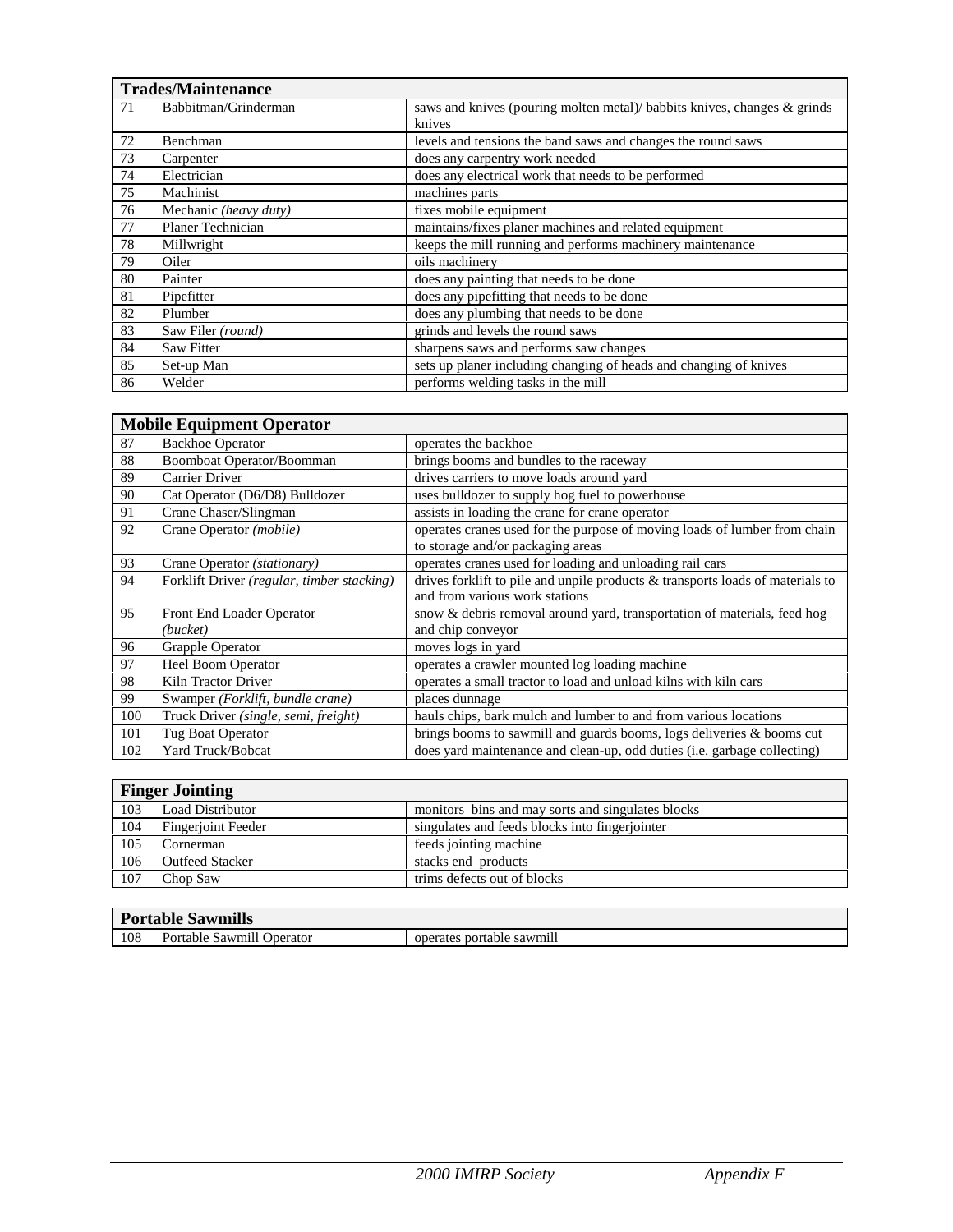## **Appendix G - Timelines for Tool Kit Production**

The IMIRP project has analysed and produced Tool Kits on all identified Common Industry Jobs (CIJs) in the British Columbia sawmill industry. This includes some jobs common to finger jointing and value added operations. The following list details the timelines for distribution of the Tool Kits.

The following list is sorted alphabetically. Please allow up to 6 weeks for delivery.

The IMIRP project has been funded by the BC Sawmill Industry therefore, **sawmills within BC may order these documents free of charge.**

Organisations outside the BC sawmill subclass can order these documents for a nominal fee. The fee structure is as follows:

- Sample Binder (Body Manual, Grader Tool Kit, Implementation Guide, General Risk Factors Solutions Manual, and binder) - \$75
- Each Tool Kit \$25
- Each Body Manual \$20

#### **Fax requests to Sherry Hyde at (604) 879-4524 or Email at hyde@attcanada.ca Call Sherry if you have any questions (604) 879-4525**

| Contact:                                               |                  |               |             |
|--------------------------------------------------------|------------------|---------------|-------------|
|                                                        |                  |               |             |
|                                                        |                  |               |             |
| Province:                                              |                  | Postal code:  |             |
| Phone: $\qquad \qquad$                                 |                  |               |             |
| <b>Item</b>                                            | <b>Available</b> | Code          | # Requested |
| <b>Empty IMIRP Binder</b>                              | 1999/05          | <b>Binder</b> |             |
| Body Manual*                                           | 1999/05          | BodyManual    |             |
| <b>Implementation Guide - Revised</b>                  | 2000/09          | <b>IG</b>     |             |
| <b>General Risk Factors Solutions Manual - Revised</b> | 2000/09          | <b>GRFSM</b>  |             |

\* *Each sawmill division may order one Body Manual for each employee*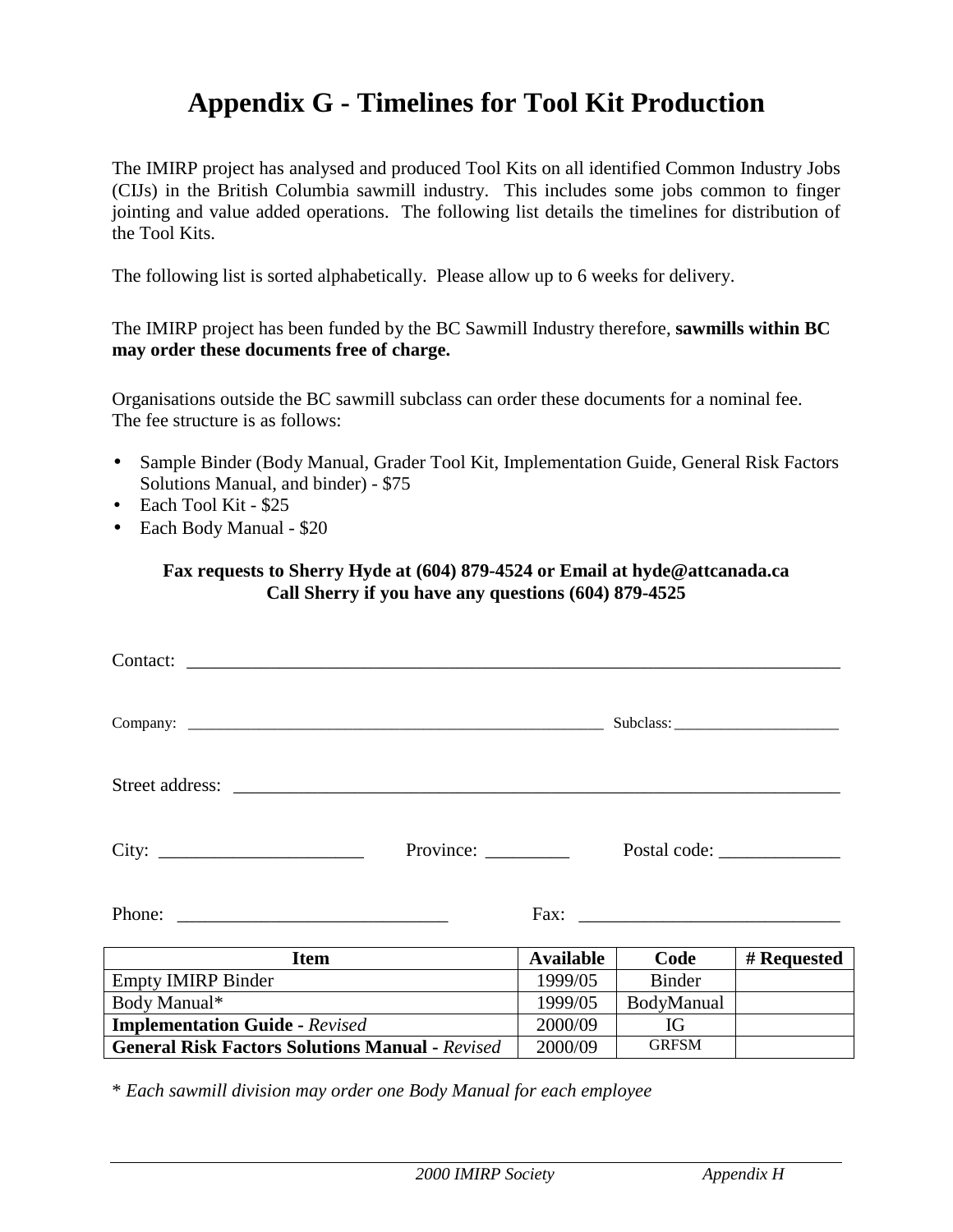## **IMIRP Tool Kits**

The code is the ordering name for the Common Industry Job documents.

For each Tool Kit there are 5 sub-documents available, coded 1-5

- 1 Overview
- 2 Physical Demands Analysis
- 3 Risk Factor Identification Checklist
- 4 Work Manual
- 5 MSI Safety Guide

**Please note**: some jobs share a particular document therefore the same job codes may be used under multiple occupations.

| <b>Tool Kit/Occupation</b>         | <b>Available</b> | <b>Tool Kit Code</b> | # Requested |
|------------------------------------|------------------|----------------------|-------------|
| <b>Assistant Shipper</b>           | 2000/06          | AssistShipper1       |             |
|                                    |                  | AssistShipper2       |             |
|                                    |                  | AssistShipper3       |             |
|                                    |                  | AssistShipper4       |             |
|                                    |                  | AssistShipper5       |             |
| <b>Auto Trimmer</b>                | 1999/05          | AutoT1               |             |
| Trimsaw Operator (auto, cant, bull |                  | AutoT2               |             |
| double end with or w/o controls)   |                  | AutoT3               |             |
|                                    |                  | AutoT4               |             |
|                                    |                  | AutoT5               |             |
| Babbitman/Grinderman               | 1999/06          | BG1                  |             |
|                                    |                  | BG <sub>2</sub>      |             |
|                                    |                  | BG <sub>3</sub>      |             |
|                                    |                  | BG4                  |             |
|                                    |                  | BG5                  |             |
| Benchman                           | 1999/05          | Bench1               |             |
|                                    |                  | Bench <sub>2</sub>   |             |
|                                    |                  | Bench <sub>3</sub>   |             |
|                                    |                  | Bench <sub>4</sub>   |             |
|                                    |                  | Bench <sub>5</sub>   |             |
| <b>Block Piler</b>                 | 1999/06          | <b>BlockPiler1</b>   |             |
|                                    |                  | BlockPiler2          |             |
|                                    |                  | BlockPiler3          |             |
|                                    |                  | BlockPiler4          |             |
|                                    |                  | BlockPiler5          |             |
| <b>Bobcat Operator</b>             | 2000/01          | Bobcat1              |             |
|                                    |                  | Bobcat2              |             |
|                                    |                  | Bobcat3              |             |
|                                    |                  | Bobcat4              |             |
|                                    |                  | Bobcat5              |             |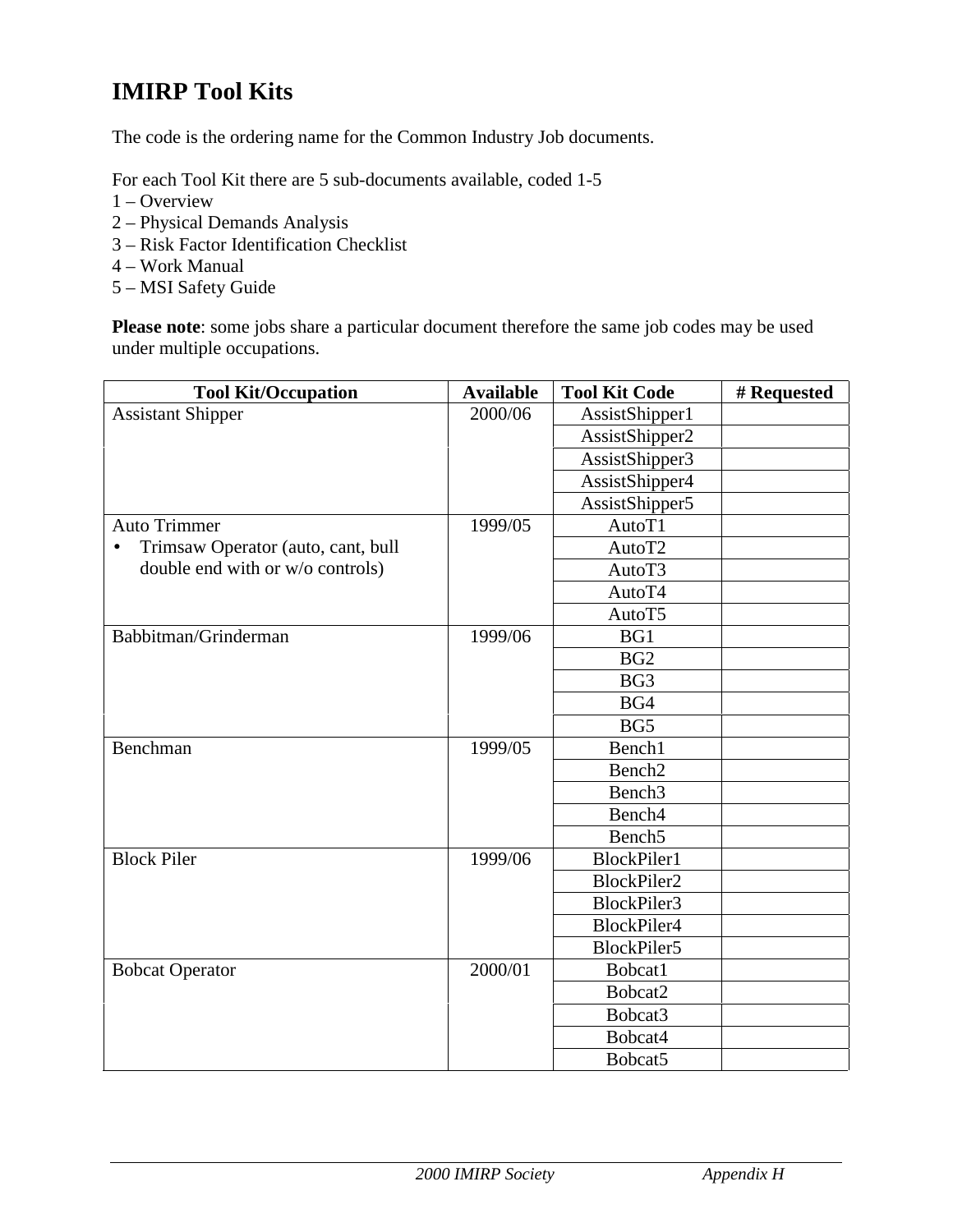| 2000/06<br><b>Boom Area</b><br>Boom1<br>Deck Hand                   |  |
|---------------------------------------------------------------------|--|
|                                                                     |  |
| Boom2                                                               |  |
| Tug Boat<br>٠                                                       |  |
| Boom3<br><b>Boomboat Operator</b><br>$\bullet$                      |  |
| Log Haul Feeder<br>٠<br>Boom4                                       |  |
| Log Marker<br>$\bullet$<br>Boom <sub>5</sub>                        |  |
| <b>Splitting Saw Operator</b>                                       |  |
| 2000/10<br>Booth(revised)1<br>Booth - Revised                       |  |
| Cant Saw Operator or Sawyer<br>٠                                    |  |
| (trim/quad band, headrig)<br>Booth(revised)2<br>Chip-n-Saw Operator |  |
| $\bullet$<br><b>Chipper Canter Operator</b><br>٠                    |  |
| Booth(revised)3<br>Cut-off Saw Operator (drag saw)<br>٠             |  |
| Debarker Operator<br>٠                                              |  |
| Booth(revised)4<br>Gang Saw Operator (slash, circular)<br>٠         |  |
| Log Merchandiser<br>$\bullet$                                       |  |
| Booth(revised)5<br><b>Headrig Sawyer</b><br>٠                       |  |
| <b>Scragg Saw Operator</b>                                          |  |
| <b>Bulldozer Operator</b><br>2000/01<br>Bulldozer1                  |  |
| Bulldozer2                                                          |  |
| Bulldozer3                                                          |  |
| Bulldozer4                                                          |  |
| Bulldozer5                                                          |  |
| <b>By-Products Management Person</b><br>2000/10<br>By-Products1     |  |
| <b>Chipper Operator</b><br>$\bullet$<br>By-Products2                |  |
| By Products/Waste System<br>$\bullet$<br>By-Products3               |  |
| Serviceperson<br>By-Products4                                       |  |
| <b>Hog Operator</b><br>$\bullet$<br>By-Products5                    |  |
| <b>Divider Station Operator</b>                                     |  |
| 1999/10<br>Car Loader<br>CarLoader1                                 |  |
| CarLoader2                                                          |  |
| CarLoader3                                                          |  |
| CarLoader4<br>CarLoader5                                            |  |
| 2000/10<br><b>Carrier Driver</b><br>Carrier1                        |  |
| Carrier <sub>2</sub>                                                |  |
| Carrier3                                                            |  |
| Carrier <sub>4</sub>                                                |  |
| Carrier <sub>5</sub>                                                |  |
| 1999/06<br>Chipper1<br><b>Chipper Operator</b>                      |  |
| Chipper2                                                            |  |
| Chipper <sub>3</sub>                                                |  |
| Chipper <sub>4</sub>                                                |  |
| Chipper5                                                            |  |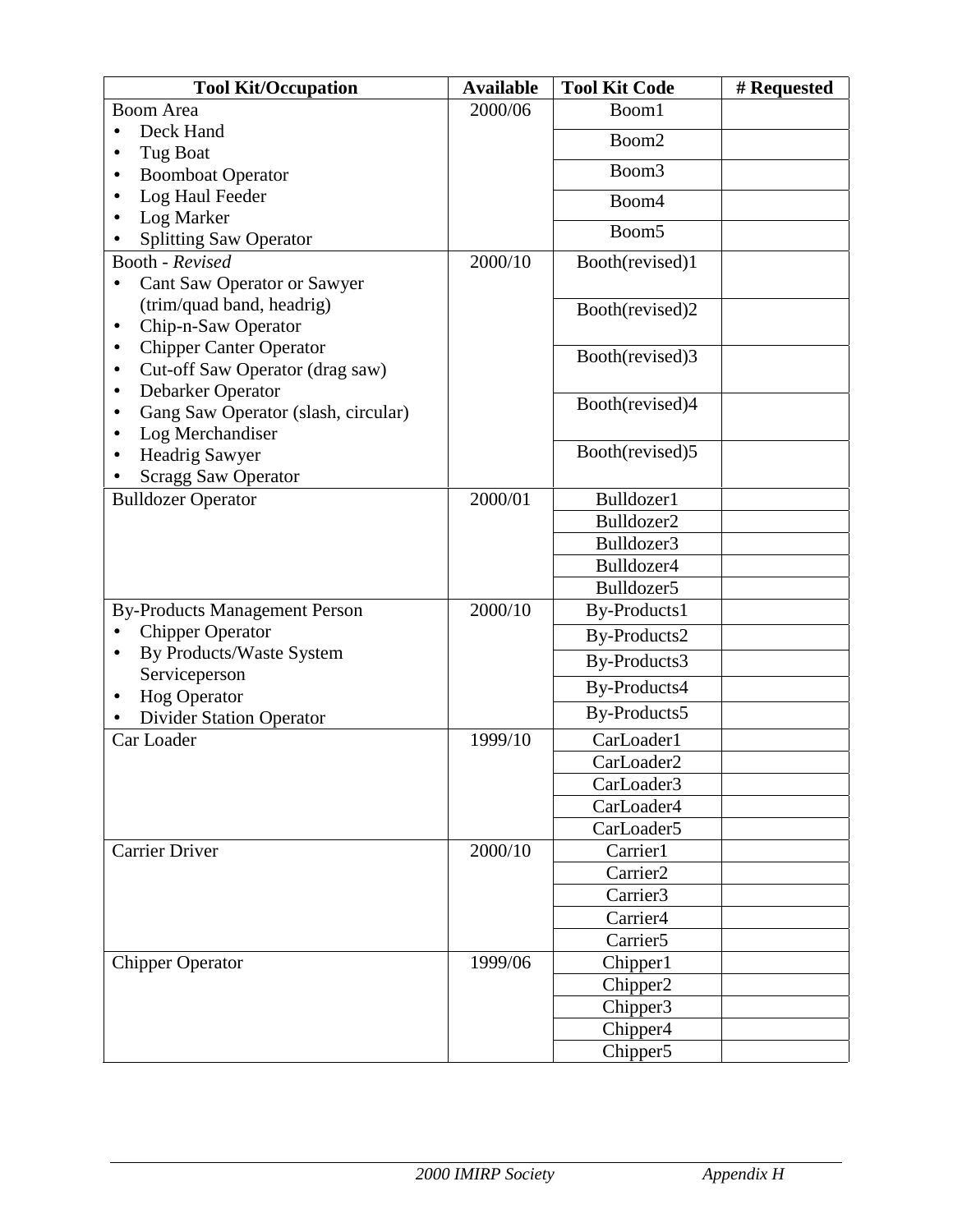| <b>Tool Kit/Occupation</b>            | <b>Available</b> | <b>Tool Kit Code</b> | # Requested |
|---------------------------------------|------------------|----------------------|-------------|
| Chop Saw                              | 2000/06          | Chop1                |             |
|                                       |                  | Chop2                |             |
|                                       |                  | Chop3                |             |
|                                       |                  | Chop4                |             |
|                                       |                  | Chop5                |             |
| Clean-up                              | 1999/05          | Clean1               |             |
|                                       |                  | Clean <sub>2</sub>   |             |
|                                       |                  | Clean <sub>3</sub>   |             |
|                                       |                  | Clean4               |             |
|                                       |                  | Clean <sub>5</sub>   |             |
| Cornerperson                          | 2000/06          | Corner1              |             |
|                                       |                  | Corner <sub>2</sub>  |             |
|                                       |                  | Corner3              |             |
|                                       |                  | Corner <sub>4</sub>  |             |
|                                       |                  | Corner <sub>5</sub>  |             |
| <b>Crane Operator</b>                 | 2000/01          | Crane1               |             |
| Mobile Crane Operator<br>$\bullet$    |                  | Crane2               |             |
| <b>Stationary Crane Operator</b><br>٠ |                  | Crane3               |             |
| Crane Chaser/Slingman<br>$\bullet$    |                  | Crane4               |             |
|                                       |                  | Crane <sub>5</sub>   |             |
| Drop Sorter                           | 1999/05          | Drop1                |             |
|                                       |                  | Drop2                |             |
|                                       |                  | Drop3                |             |
|                                       |                  | Drop4                |             |
|                                       |                  | Drop5                |             |
| <b>Edger Operator (Booth)</b>         | 1999/05          | EdgerBooth1          |             |
| main, cant-gang, chipper              |                  | EdgerBooth2          |             |
|                                       |                  | Booth3               |             |
|                                       |                  | Booth4               |             |
|                                       |                  | Booth <sub>5</sub>   |             |
| <b>Edger Operator (Manual)</b>        | 1999/05          | EdgerManual1         |             |
| pony                                  |                  | EdgerManual2         |             |
|                                       |                  | EdgerManual3         |             |
|                                       |                  | EdgerManual4         |             |
|                                       |                  | EdgerManual5         |             |
| <b>End Stacker Helper</b>             | 2000/06          | ESHelper1            |             |
|                                       |                  | ESHelper2            |             |
|                                       |                  | ESHelper3            |             |
|                                       |                  | ESHelper4            |             |
|                                       |                  | ESHelper5            |             |
| <b>End Stacker Operator</b>           | 1999/06          | EndStacker1          |             |
|                                       |                  | EndStacker2          |             |
|                                       |                  | EndStacker3          |             |
|                                       |                  | EndStacker4          |             |
|                                       |                  | EndStacker5          |             |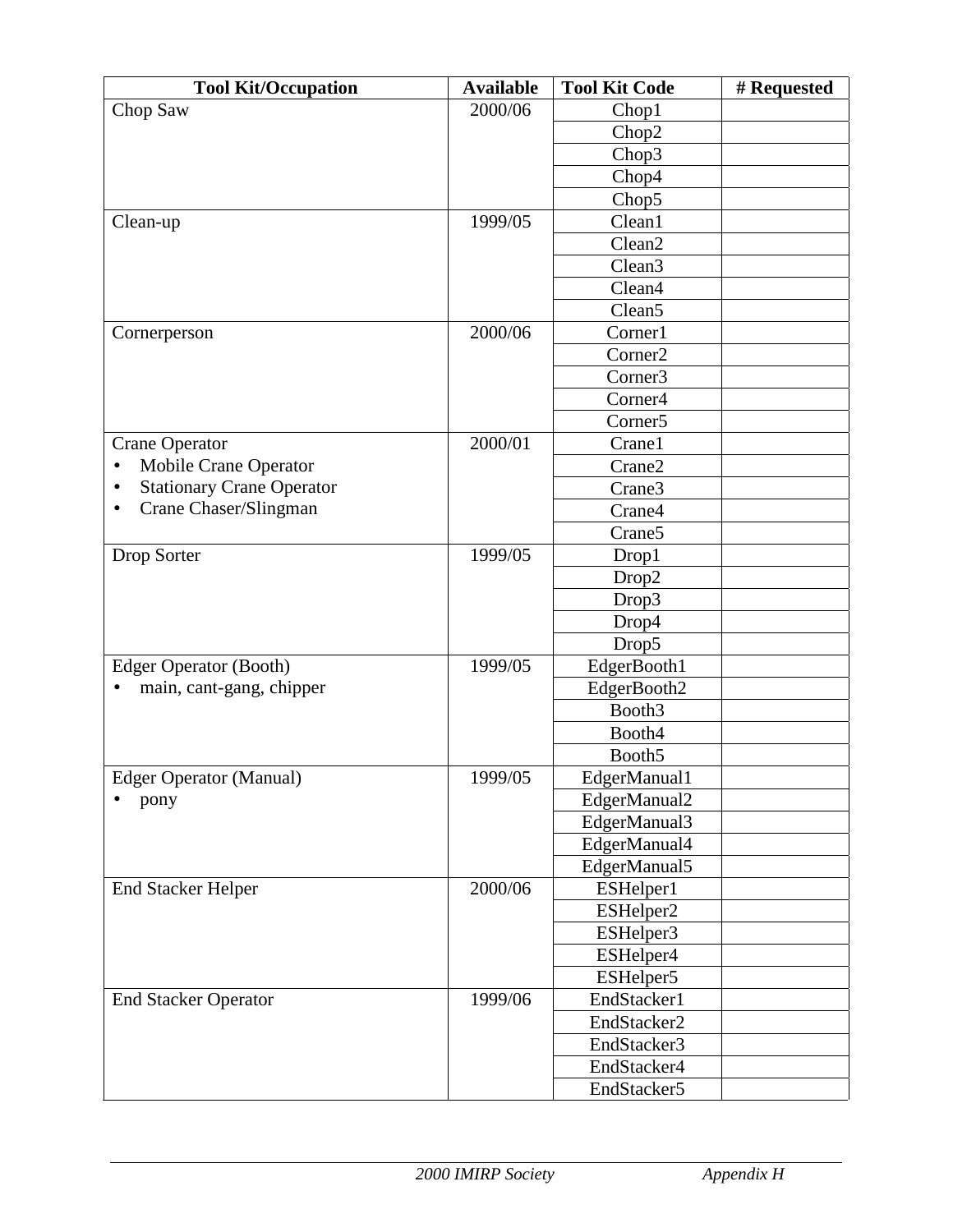| <b>Tool Kit/Occupation</b>                    | <b>Available</b> | <b>Tool Kit Code</b>  | # Requested |
|-----------------------------------------------|------------------|-----------------------|-------------|
| <b>Fingerjoint Feeder</b>                     | 2000/06          | FJFeeder1             |             |
|                                               |                  | FJFeeder2             |             |
|                                               |                  | FJFeeder3             |             |
|                                               |                  | FJFeeder4             |             |
|                                               |                  | FJFeeder5             |             |
| Forklift                                      | 1999/05          | Forklift1             |             |
| regular, timber stacking                      |                  | Forklift2             |             |
|                                               |                  | Forklift3             |             |
|                                               |                  | Forklift4             |             |
|                                               |                  | Forklift5             |             |
| Front End Loader Operator                     | 2000/01          | FELoader1             |             |
|                                               |                  | FELoader2             |             |
|                                               |                  | FELoader3             |             |
|                                               |                  | FELoader4             |             |
|                                               |                  | FELoader5             |             |
| <b>General Labourer</b>                       | 2000/01          | See multiple TK       |             |
| Grade/Quality Control Inspector               | 2000/06          | GQCI1                 |             |
| <b>Grade Control Inspector</b>                |                  | GQCI2                 |             |
| <b>Quality Control Inspector</b><br>$\bullet$ |                  | GQCI3                 |             |
|                                               |                  | GQCI4                 |             |
|                                               |                  | GQCI5                 |             |
| Grader - Revised                              | 2000/10          | Grader(revised)1      |             |
| <b>Grade Stamper</b>                          |                  | Grader(revised)2      |             |
|                                               |                  | Grader(revised)3      |             |
|                                               |                  | Grader(revised)4      |             |
|                                               |                  | Grader(revised)5      |             |
| <b>Grapple Operator</b>                       | 2000/01          | Grapple1              |             |
| <b>Butt-n-top Operator</b><br>٠               |                  | Grapple2              |             |
| <b>Heel Boom Operator</b><br>$\bullet$        |                  | Grapple3              |             |
|                                               |                  | Grapple4              |             |
|                                               |                  | Grapple5              |             |
| Headrig Tailsawyer                            | 2000/01          | Headrig <sub>T1</sub> |             |
|                                               |                  | HeadrigT2             |             |
|                                               |                  | HeadrigT3             |             |
|                                               |                  | HeadrigT4             |             |
|                                               |                  | HeadrigT5             |             |
| Horizontal/Vertical Resaw Operator            | 1999/06          | H/VResaw1             |             |
|                                               |                  | H/VResaw2             |             |
|                                               |                  | H/VResaw3             |             |
|                                               |                  | H/VResaw4             |             |
|                                               |                  | H/VResaw5             |             |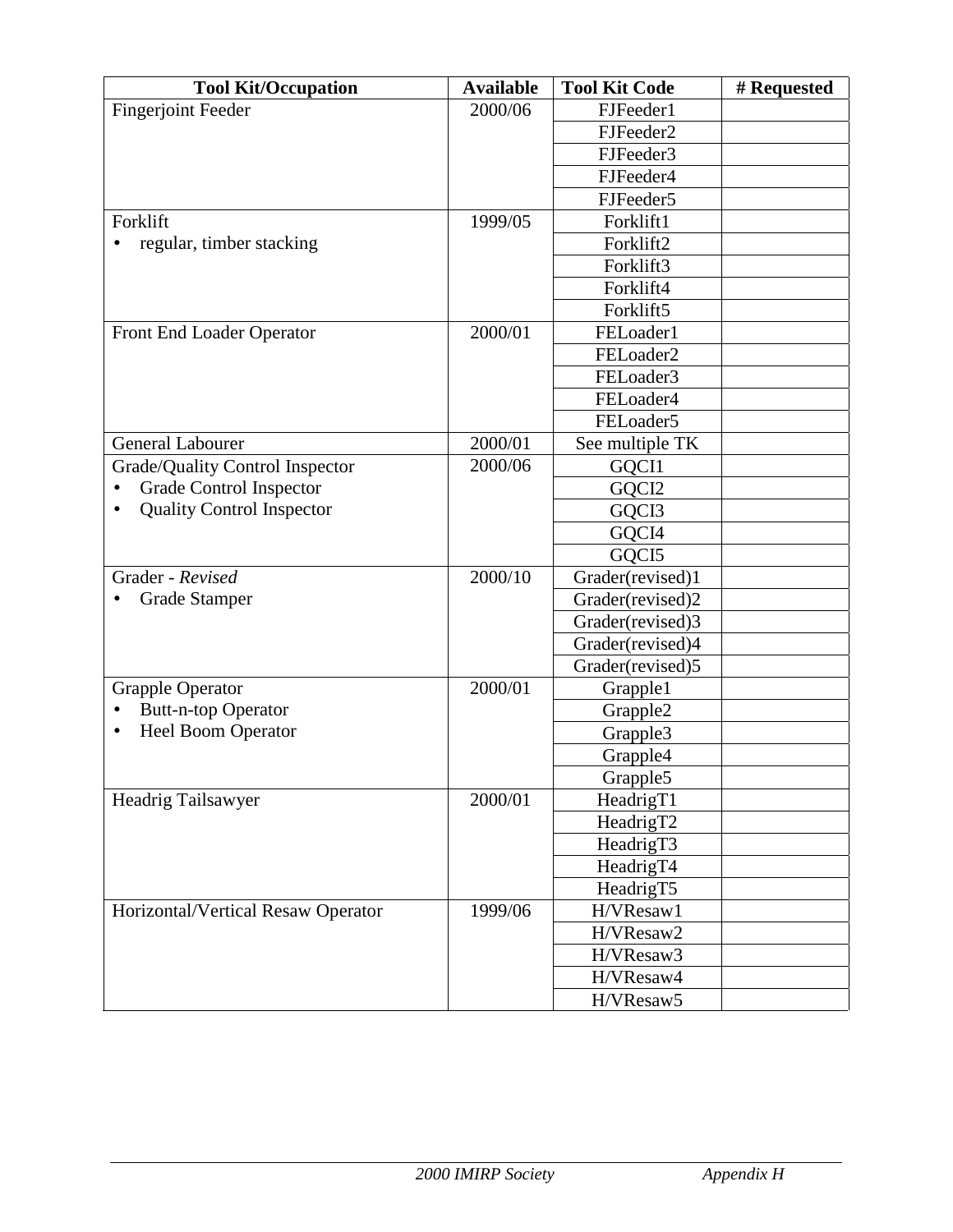| <b>Tool Kit/Occupation</b>    | <b>Available</b> | <b>Tool Kit Code</b> | # Requested |
|-------------------------------|------------------|----------------------|-------------|
| Hula Saw Operator             | 1999/05          | Hula1                |             |
| Trimsaw Operator (hula, chop) |                  | Hula2                |             |
|                               |                  | Hula3                |             |
|                               |                  | Hula4                |             |
|                               |                  | Hula5                |             |
| Janitor                       | 2000/01          | Janitor1             |             |
|                               |                  | Janitor2             |             |
|                               |                  | Janitor3             |             |
|                               |                  | Janitor <sub>4</sub> |             |
|                               |                  | Janitor <sub>5</sub> |             |
| Kiln Area                     | 2000/06          | KilnArea1            |             |
| Blockman                      |                  | KilnArea2            |             |
| <b>Forklift Swamper</b><br>٠  |                  | KilnArea3            |             |
| Kiln Operator<br>$\bullet$    |                  | KilnArea4            |             |
|                               |                  | KilnArea5            |             |
| <b>Load Distributor</b>       | 2000/06          | LoadDist1            |             |
|                               |                  | LoadDist2            |             |
|                               |                  | LoadDist3            |             |
|                               |                  | LoadDist4            |             |
|                               |                  | LoadDist5            |             |
| Load Strapper/Bander          | 1999/06          | LoadStrapper1        |             |
|                               |                  | LoadStrapper2        |             |
|                               |                  | PackEnd3             |             |
|                               |                  | PackEnd4             |             |
|                               |                  | PackEnd5             |             |
| Log Chaser                    | 1999/06          | LogChaser1           |             |
|                               |                  | LogChaser2           |             |
|                               |                  | LogChaser3           |             |
|                               |                  | LogChaser4           |             |
|                               |                  | LogChaser5           |             |
| Log Loader                    | 2000/01          | LogLoader1           |             |
| <b>Wagner Operator</b>        |                  | LogLoader2           |             |
| Le Tourneau Operator          |                  | LogLoader3           |             |
|                               |                  | LogLoader4           |             |
|                               |                  | LogLoader5           |             |
| Log Scaler                    | 1999/06          | LogScaler1           |             |
|                               |                  | LogScaler2           |             |
|                               |                  | LogScaler3           |             |
|                               |                  | LogScaler4           |             |
|                               |                  | LogScaler5           |             |
| Lumber Straightener           | 2000/01          | Lumber <sub>S1</sub> |             |
|                               |                  | LumberS2             |             |
|                               |                  | Lumber <sub>S3</sub> |             |
|                               |                  | Lumber <sub>S4</sub> |             |
|                               |                  | LumberS5             |             |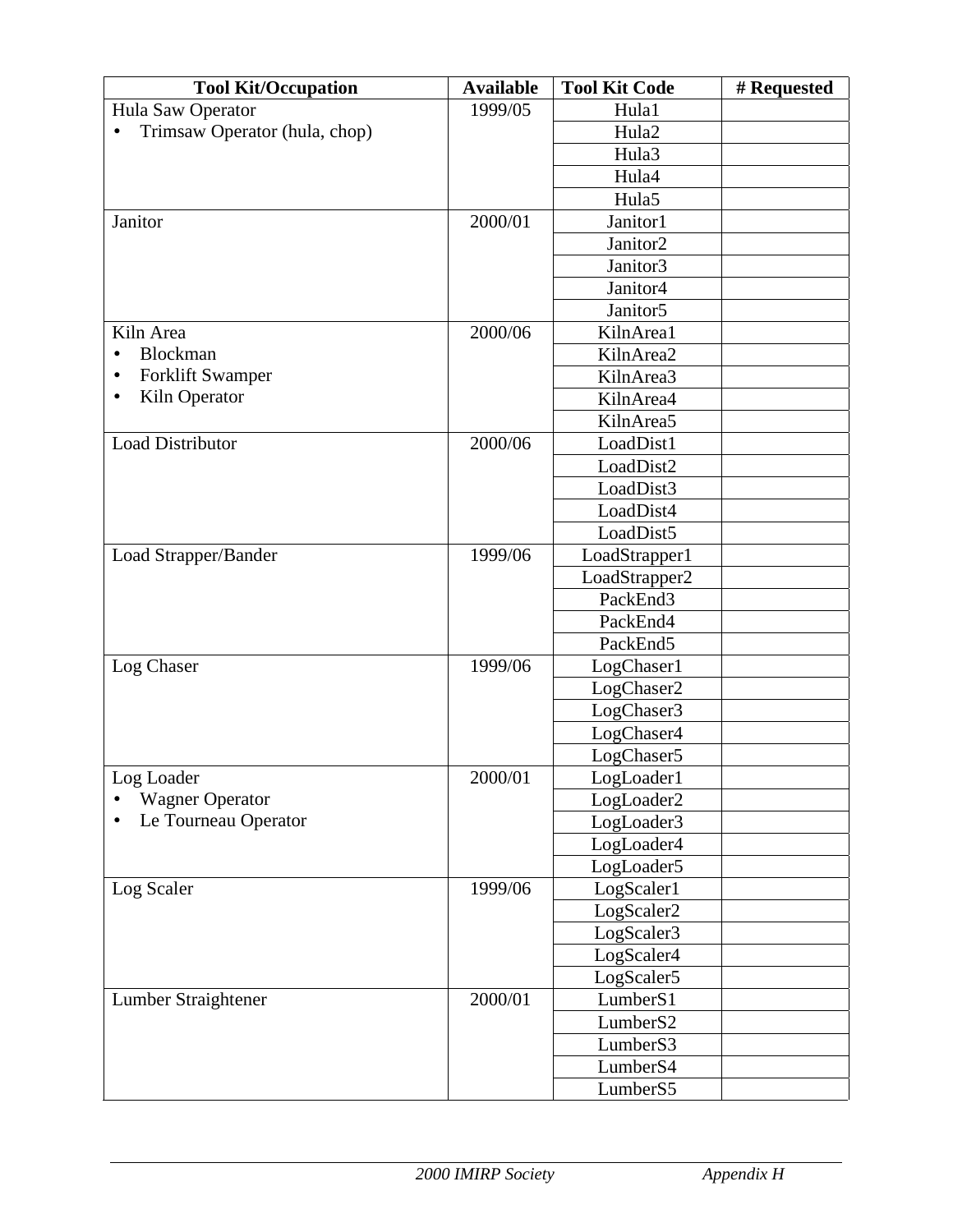| <b>Tool Kit/Occupation</b>     | <b>Available</b> | <b>Tool Kit Code</b>   | # Requested |
|--------------------------------|------------------|------------------------|-------------|
| Machine Stress Rater (MSR)     | 2000/06          | MSR1                   |             |
|                                |                  | MSR <sub>2</sub>       |             |
|                                |                  | MSR3                   |             |
|                                |                  | MSR4                   |             |
|                                |                  | MSR5                   |             |
| Offbearer                      | 1999/05          | Off1                   |             |
|                                |                  | Off <sub>2</sub>       |             |
|                                |                  | Off3                   |             |
|                                |                  | Off4                   |             |
|                                |                  | Off <sub>5</sub>       |             |
| <b>Outfeed Stacker</b>         | 2000/06          | OutStack1              |             |
|                                |                  | OutStack2              |             |
|                                |                  | OutStack3              |             |
|                                |                  | OutStack4              |             |
|                                |                  | OutStack5              |             |
| Packaging Press Operator       | 1999/05          | Pack1                  |             |
|                                |                  | Pack2                  |             |
|                                |                  | PackEnd3               |             |
|                                |                  | PackEnd4               |             |
|                                |                  | PackEnd5               |             |
| <b>Planer Feeder</b>           | 1999/05          | PlanFeed1              |             |
|                                |                  | PlanFeed2              |             |
|                                |                  | PlanFeed3              |             |
|                                |                  | PlanFeed4              |             |
|                                |                  | PlanFeed5              |             |
| Planerman                      | 1999/06          | Planerman1             |             |
| Planer Technician<br>$\bullet$ |                  | Planerman2             |             |
| Set-up Man<br>٠                |                  | Planerman3             |             |
|                                |                  | Planerman4             |             |
|                                |                  | Planerman <sub>5</sub> |             |
| Portable Sawmill Operator      | 2000/10          | Portable1              |             |
|                                |                  | Portable2              |             |
|                                |                  | Portable3              |             |
|                                |                  | Portable4              |             |
|                                |                  | Portable5              |             |
| Racker/Selector                | 2000/06          | Racker1                |             |
|                                |                  | Racker <sub>2</sub>    |             |
|                                |                  | Racker3                |             |
|                                |                  | Racker <sub>4</sub>    |             |
|                                |                  | Racker <sub>5</sub>    |             |
| Saw Filer (round)              | 1999/05          | SawFiler1              |             |
|                                |                  | SawFiler2              |             |
|                                |                  | SawFiler3              |             |
|                                |                  | SawFiler4              |             |
|                                |                  | SawFiler5              |             |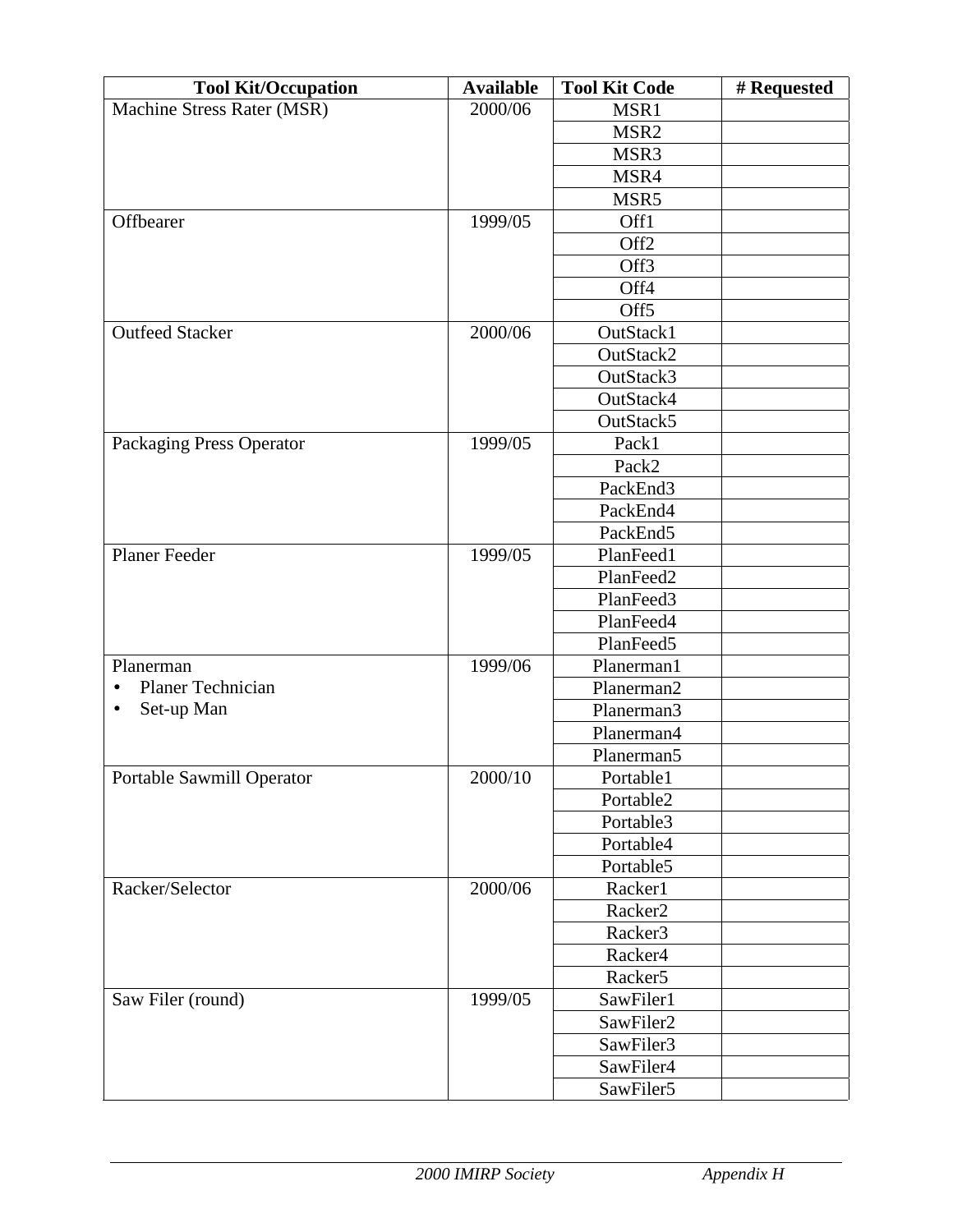| <b>Tool Kit/Occupation</b><br>1999/06<br><b>Saw Fitter</b><br>SawFitter1<br>SawFitter2<br>SawFitter3<br>SawFitter4<br>SawFitter5<br>2000/06<br><b>Scow Tender</b><br>Scow1<br>Scow2<br>Scow3<br>Scow4<br>Scow5<br>2000/01<br>SG/CW1<br>Security Guard/Clock Watchman<br>SG/CW2<br>SG/CW3<br>SG/CW4<br>SG/CW5<br><b>Shipper Coordinator</b><br>2000/06<br>Shipper1<br>Shipper2<br>Shipper3<br>Shipper <sub>4</sub> |
|-------------------------------------------------------------------------------------------------------------------------------------------------------------------------------------------------------------------------------------------------------------------------------------------------------------------------------------------------------------------------------------------------------------------|
|                                                                                                                                                                                                                                                                                                                                                                                                                   |
|                                                                                                                                                                                                                                                                                                                                                                                                                   |
|                                                                                                                                                                                                                                                                                                                                                                                                                   |
|                                                                                                                                                                                                                                                                                                                                                                                                                   |
|                                                                                                                                                                                                                                                                                                                                                                                                                   |
|                                                                                                                                                                                                                                                                                                                                                                                                                   |
|                                                                                                                                                                                                                                                                                                                                                                                                                   |
|                                                                                                                                                                                                                                                                                                                                                                                                                   |
|                                                                                                                                                                                                                                                                                                                                                                                                                   |
|                                                                                                                                                                                                                                                                                                                                                                                                                   |
|                                                                                                                                                                                                                                                                                                                                                                                                                   |
|                                                                                                                                                                                                                                                                                                                                                                                                                   |
|                                                                                                                                                                                                                                                                                                                                                                                                                   |
|                                                                                                                                                                                                                                                                                                                                                                                                                   |
|                                                                                                                                                                                                                                                                                                                                                                                                                   |
|                                                                                                                                                                                                                                                                                                                                                                                                                   |
|                                                                                                                                                                                                                                                                                                                                                                                                                   |
|                                                                                                                                                                                                                                                                                                                                                                                                                   |
|                                                                                                                                                                                                                                                                                                                                                                                                                   |
| Shipper5                                                                                                                                                                                                                                                                                                                                                                                                          |
| 1999/05<br>Slipman<br>Slipman1                                                                                                                                                                                                                                                                                                                                                                                    |
| Slipman2                                                                                                                                                                                                                                                                                                                                                                                                          |
| Slipman3                                                                                                                                                                                                                                                                                                                                                                                                          |
| Slipman4                                                                                                                                                                                                                                                                                                                                                                                                          |
| Slipman5                                                                                                                                                                                                                                                                                                                                                                                                          |
| 2000/10<br>Sorter1<br>Sorter                                                                                                                                                                                                                                                                                                                                                                                      |
| manual<br>Sorter2<br>٠                                                                                                                                                                                                                                                                                                                                                                                            |
| automatic<br>Sorter3<br>$\bullet$                                                                                                                                                                                                                                                                                                                                                                                 |
| Sorter4                                                                                                                                                                                                                                                                                                                                                                                                           |
| Sorter <sub>5</sub>                                                                                                                                                                                                                                                                                                                                                                                               |
| Sorter Bin Attendant<br>1999/05<br>SBA1                                                                                                                                                                                                                                                                                                                                                                           |
| SBA <sub>2</sub>                                                                                                                                                                                                                                                                                                                                                                                                  |
| SBA3                                                                                                                                                                                                                                                                                                                                                                                                              |
| SBA4                                                                                                                                                                                                                                                                                                                                                                                                              |
| SBA5                                                                                                                                                                                                                                                                                                                                                                                                              |
| Stenciller/End Sealer<br>1999/06<br>StenEnd1                                                                                                                                                                                                                                                                                                                                                                      |
| StenEnd2                                                                                                                                                                                                                                                                                                                                                                                                          |
| PackEnd3                                                                                                                                                                                                                                                                                                                                                                                                          |
| PackEnd4                                                                                                                                                                                                                                                                                                                                                                                                          |
| PackEnd5                                                                                                                                                                                                                                                                                                                                                                                                          |
| 1999/05<br>StripL1<br><b>Strip Layer</b>                                                                                                                                                                                                                                                                                                                                                                          |
| StripL2                                                                                                                                                                                                                                                                                                                                                                                                           |
| StripL3                                                                                                                                                                                                                                                                                                                                                                                                           |
| StripL4                                                                                                                                                                                                                                                                                                                                                                                                           |
| StripL5                                                                                                                                                                                                                                                                                                                                                                                                           |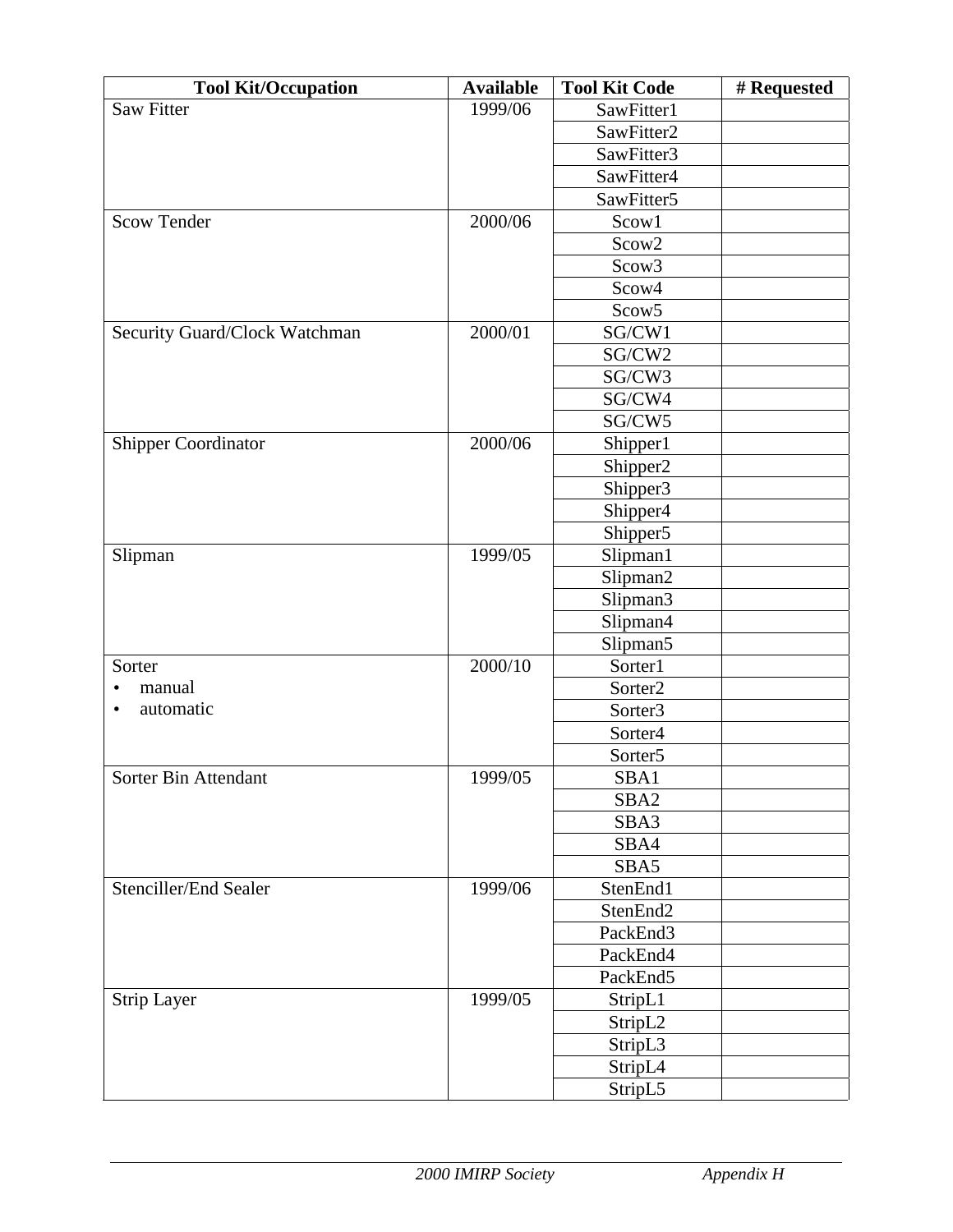| <b>Tool Kit/Occupation</b>                | <b>Available</b> | <b>Tool Kit Code</b>   | # Requested |
|-------------------------------------------|------------------|------------------------|-------------|
| <b>Strip Piler</b>                        | 1999/06          | StripPiler1            |             |
|                                           |                  | StripPiler2            |             |
|                                           |                  | StripPiler3            |             |
|                                           |                  | StripPiler4            |             |
|                                           |                  | StripPiler5            |             |
| Tailer                                    | 2000/06          | Tailer1                |             |
|                                           |                  | Tailer <sub>2</sub>    |             |
|                                           |                  | Tailer3                |             |
|                                           |                  | Tailer4                |             |
|                                           |                  | Tailer <sub>5</sub>    |             |
| Tallyman                                  | 1999/06          | Tallyman1              |             |
|                                           |                  | Tallyman2              |             |
|                                           |                  | PackEnd3               |             |
|                                           |                  | PackEnd4               |             |
|                                           |                  | PackEnd5               |             |
| Tie-up End Capper                         | 2000/06          | EndCap1                |             |
|                                           |                  | EndCap2                |             |
|                                           |                  | EndCap3                |             |
|                                           |                  | EndCap4                |             |
|                                           |                  | EndCap5                |             |
| <b>Tilt Hoist Operator</b>                | 1999/05          | Tilt1                  |             |
|                                           |                  | Tilt2                  |             |
|                                           |                  | Tilt3                  |             |
|                                           |                  | Tilt4                  |             |
|                                           |                  | Tilt5                  |             |
| Trades/Maintenance - Revised              | 2000/10          | Trade1                 |             |
| Carpenter<br>$\bullet$                    |                  | Trade2                 |             |
| <b>Chemical/Computer Attendant</b><br>٠   |                  | Trade3                 |             |
| Electrician<br>$\bullet$                  |                  | Trade4                 |             |
| Fire Watch<br>$\bullet$                   |                  | Carpenter <sub>5</sub> |             |
| Machinist<br>$\bullet$                    |                  | Chem/Comp5             |             |
| Mechanic (heavy duty)<br>$\bullet$        |                  | Electrician5           |             |
| Millwright<br>$\bullet$                   |                  | FireWatch5             |             |
| Oiler<br>$\bullet$                        |                  | Machinist5             |             |
| Painter<br>$\bullet$                      |                  | Mechanic5              |             |
| Pipefitter                                |                  | Millwright5            |             |
| Plumber<br>$\bullet$                      |                  | Oiler <sub>5</sub>     |             |
| Welder                                    |                  | Painter <sub>5</sub>   |             |
| Note: Trades/Maintenance jobs share       |                  | Pipefitter5            |             |
| documents 1 - 4. Each job has its own MSI |                  | Plumber <sub>5</sub>   |             |
| Safety Guide - document 5.                |                  | Welder <sub>5</sub>    |             |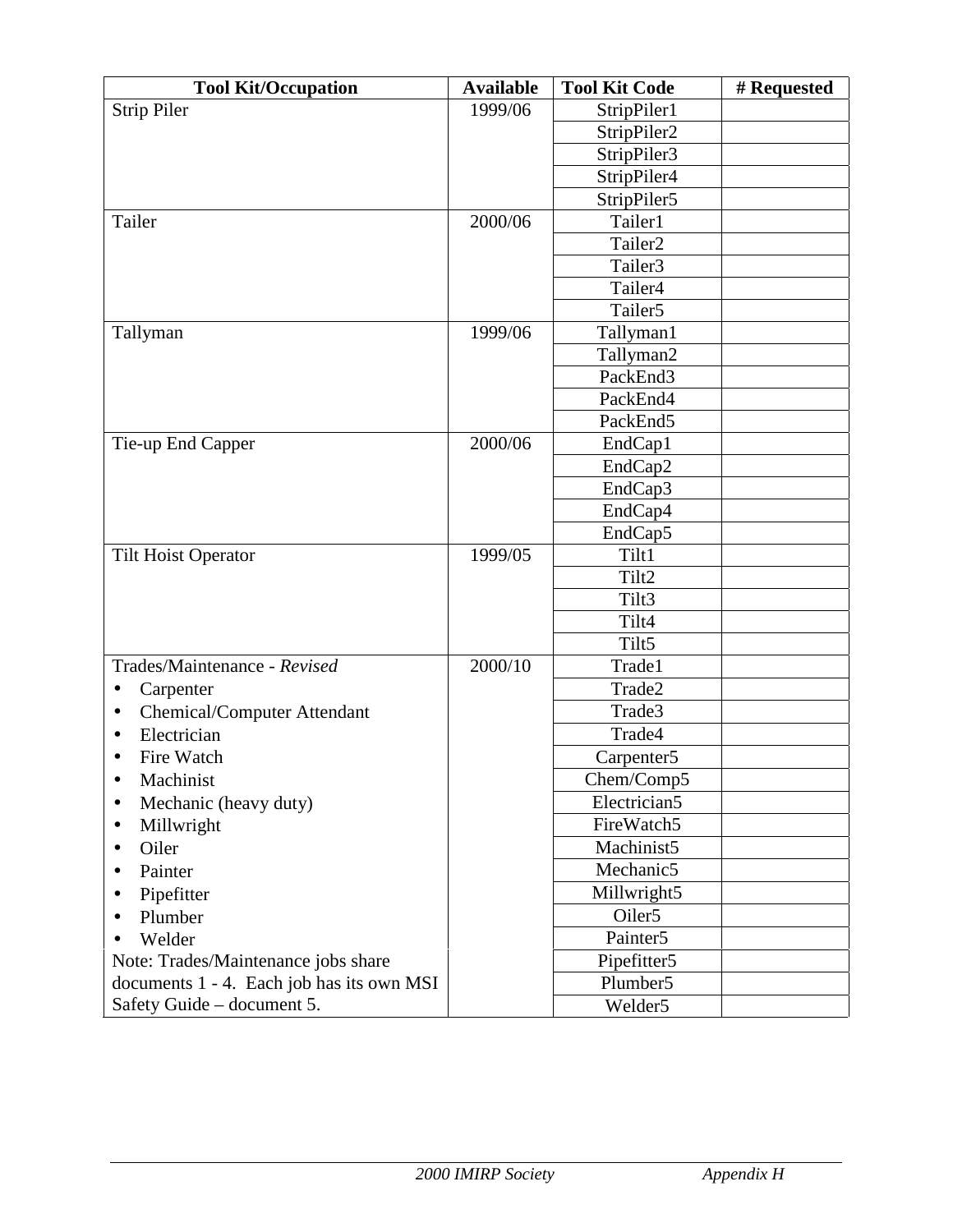| <b>Tool Kit/Occupation</b>    | <b>Available</b> | <b>Tool Kit Code</b>   | # Requested |
|-------------------------------|------------------|------------------------|-------------|
| <b>Trimmer Puller</b>         | 2000/01          | TrimmerP1              |             |
|                               |                  | TrimmerP2              |             |
|                               |                  | TrimmerP3              |             |
|                               |                  | TrimmerP4              |             |
|                               |                  | TrimmerP5              |             |
| <b>Truck Driver</b>           | 2000/01          | Truck1                 |             |
|                               |                  | Truck2                 |             |
|                               |                  | Truck3                 |             |
|                               |                  | Truck4                 |             |
|                               |                  | Truck <sub>5</sub>     |             |
| Utility (back-end, front-end) | 2000/01          | See multiple TK        |             |
| Warehouseperson               | 2000/06          | Warehouse1             |             |
|                               |                  | Warehouse2             |             |
|                               |                  | Warehouse3             |             |
|                               |                  | Warehouse4             |             |
|                               |                  | Warehouse <sub>5</sub> |             |
| Weekend Casual/Spareperson    | 2000/01          | See multiple TK        |             |

| <b>No Tool Kits Produced for Sawmill Industry</b> |
|---------------------------------------------------|
| <b>Backhoe Operator</b>                           |
| Kiln Tractor Driver                               |
| <b>Sticker Feeder</b>                             |
| Dispatcher                                        |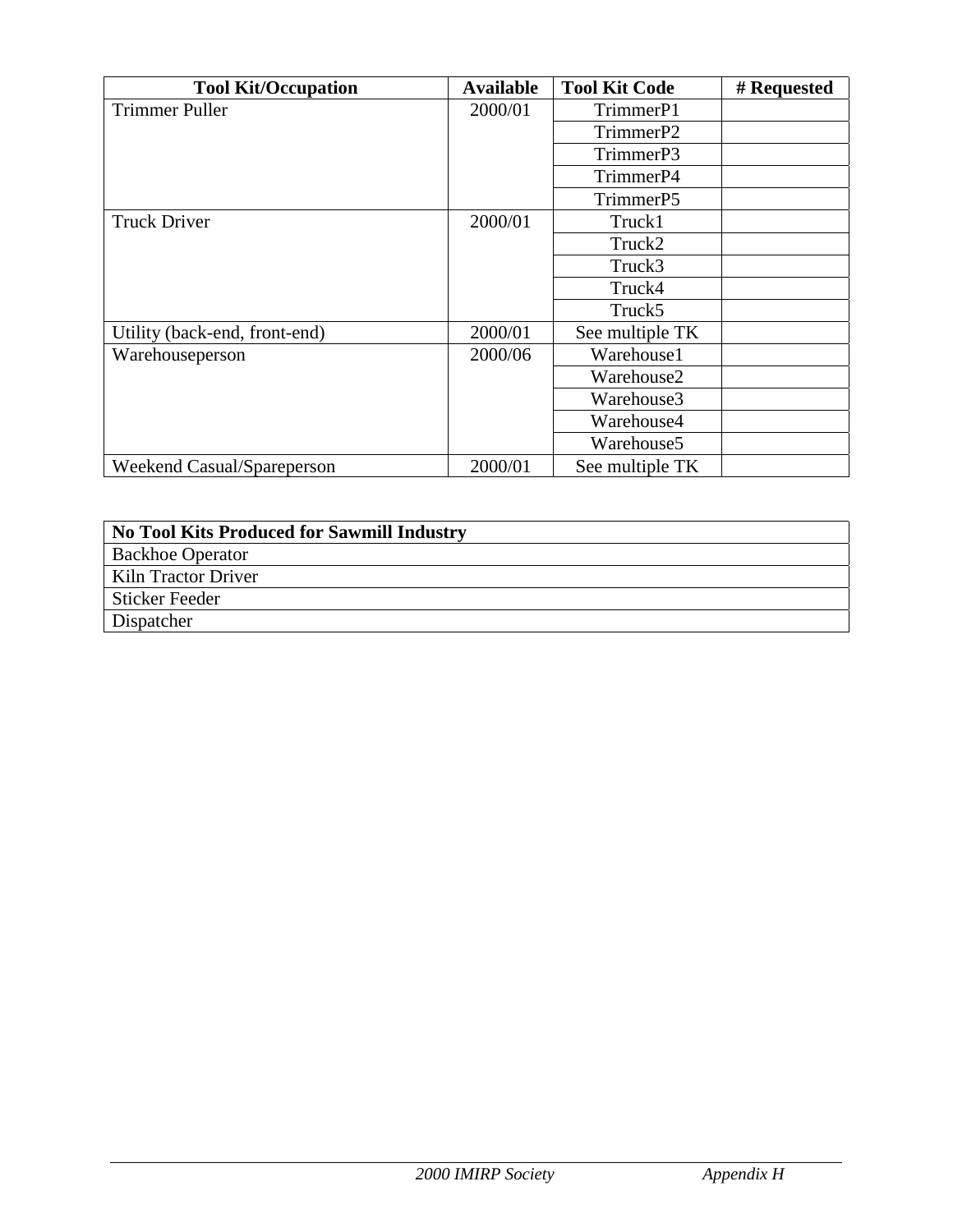# **Appendix H - General Risk Factor Identification Checklist**

#### **Purpose**

The Risk Factor Identification Checklist for a z is used to **identify** potential ergonomic risk factors. Keep in mind that the purpose of this checklist is only to **identify** potential ergonomic risk factors, **not** to assess them.

The checklist can be used as part of your ergonomic intervention process, when workers express concerns about their work environment, during regular workplace inspections and observations, or when conducting an accident or injury investigation. Ideally, management and worker representatives who have completed the IMIRP Occupational Health & Safety Committee and Supervisor Ergonomic Training Session should complete this checklist. Try to view different workers in the same occupation when completing the checklist. Some specific examples are given to help answer the questions.

#### **Instructions**

#### **General**

Except for the first two questions, all remaining questions will require an answer with an implied frequency. For appropriate questions indicate with a check mark  $(\checkmark)$  whether the answer to the question is 'No' or 'Yes'. This way you will have a record indicating that all risk factors have been considered in the identification process.

If you indicate 'No', please continue to the next question. If the question refers to a situation which does not exist (e.g., there is no seating available), please indicate 'No' in the appropriate box and continue to the next question.

If your answer is 'Yes', please check the appropriate box and then circle the frequency ('S' for 'Sometimes' or 'O' for 'Often'). If you answer 'Yes – Sometimes', then this risk factor may be a potential area of concern. If you answer 'Yes – Often' then there is an increased likelihood that this risk factor is an issue. Each mill will be responsible for defining what 'Sometimes' and 'Often' will mean to them. It is important that all people who complete the checklist are consistent in how they determine if a risk factor occurs 'Sometimes' or 'Often'. Use the 'Comments' section to indicate specific tasks, or to make other notes about the direct risk factors.

Since ergonomic risk factors frequently occur in combinations, you may find similar questions in different sections. Answering all questions will ensure that the situations that involve combinations of ergonomic risk factors are identified. It is very important to recognise all risk factors that occur in the work area.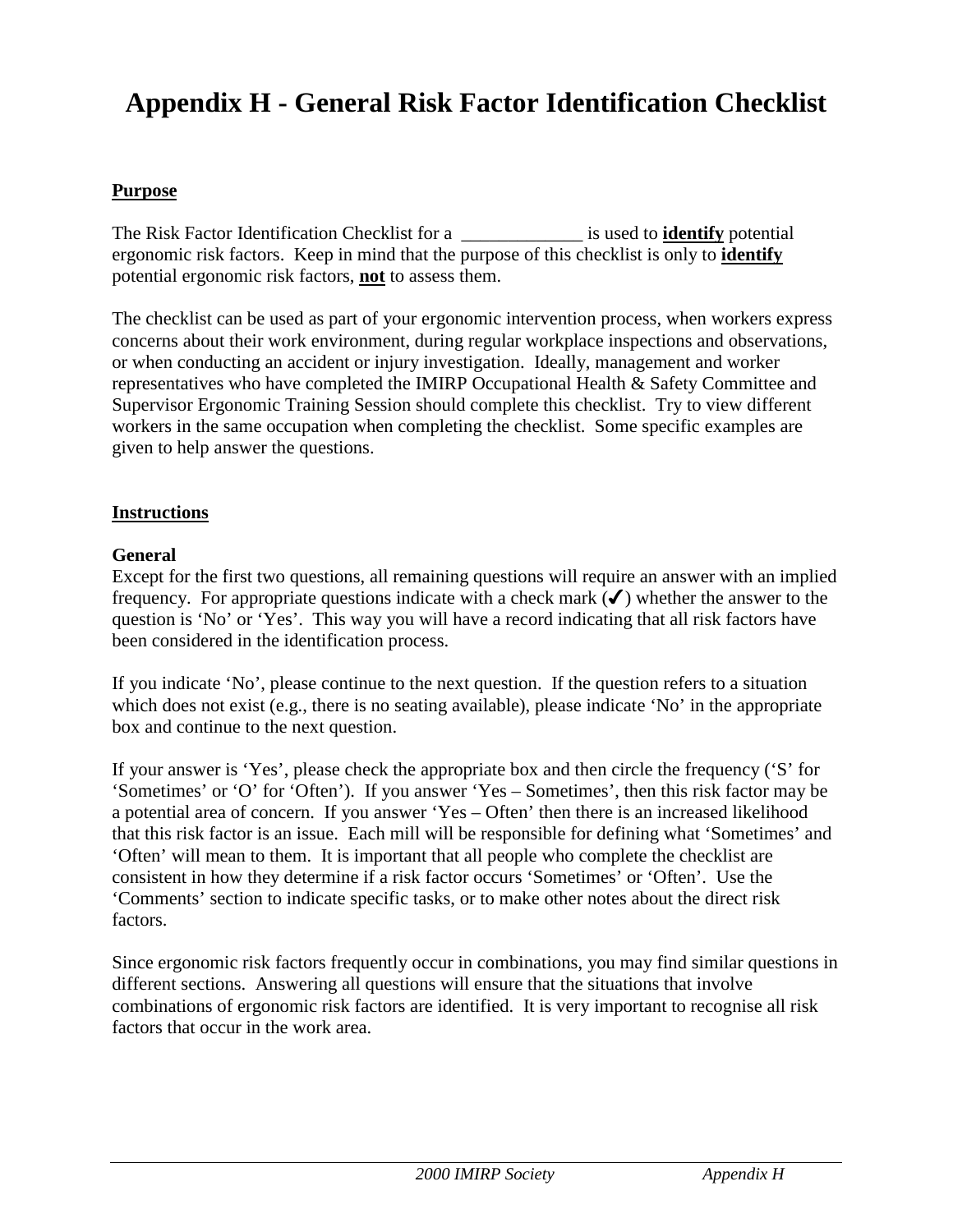Please note that for some of the questions it will be beneficial to ask the worker for their input. Please take the opportunity to include the operator in the risk factor identification process as much as possible. Videotaping the job of interest and reviewing the checklist in a quiet area with the worker may allow for more discussion.

#### **Summary Tables**

At the end of each body part section, summarise your findings in the table provided. If any of the direct risk factor sections contain a 'Yes', indicate 'Yes' in the appropriate section of the summary table. Answer the questions referring to injury statistics and discomfort survey findings. If there are only 'No' answers in a direct risk factor section, indicate 'No' in the summary table for that section. Use the summary information to determine how you will use the Work Manual.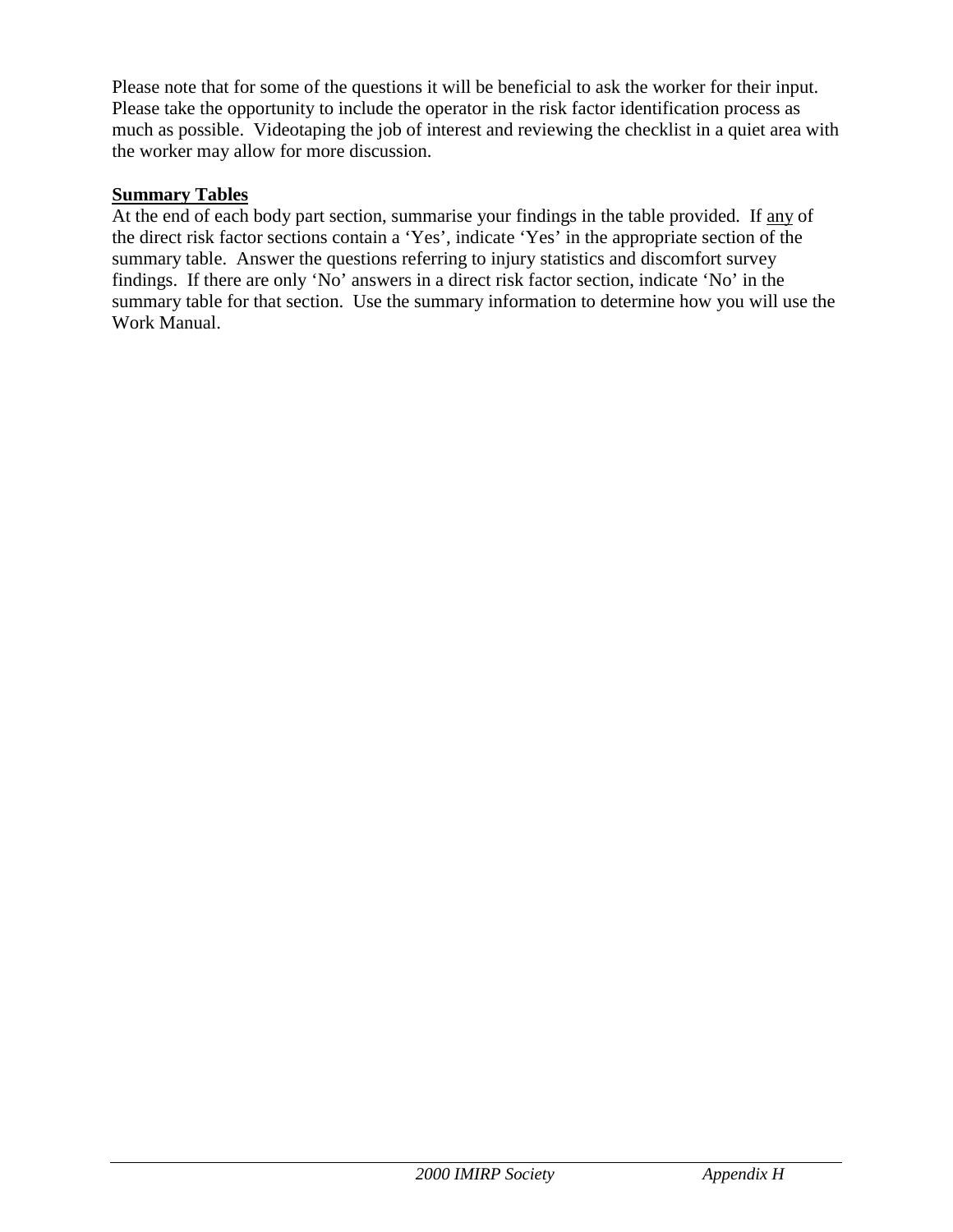### **Risk Factor Identification Checklist – \_\_\_\_\_\_\_\_\_\_\_\_\_\_\_\_\_\_\_\_\_\_\_**

| Management Representative |  | Risk Identification completed:     |
|---------------------------|--|------------------------------------|
| Worker Representative     |  | Before implementation of solutions |
| Date                      |  |                                    |
|                           |  | After implementation of solutions  |

| <b>Job History</b>                                                                                                                                               | No | Yes | Comments |
|------------------------------------------------------------------------------------------------------------------------------------------------------------------|----|-----|----------|
| Are there records of musculoskeletal<br>injuries or accidents to indicate a risk of<br>musculoskeletal injury? (refer to<br>Worksheet 1 in Implementation Guide) |    |     |          |
| Are there worker comments to indicate a<br>risk of musculoskeletal injuries? (refer to<br>Worksheet 2 in Implementation Guide)                                   |    |     |          |

#### **Definitions**

**Force:** Force is the amount of physical effort required by the person to do a task and/or maintain control of tools and equipment. The effort depends on the type of grip, object weight and dimensions, body posture, type of activity, surface of the object, temperature, vibration, duration of the task, and number of repetitions.

**Repetition:** Repetition is defined as similar or the same motions performed repeatedly. The severity of risk depends on the frequency of repetition, speed of the movement or action, the number of muscle groups involved, and the required force. Repetition is influenced by machine or line pacing, incentive programs, piecework, and deadlines.

**Static Postures:** Static loading (sustained exertions) is physical effort (body postures) that is held, requiring muscle contraction for more than a short time.

**Contact Stress:** Contact stress is the contact of the body with a hard surface or edge. Contact stress can also result when using a part of the body as a hammer or striking instrument.

**Awkward Postures:** Awkward postures occur when there is a deviation from a power working posture. Some examples of awkward postures typically include reaching behind, twisting, working overhead, and forward or backward bending.

**Vibration:** Vibration is oscillation of a tool or surface. Vibration can be transmitted through the arm or through the whole body.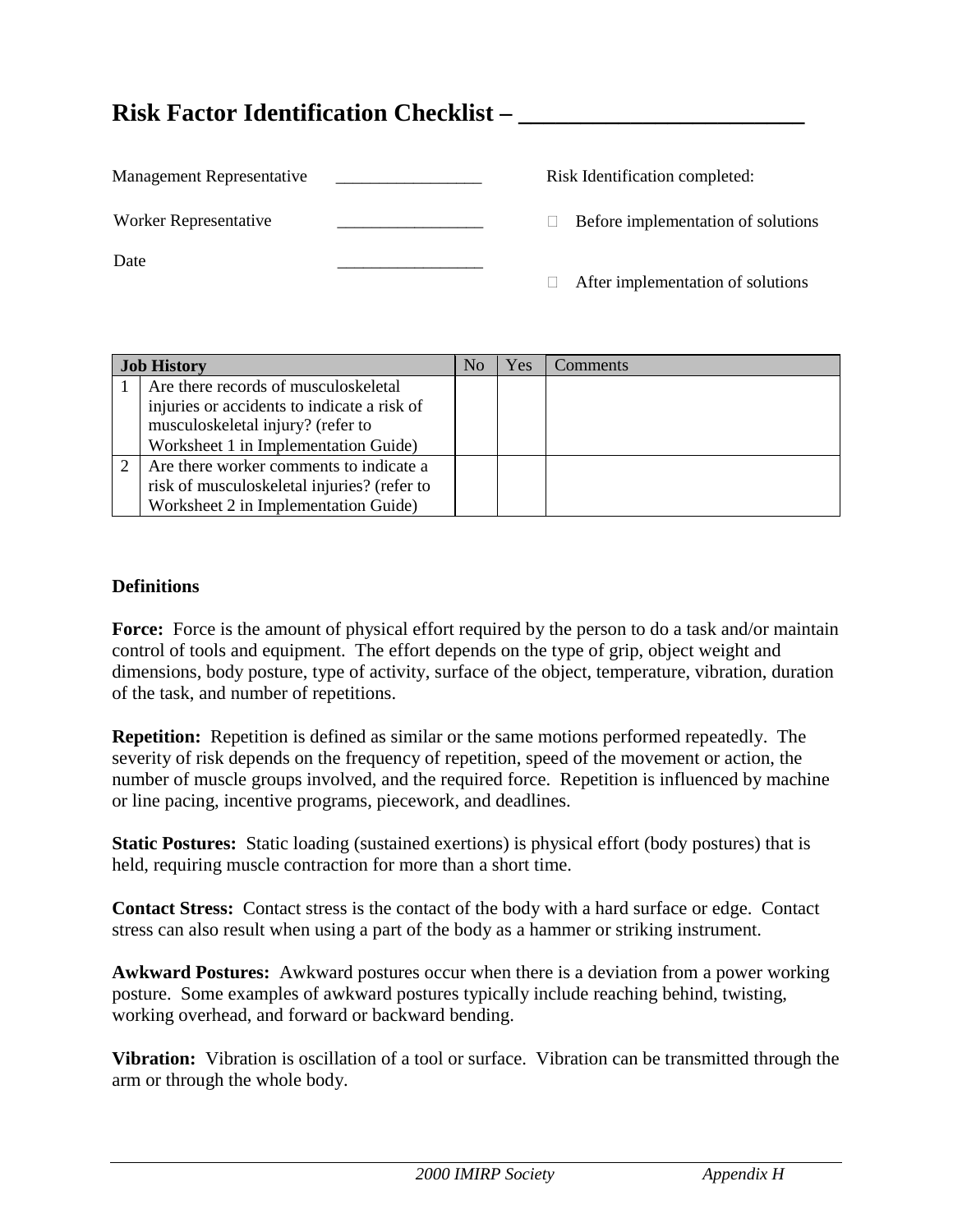| <b>NECK</b>                                   |   |   |                |           |
|-----------------------------------------------|---|---|----------------|-----------|
| <b>Repetition</b>                             | N | Y |                | Comments: |
| Are identical or similar motions performed    |   |   | S              |           |
| over and over again?                          |   |   |                |           |
| (e.g., looking over the shoulder frequently)  |   |   | O              |           |
| Ask the worker: Do you spend a large          |   |   | $\overline{S}$ |           |
| percentage of the day performing one action   |   |   |                |           |
| or task?                                      |   |   | $\Omega$       |           |
| <b>Static Posture</b>                         |   |   |                |           |
| Ask the worker: Do tasks require your neck    |   |   |                |           |
| or shoulders to be maintained in a fixed or   |   |   | S              |           |
| static posture? (e.g., holding arms away from |   |   |                |           |
| the body to operate controls)                 |   |   | $\Omega$       |           |
| <b>Awkward Posture</b>                        |   |   |                |           |
| Flexion                                       |   |   | S              |           |
|                                               |   |   | $\Omega$       |           |
| Extension                                     |   |   | S              |           |
|                                               |   |   | $\Omega$       |           |
| <b>Lateral Bending</b>                        |   |   | S              |           |
|                                               |   |   | $\Omega$       |           |
| Rotation                                      |   |   | S              |           |
|                                               |   |   | O              |           |

| Please indicate whether the following direct risk factors were |                                              |                      |  |  |  |
|----------------------------------------------------------------|----------------------------------------------|----------------------|--|--|--|
|                                                                | identified at the NECK.                      |                      |  |  |  |
|                                                                | Repetition                                   | $\Box$ Yes $\Box$ No |  |  |  |
| Direct<br>Risk<br>Factors                                      | <b>Static Posture</b>                        | $\Box$ Yes $\Box$ No |  |  |  |
|                                                                | <b>Awkward Posture</b>                       | $\Box$ Yes $\Box$ No |  |  |  |
|                                                                | In the Injury Statistics investigation, were | $\Box$ Yes $\Box$ No |  |  |  |
| there injury reports for the Neck or Head/Eye                  |                                              |                      |  |  |  |
| or Upper Back? (see Worksheet 1 in the                         |                                              |                      |  |  |  |
| Implementation Guide)                                          |                                              |                      |  |  |  |
| In the Discomfort Survey investigation,                        | $\Box$ Yes $\Box$ No                         |                      |  |  |  |
| were there reports of discomfort for the Neck                  |                                              |                      |  |  |  |
| or Head/Eye or Upper Back? (see Worksheet                      |                                              |                      |  |  |  |
| 2 in the Implementation Guide)                                 |                                              |                      |  |  |  |



*Body parts within the circled area will be classified as NECK issues.*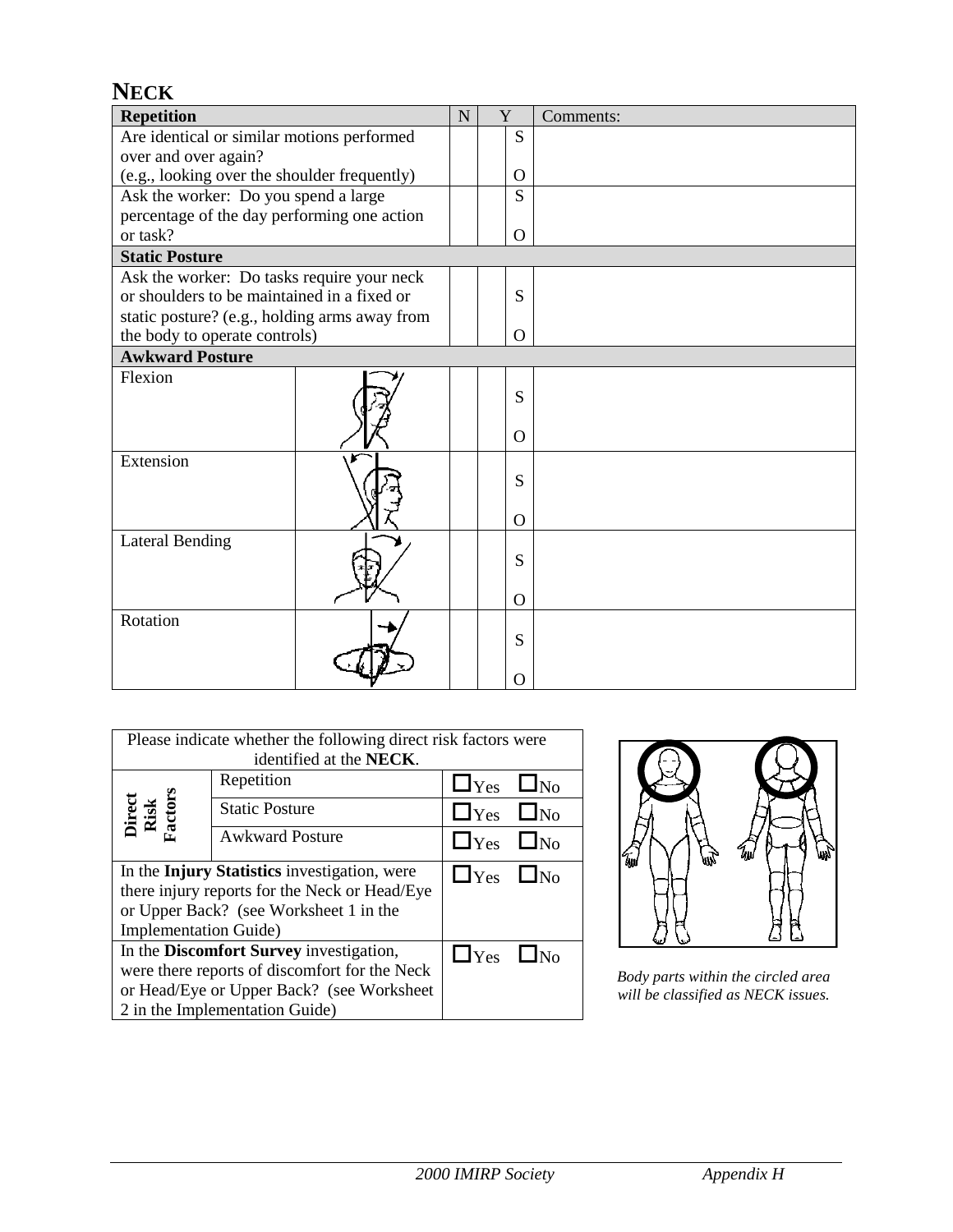#### **SHOULDER**

| Force                                              | ${\bf N}$ | $\mathbf Y$ |              | Comments: |
|----------------------------------------------------|-----------|-------------|--------------|-----------|
| Is forceful physical handling performed? Such as:  |           |             |              |           |
| Lifting                                            |           |             | S            |           |
|                                                    |           |             |              |           |
| Lowering                                           |           |             | $\mathbf{O}$ |           |
|                                                    |           |             | S            |           |
|                                                    |           |             |              |           |
|                                                    |           |             | $\Omega$     |           |
| Pushing                                            |           |             |              |           |
|                                                    |           |             | S            |           |
|                                                    |           |             |              |           |
| Pulling                                            |           |             | $\Omega$     |           |
|                                                    |           |             | S            |           |
|                                                    |           |             |              |           |
|                                                    |           |             | $\mathbf{O}$ |           |
| Carrying                                           |           |             |              |           |
|                                                    |           |             | S            |           |
|                                                    |           |             |              |           |
| <b>Repetition</b>                                  |           |             | $\mathbf{O}$ |           |
|                                                    |           |             |              |           |
| Are identical or similar motions performed over    |           |             | S            |           |
| and over again? (e.g., operating controls)         |           |             |              |           |
|                                                    |           |             | $\Omega$     |           |
|                                                    |           |             |              |           |
| Ask the worker: Do you spend a large percentage    |           |             |              |           |
| of the day performing one action or task?          |           |             | S            |           |
| (e.g., operating Bobcat)                           |           |             |              |           |
|                                                    |           |             | $\Omega$     |           |
| <b>Static Posture</b>                              |           |             |              |           |
| Ask the worker: Do tasks require your shoulders to |           |             |              |           |
| be maintained in a fixed or static posture?        |           |             | S            |           |
| (e.g., holding arms away from the body when        |           |             |              |           |
| operating controls)                                |           |             | $\mathbf O$  |           |
|                                                    |           |             |              |           |
| Ask the worker: Do you hold parts, tools, or       |           |             |              |           |
| objects for long periods? (e.g., holding controls) |           |             | S            |           |
|                                                    |           |             | $\mathbf{O}$ |           |
|                                                    |           |             |              |           |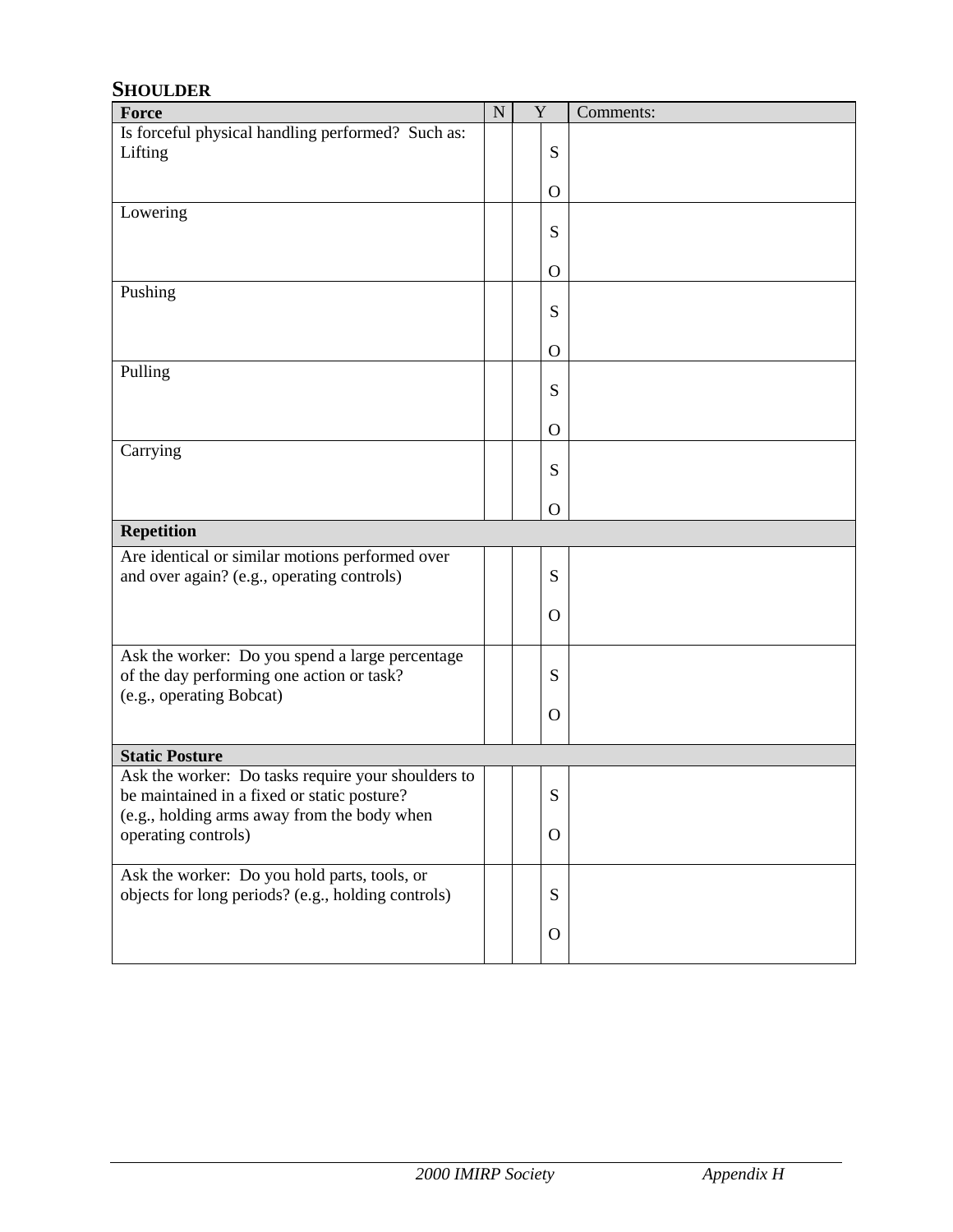| <b>Awkward Posture</b> |   | ${\bf N}$ | Y |             | Comments: |
|------------------------|---|-----------|---|-------------|-----------|
| Flexion                |   |           |   | ${\bf S}$   |           |
|                        |   |           |   | $\mathbf O$ |           |
| Extension              |   |           |   | ${\bf S}$   |           |
|                        | ݘ |           |   | $\mathbf O$ |           |
| Abduction              |   |           |   | ${\bf S}$   |           |
|                        |   |           |   | $\mathbf O$ |           |
| Adduction              |   |           |   | ${\bf S}$   |           |
|                        |   |           |   | $\mathbf O$ |           |

| Please indicate whether the following direct risk factors were |                                               |                      |           |  |  |  |  |
|----------------------------------------------------------------|-----------------------------------------------|----------------------|-----------|--|--|--|--|
|                                                                | identified at the SHOULDER.                   |                      |           |  |  |  |  |
|                                                                | Force                                         | $\Box$ Yes           | $\Box$ No |  |  |  |  |
|                                                                | Repetition                                    | $\Box$ Yes $\Box$ No |           |  |  |  |  |
| Direct Risk<br>Factors                                         | <b>Static Posture</b>                         | $\Box$ Yes           | $\Box$ No |  |  |  |  |
|                                                                | <b>Awkward Posture</b>                        | $\Box$ Yes $\Box$ No |           |  |  |  |  |
|                                                                | In the Injury Statistics investigation, were  | $\Box$ Yes $\Box$ No |           |  |  |  |  |
|                                                                | there injury reports for the Shoulder or Neck |                      |           |  |  |  |  |
|                                                                | or Upper Back? (see Worksheet 1 in the        |                      |           |  |  |  |  |
|                                                                | <b>Implementation Guide</b> )                 |                      |           |  |  |  |  |
|                                                                | In the Discomfort Survey investigation,       | $\Box$ Yes           |           |  |  |  |  |
|                                                                | were there reports of discomfort for the      |                      |           |  |  |  |  |
|                                                                | Shoulder or Neck or Upper Back? (see          |                      |           |  |  |  |  |
|                                                                | Worksheet 2 in the Implementation Guide)      |                      |           |  |  |  |  |



*Body parts within the circled area will be classified as SHOULDER issues.*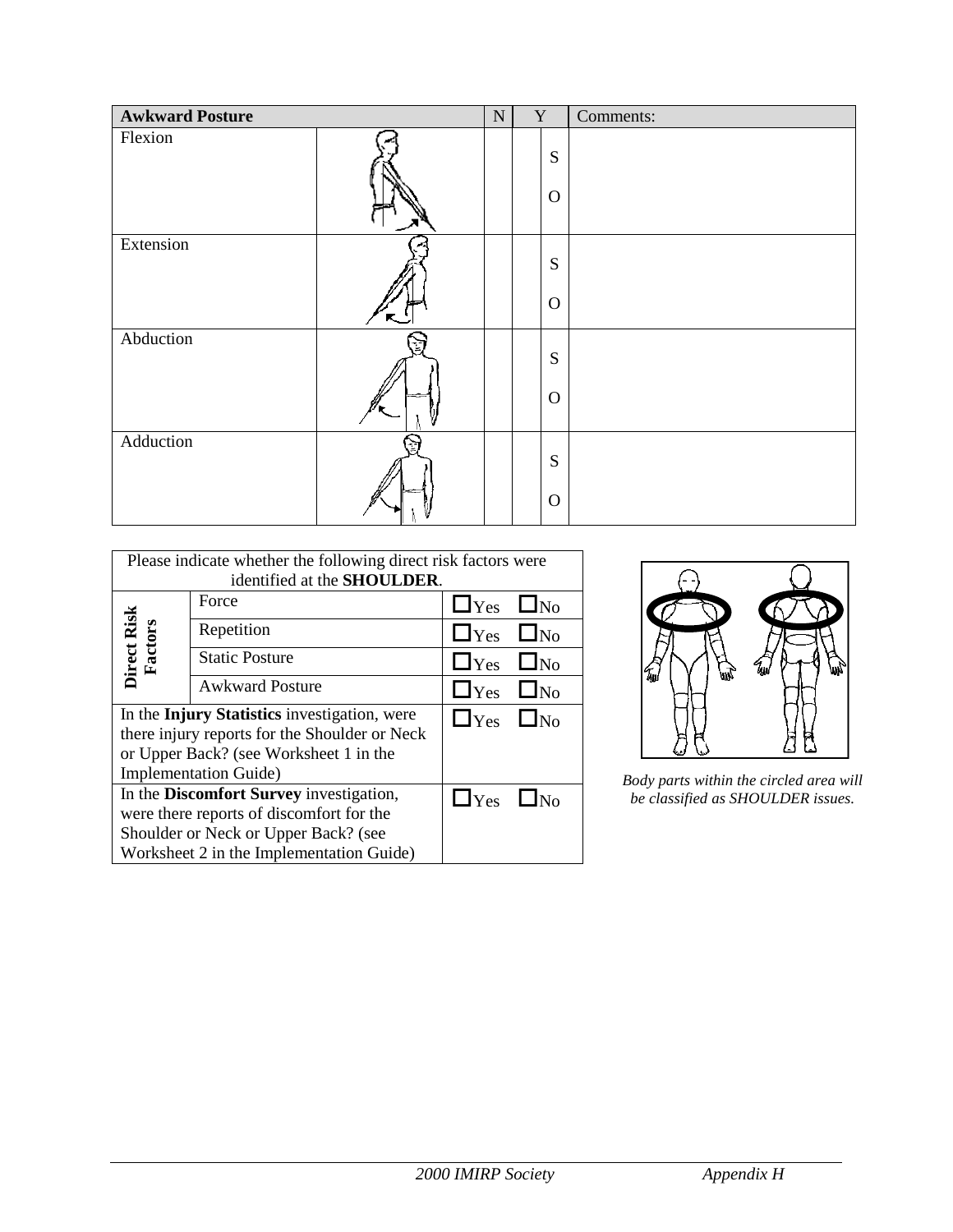#### **ELBOW Force** N Y Comments: Is forceful physical handling performed? Such as: **Lifting** S  $rac{O}{S}$ Lowering O Pushing S O Pulling S O Carrying S O Turning materials and set of the S O Are objects handled in a power grip? (e.g., controls) S O Are objects handled in a pinch grip? S O Are objects handled in a hook grip? S O Ask the worker: Do you wear gloves while performing your job? If the answer is **No**, check the **No** box and go to next section.  $* S$ O \*If the answer to the above question is **Yes**, ask the worker: Are the gloves too large/small? S O Does the thickness of the gloves cause problems with gripping? S O **Repetition** Are identical or similar motions performed over and over again? (e.g., operating controls) S O Ask the worker: Do you spend a large percentage of the day performing one action or task? (e.g., operating Bobcat) S O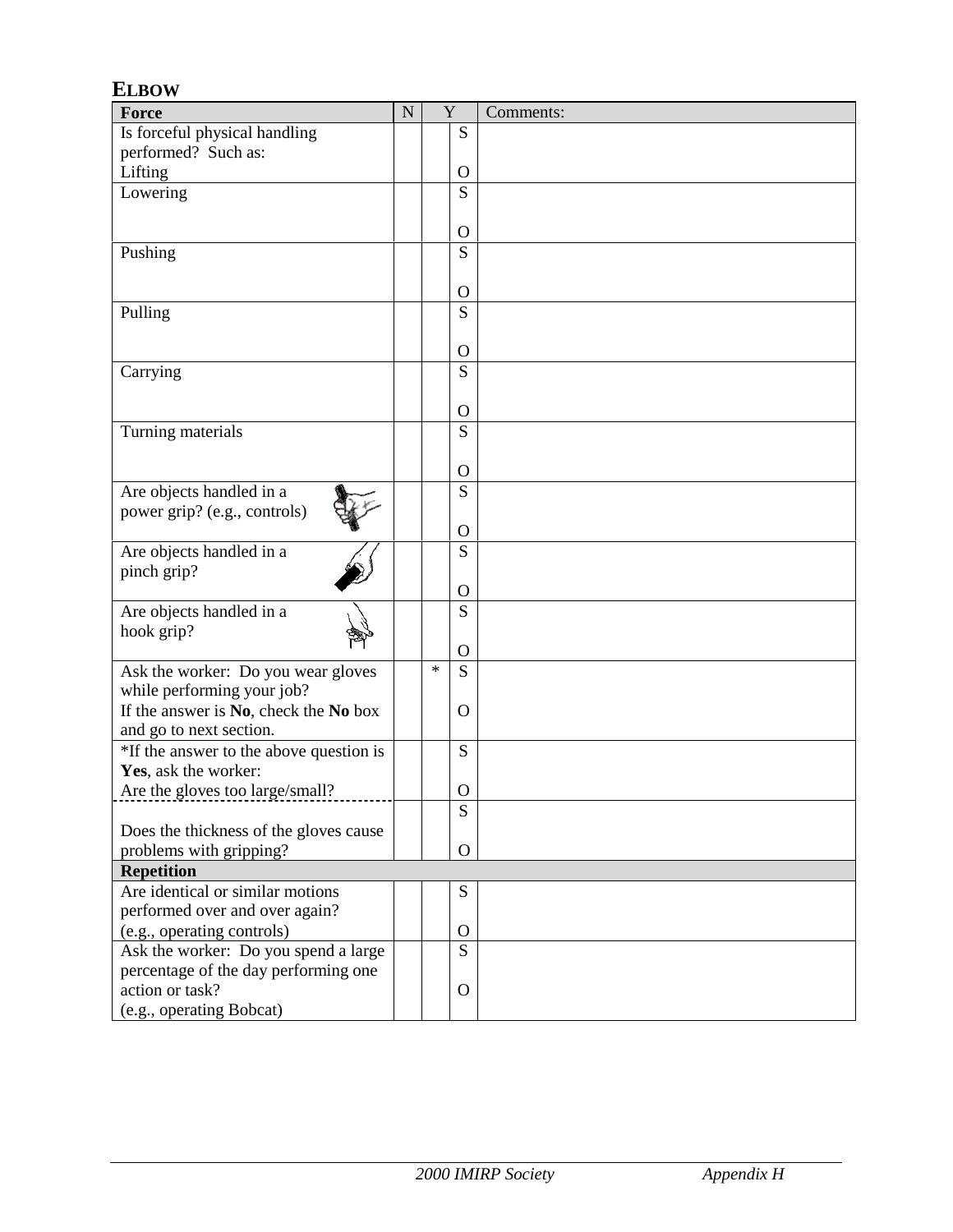| <b>Static Posture</b>                        | N | Y        | Comments: |
|----------------------------------------------|---|----------|-----------|
| Ask the worker: Do tasks require             |   |          |           |
| your hand and arm to be maintained           |   | S        |           |
| in a fixed or static posture?                |   |          |           |
| (e.g., holding controls)                     |   | O        |           |
| Ask the worker: Do you apply                 |   |          |           |
| constant pressure on controls/objects        |   | S        |           |
| with your hand?                              |   |          |           |
| (e.g., holding controls)                     |   | O        |           |
| Ask the worker: Do you hold parts,           |   | S        |           |
| tools, or objects for long periods?          |   |          |           |
| (e.g., controls)                             |   | $\Omega$ |           |
| <b>Contact Stress</b>                        |   |          |           |
| Ask the worker: Do any objects,              |   |          |           |
| tools or parts of the workstation put        |   |          |           |
| pressure on <b>any</b> parts of your hand or |   | S        |           |
| arm, such as the backs or sides of           |   |          |           |
| fingers, palm or base of the hand,           |   | $\Omega$ |           |
| forearm, elbow?                              |   |          |           |
| (e.g., arms resting on the restraint bar)    |   |          |           |
| <b>Vibration</b>                             |   |          |           |
| Ask the worker: Is vibration                 |   | S        |           |
| transmitted to your hand through a           |   |          |           |
| tool or piece of equipment?                  |   | O        |           |

| Please indicate whether the following direct risk factors were |                                               |                      |           |  |  |  |  |  |  |
|----------------------------------------------------------------|-----------------------------------------------|----------------------|-----------|--|--|--|--|--|--|
|                                                                | identified at the <b>ELBOW</b> .              |                      |           |  |  |  |  |  |  |
|                                                                | Force                                         | $\Box$ Yes           | $\Box$ No |  |  |  |  |  |  |
|                                                                | Repetition                                    | $\Box$ Yes $\Box$ No |           |  |  |  |  |  |  |
| Direct Risk<br>Factors                                         | <b>Static Posture</b>                         | $\Box$ Yes $\Box$ No |           |  |  |  |  |  |  |
|                                                                | <b>Contact Stress</b>                         | $\Box$ Yes           | $\Box$ No |  |  |  |  |  |  |
|                                                                | Vibration                                     | $\Box$ Yes           | $\Box$ No |  |  |  |  |  |  |
| In the Injury Statistics investigation, were                   | $\Box$ Yes                                    | $\Box$ No            |           |  |  |  |  |  |  |
| there injury reports for the Elbow or Forearm?                 |                                               |                      |           |  |  |  |  |  |  |
|                                                                | (see Worksheet 1 in the Implementation Guide) |                      |           |  |  |  |  |  |  |
| In the Discomfort Survey investigation, were                   | $\Box$ Yes                                    |                      |           |  |  |  |  |  |  |
| there reports of discomfort for the Elbow or                   |                                               |                      |           |  |  |  |  |  |  |
| Forearm? (see Worksheet 2 in the                               |                                               |                      |           |  |  |  |  |  |  |
|                                                                | <b>Implementation Guide</b> )                 |                      |           |  |  |  |  |  |  |



 $\boxed{\bigcap \text{Yes} \quad \text{No} \quad}$  Body parts within the circled area will be classified as ELBOW issues.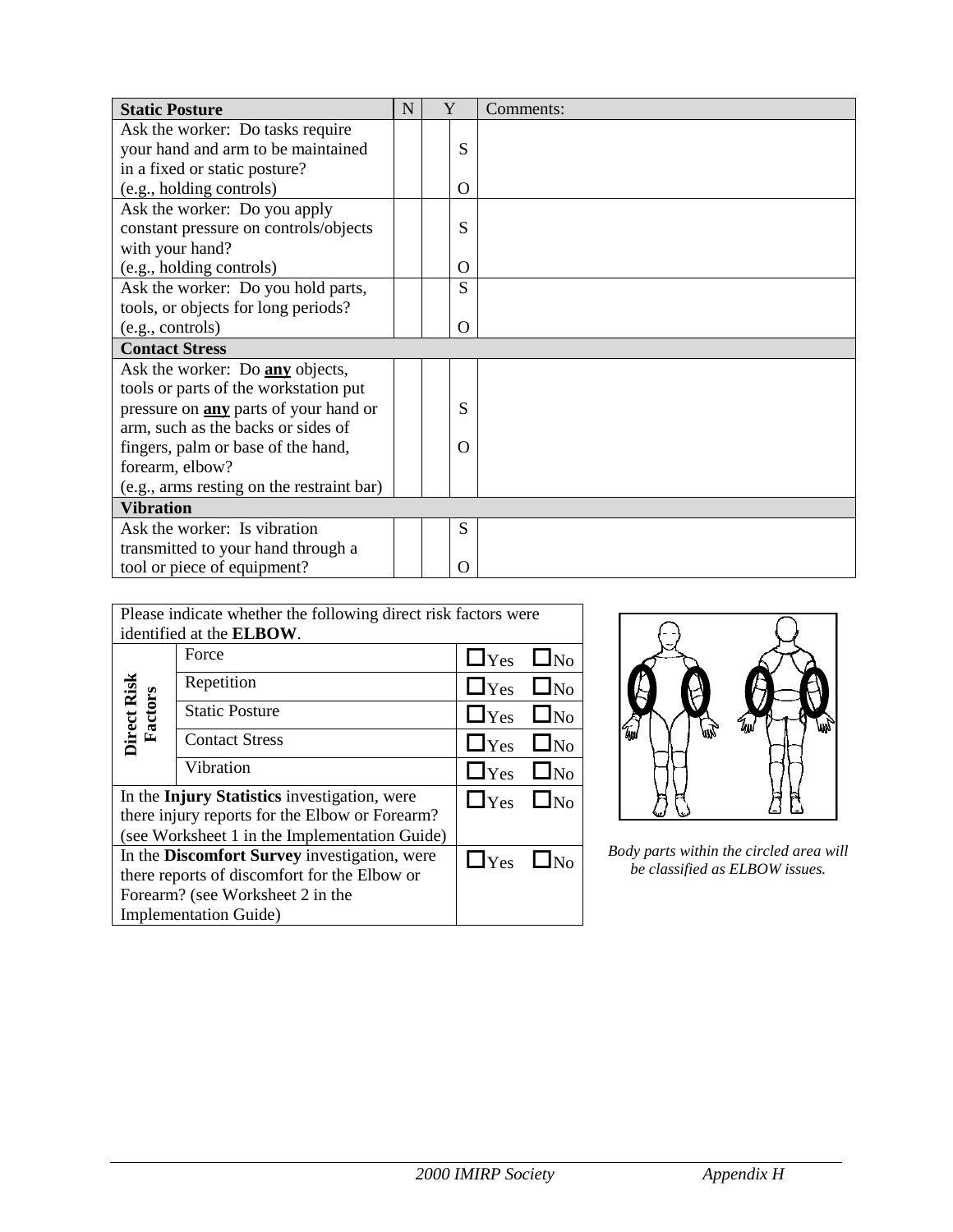#### **WRIST/HAND**

| Force                                   | ${\bf N}$ | Y      |              | Comments: |
|-----------------------------------------|-----------|--------|--------------|-----------|
| Is forceful physical handling           |           |        | S            |           |
| performed? Such as:                     |           |        |              |           |
| Lifting                                 |           |        | $\Omega$     |           |
| Lowering                                |           |        | S            |           |
|                                         |           |        |              |           |
|                                         |           |        | $\Omega$     |           |
| Pushing                                 |           |        | S            |           |
|                                         |           |        |              |           |
|                                         |           |        | $\mathbf{O}$ |           |
| Pulling                                 |           |        | S            |           |
|                                         |           |        |              |           |
|                                         |           |        | $\Omega$     |           |
| Carrying                                |           |        | S            |           |
|                                         |           |        |              |           |
|                                         |           |        | $\Omega$     |           |
| Turning materials                       |           |        | S            |           |
|                                         |           |        |              |           |
|                                         |           |        | $\Omega$     |           |
| Are objects handled in a                |           |        | S            |           |
| power grip? (e.g., controls)            |           |        |              |           |
|                                         |           |        | $\Omega$     |           |
| Are objects handled in a                |           |        | S            |           |
| pinch grip?                             |           |        |              |           |
|                                         |           |        | $\mathbf{O}$ |           |
| Are objects handled in a                |           |        | S            |           |
| hook grip?                              |           |        |              |           |
|                                         |           |        | $\mathbf{O}$ |           |
| Ask the worker: Do you wear gloves      |           | $\ast$ | S            |           |
| while performing your job?              |           |        |              |           |
| If the answer is No, check the No box   |           |        | $\Omega$     |           |
| and go to next section.                 |           |        |              |           |
| *If the answer to the above question is |           |        | S            |           |
| Yes, ask the worker:                    |           |        |              |           |
| Are the gloves too large/small?         |           |        | O            |           |
|                                         |           |        | S            |           |
| Does the thickness of the gloves cause  |           |        |              |           |
| problems with gripping?                 |           |        | $\Omega$     |           |
| <b>Repetition</b>                       |           |        |              |           |
| Are identical or similar motions        |           |        | ${\bf S}$    |           |
| performed over and over again?          |           |        |              |           |
| (e.g., operating controls)              |           |        | $\Omega$     |           |
| Ask the worker: Do you spend a large    |           |        | S            |           |
| percentage of the day performing one    |           |        |              |           |
| action or task?                         |           |        | $\mathbf{O}$ |           |
| (e.g., operating Bobcat)                |           |        |              |           |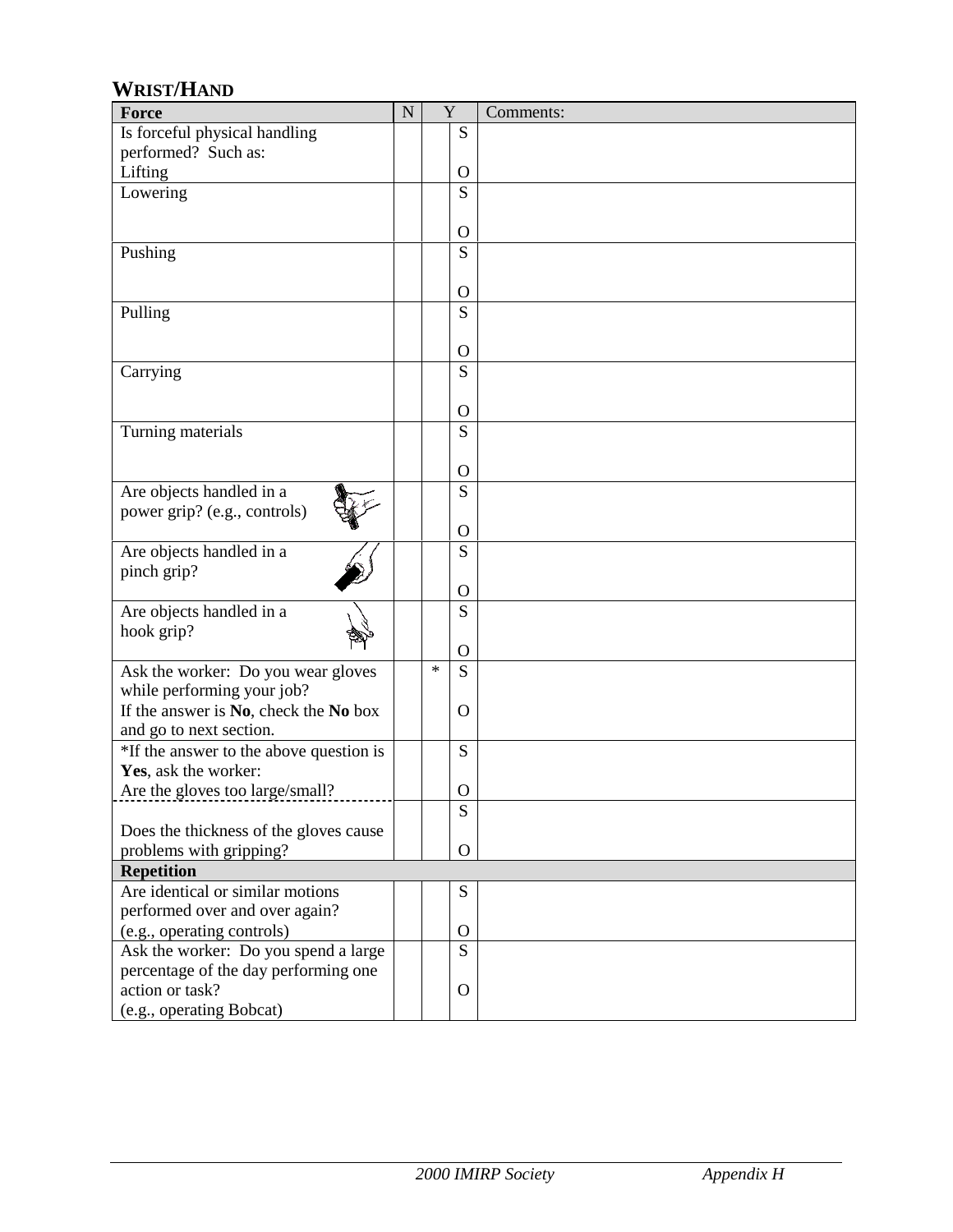| <b>Static Posture</b>                        |  | ${\bf N}$ | Y            | Comments: |
|----------------------------------------------|--|-----------|--------------|-----------|
| Ask the worker: Do tasks require any         |  |           |              |           |
| part of your arm or hand to be               |  |           | S            |           |
| maintained in a fixed or static              |  |           |              |           |
| posture?                                     |  |           | $\Omega$     |           |
| (e.g., holding controls)                     |  |           |              |           |
| Ask the worker: Do you apply                 |  |           |              |           |
| constant pressure on controls/objects        |  |           | S            |           |
| with your hand?                              |  |           |              |           |
| (e.g., holding controls)                     |  |           | $\Omega$     |           |
| Ask the worker: Do you hold parts,           |  |           | S            |           |
| tools, or objects for long periods?          |  |           |              |           |
| (e.g., holding controls)                     |  |           | $\Omega$     |           |
| <b>Contact Stress</b>                        |  |           |              |           |
| Ask the worker: Do any objects,              |  |           |              |           |
| tools or parts of the workstation put        |  |           | S            |           |
| pressure on <b>any</b> parts of your hand or |  |           |              |           |
| arm, such as the backs or sides of           |  |           | $\Omega$     |           |
| fingers, palm or base of the hand,           |  |           |              |           |
| forearm?                                     |  |           |              |           |
| (e.g., pressure from controls on hands)      |  |           |              |           |
| Ask the worker: Do you use your              |  |           | S            |           |
| hand like a hammer for striking?             |  |           |              |           |
|                                              |  |           | $\Omega$     |           |
| <b>Awkward Posture</b>                       |  |           |              |           |
| Flexion                                      |  |           | S            |           |
|                                              |  |           |              |           |
|                                              |  |           | $\Omega$     |           |
| Extension                                    |  |           | S            |           |
|                                              |  |           |              |           |
|                                              |  |           | $\Omega$     |           |
| <b>Ulnar Deviation</b>                       |  |           | S            |           |
|                                              |  |           |              |           |
|                                              |  |           | $\Omega$     |           |
| Radial                                       |  |           | S            |           |
| Deviation                                    |  |           |              |           |
|                                              |  |           | $\mathbf{O}$ |           |
| <b>Vibration</b>                             |  |           |              |           |
| Ask the worker: Is vibration                 |  |           | ${\bf S}$    |           |
| transmitted to your hand through a           |  |           |              |           |
| tool or piece of equipment?                  |  |           | $\mathbf{O}$ |           |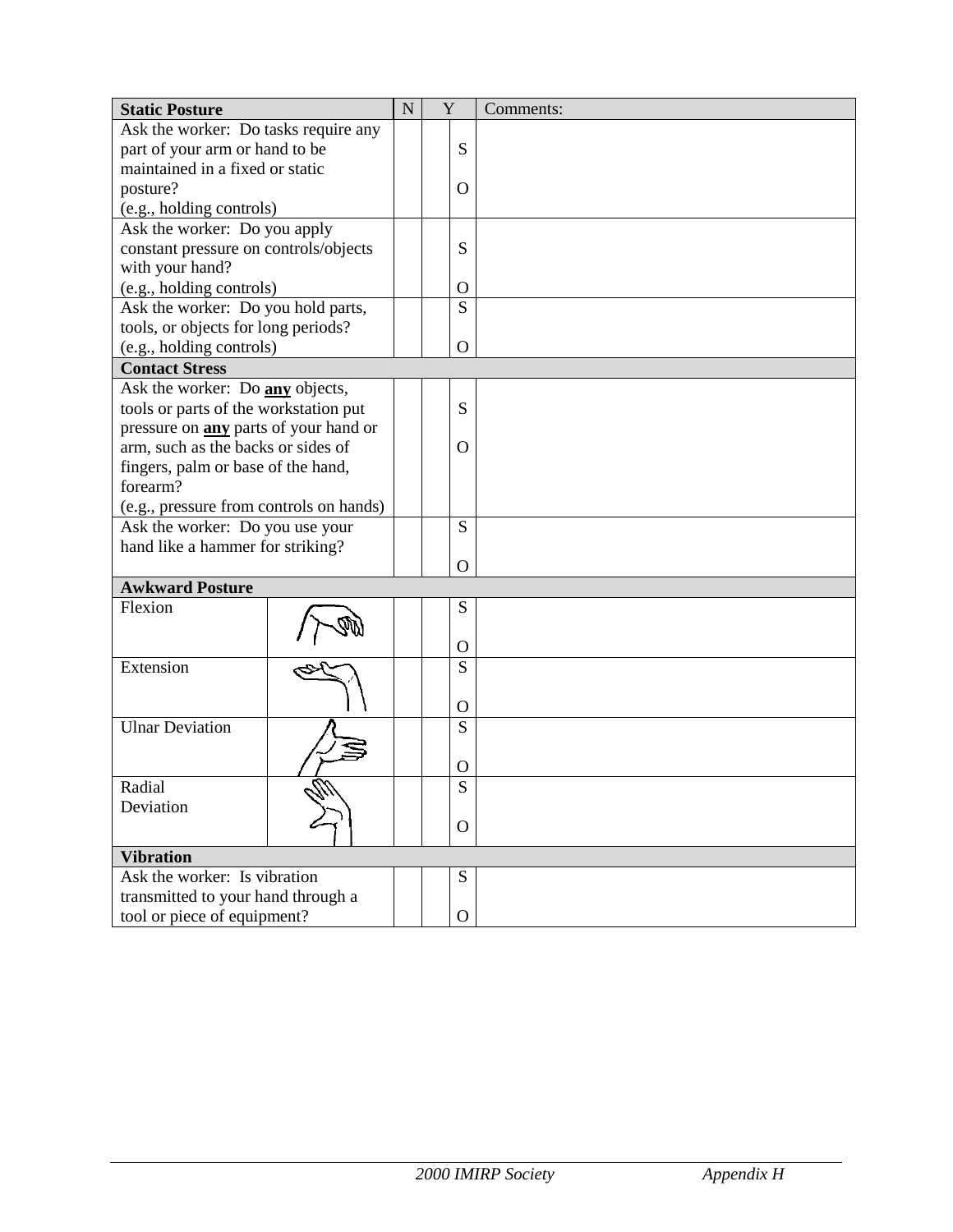|                               | Please indicate whether the following direct risk factors were |                      |           |  |  |  |  |  |  |
|-------------------------------|----------------------------------------------------------------|----------------------|-----------|--|--|--|--|--|--|
| identified at the WRIST/HAND. |                                                                |                      |           |  |  |  |  |  |  |
|                               | Force                                                          | $\Box$ Yes           | $\Box$ No |  |  |  |  |  |  |
|                               | Repetition                                                     | $\Box$ Yes $\Box$ No |           |  |  |  |  |  |  |
| <b>Direct Risk</b><br>Factors | <b>Static Posture</b>                                          | $\Box$ Yes           | $\Box$ No |  |  |  |  |  |  |
|                               | <b>Contact Stress</b>                                          | $\Box$ Yes           | $\Box$ No |  |  |  |  |  |  |
|                               | <b>Awkward Posture</b>                                         | $\Box$ Yes           | $\Box$ No |  |  |  |  |  |  |
|                               | Vibration                                                      | $\Box$ Yes $\Box$ No |           |  |  |  |  |  |  |
|                               | In the Injury Statistics investigation, were                   | $\Box$ Yes $\Box$ No |           |  |  |  |  |  |  |
|                               | there injury reports for the Wrist or                          |                      |           |  |  |  |  |  |  |
|                               | Hand/Finger or Forearm? (see Worksheet 1                       |                      |           |  |  |  |  |  |  |
|                               | in the Implementation Guide)                                   |                      |           |  |  |  |  |  |  |
|                               | In the Discomfort Survey investigation,                        | $\Box$ Yes           |           |  |  |  |  |  |  |
|                               | were there reports of discomfort for the Wrist                 |                      |           |  |  |  |  |  |  |
|                               | or Hand/Finger or Forearm? (see Worksheet                      |                      |           |  |  |  |  |  |  |
|                               | 2 in the Implementation Guide)                                 |                      |           |  |  |  |  |  |  |



*Body parts within the circled area will be classified as WRIST issues.*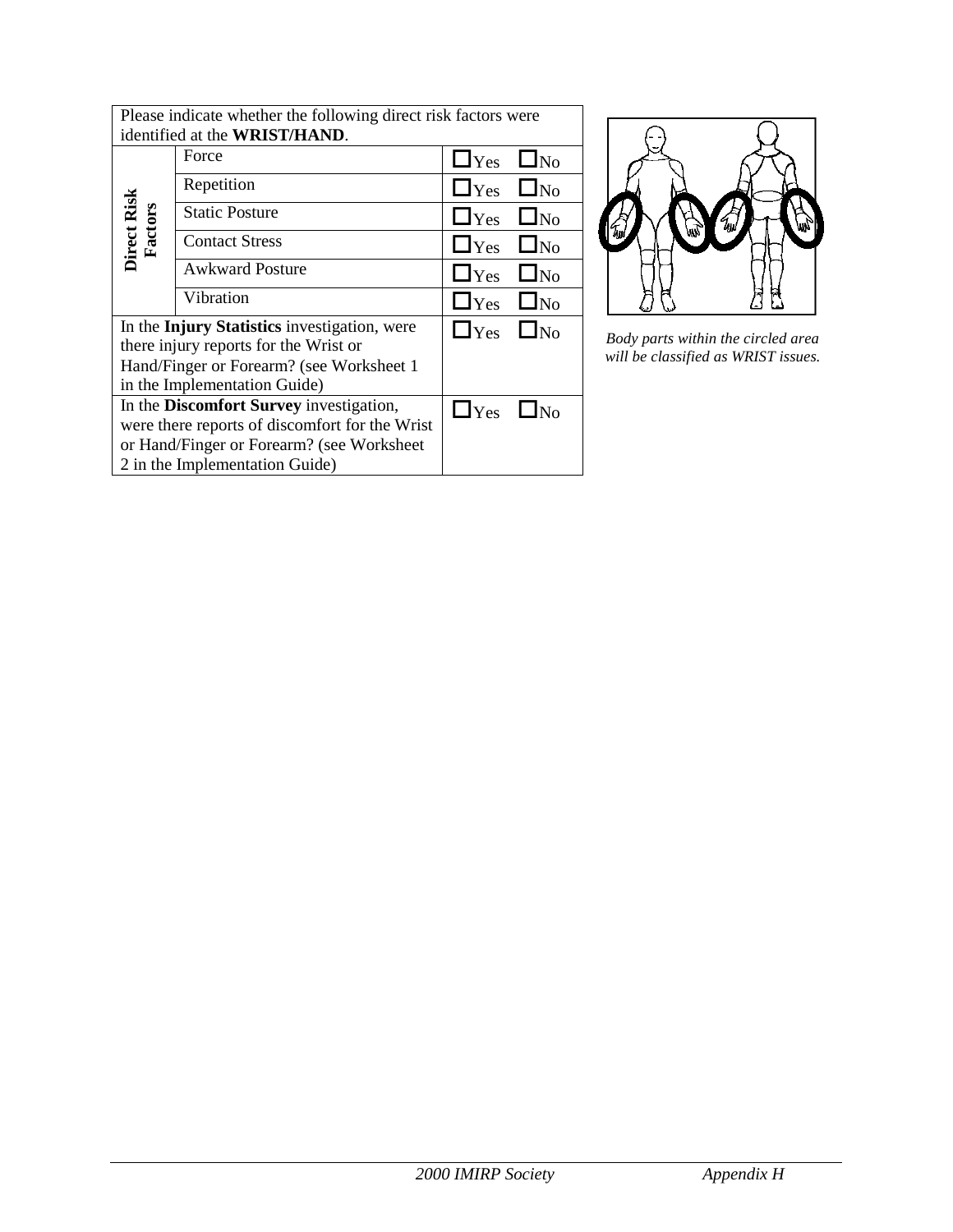## **LOW BACK OR HIP/THIGH**

| Force                                   | $\mathbf N$ | Y              | Comments: |
|-----------------------------------------|-------------|----------------|-----------|
| Is forceful physical handling           |             | S              |           |
| performed? Such as:                     |             |                |           |
| Lifting                                 |             | $\overline{O}$ |           |
| Lowering                                |             | S              |           |
|                                         |             |                |           |
|                                         |             | $\mathbf{O}$   |           |
| Pushing                                 |             | S              |           |
|                                         |             |                |           |
|                                         |             | $\overline{O}$ |           |
| Pulling                                 |             | S              |           |
|                                         |             |                |           |
|                                         |             | $\mathbf{O}$   |           |
| Carrying                                |             | S              |           |
|                                         |             |                |           |
|                                         |             | $\overline{O}$ |           |
| <b>Repetition</b>                       |             |                |           |
| Are identical or similar motions        |             | S              |           |
| performed over and over again?          |             |                |           |
|                                         |             | $\mathbf O$    |           |
| Ask the worker: Do you spend a large    |             | S              |           |
| percentage of the day performing one    |             |                |           |
| action or task?                         |             | $\overline{O}$ |           |
| (e.g., operating Bobcat)                |             |                |           |
| <b>Static Posture</b>                   |             |                |           |
| Ask the worker: Do tasks require        |             | ${\bf S}$      |           |
| your trunk and upper body to be         |             |                |           |
| maintained in a fixed or static         |             | $\Omega$       |           |
| posture?                                |             |                |           |
| (e.g., sitting for long periods)        |             |                |           |
| Are workers required to sit or stand in |             | S              |           |
| a stationary position for long periods  |             |                |           |
| of time during the shift?               |             | $\Omega$       |           |
| <b>Contact Stress</b>                   |             |                |           |
| Ask the worker: Do any objects,         |             | ${\bf S}$      |           |
| tools or parts of the workstation put   |             |                |           |
| pressure on <b>any</b> parts of your    |             | $\Omega$       |           |
| hip/thigh? (e.g., seat digging into the |             |                |           |
| back of the thigh)                      |             |                |           |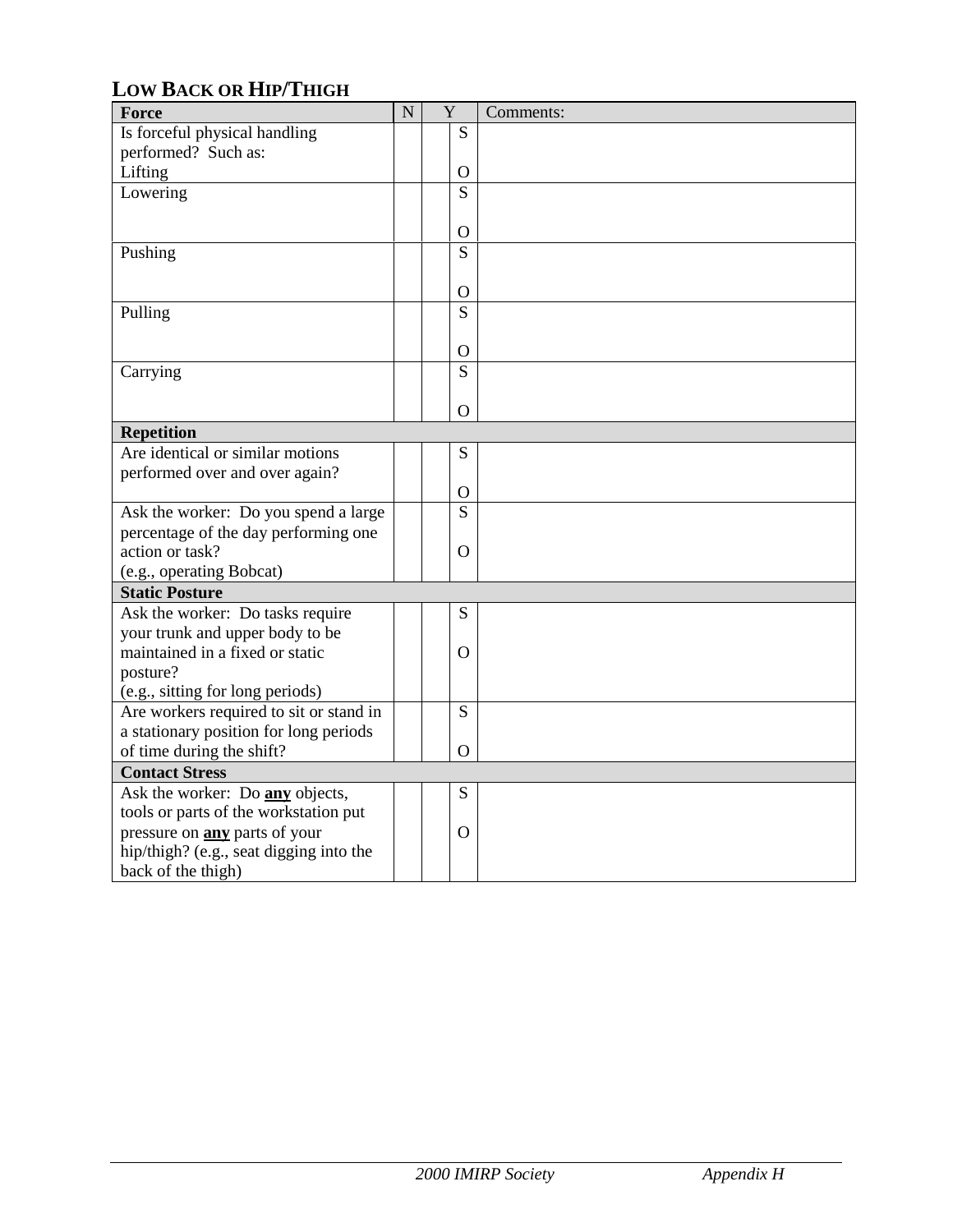| Please indicate whether the following direct risk factors were |                                              |                         |  |  |  |  |  |  |
|----------------------------------------------------------------|----------------------------------------------|-------------------------|--|--|--|--|--|--|
| identified at the LOW BACK or HIP/THIGH.                       |                                              |                         |  |  |  |  |  |  |
|                                                                | Force                                        | $\Box$ Yes<br>$\Box$ No |  |  |  |  |  |  |
|                                                                | Repetition                                   | $\Box$ Yes<br>$\Box$ No |  |  |  |  |  |  |
|                                                                | <b>Static Posture</b>                        | $\Box$ Yes<br>$\Box$ No |  |  |  |  |  |  |
| Direct Risk<br>Factors                                         | <b>Contact Stress</b>                        | $\Box$ Yes<br>$\Box$ No |  |  |  |  |  |  |
|                                                                | <b>Awkward Posture</b>                       | $\Box$ Yes<br>$\Box$ No |  |  |  |  |  |  |
|                                                                | Vibration                                    | $\Box$ Yes $\Box$ No    |  |  |  |  |  |  |
|                                                                | In the Injury Statistics investigation, were | $\Box$ Yes<br>$\Box$ No |  |  |  |  |  |  |
|                                                                | there injury reports for the Low Back or     |                         |  |  |  |  |  |  |
|                                                                | Hip/Thigh? (see Worksheet 1 in the           |                         |  |  |  |  |  |  |
|                                                                | <b>Implementation Guide</b> )                |                         |  |  |  |  |  |  |
|                                                                | In the Discomfort Survey investigation,      | $\Box$ Yes              |  |  |  |  |  |  |
|                                                                | were there reports of discomfort for the Low |                         |  |  |  |  |  |  |
|                                                                | Back or Hip/Thigh? (see Worksheet 2 in the   |                         |  |  |  |  |  |  |
|                                                                | <b>Implementation Guide)</b>                 |                         |  |  |  |  |  |  |



*Body parts within the circled area will be classified as LOW BACK issues.*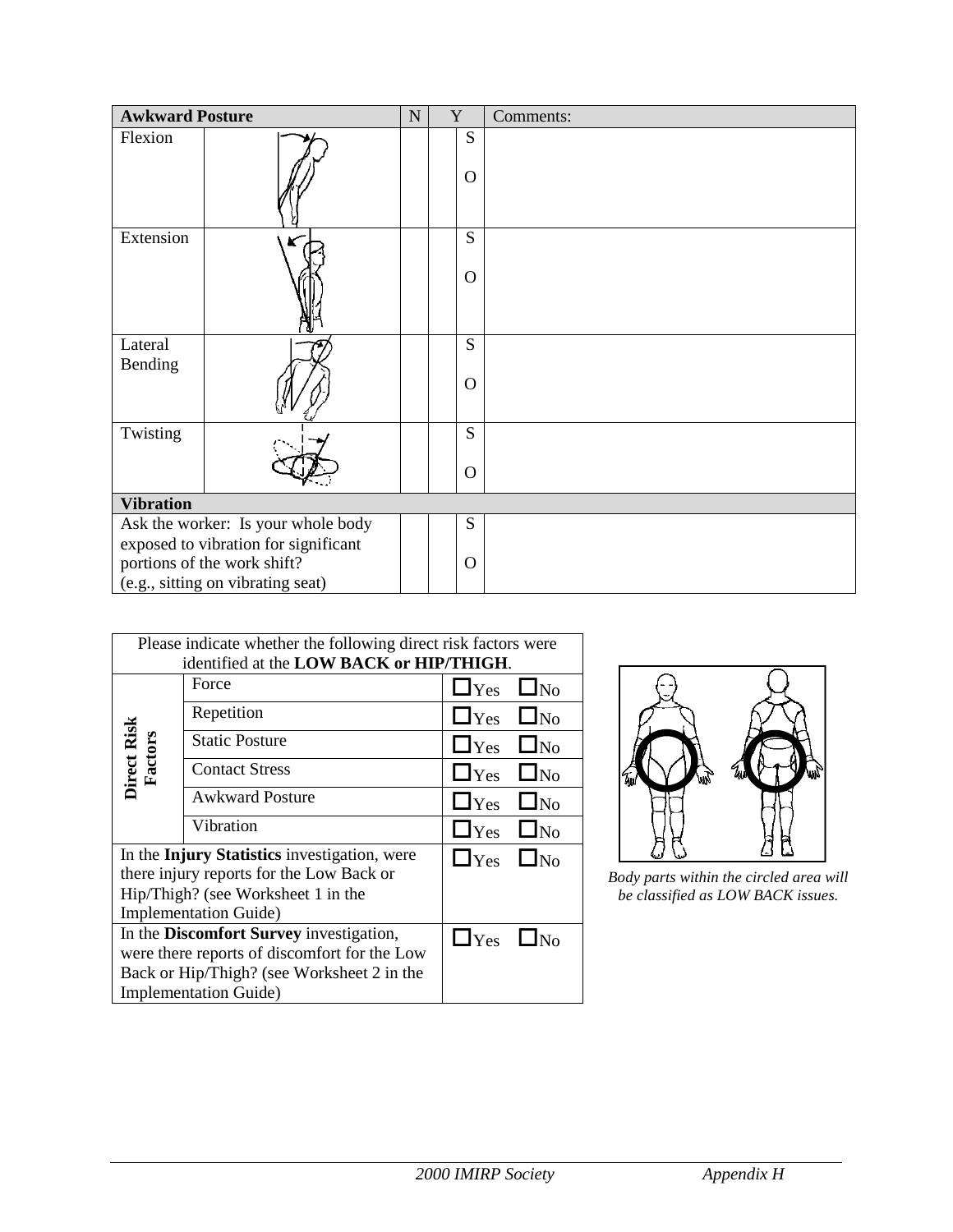| <b>KNEE</b>                               |   |          |           |
|-------------------------------------------|---|----------|-----------|
| <b>Repetition</b>                         | N | Y        | Comments: |
| Are identical or similar motions          |   | S        |           |
| performed over and over again?            |   |          |           |
|                                           |   | O        |           |
| <b>Static Posture</b>                     |   |          |           |
| Ask the worker: Do tasks require you      |   | S        |           |
| to maintain your knee(s) in a fixed or    |   |          |           |
| static posture?                           |   | $\Omega$ |           |
| (e.g., operating foot pedals with bent    |   |          |           |
| knees)                                    |   |          |           |
| Are workers required to sit or stand in   |   | S        |           |
| a stationary position for long periods of |   |          |           |
| time during the shift?                    |   | $\Omega$ |           |
| Do workers kneel (with one or both        |   | S        |           |
| knees)?                                   |   |          |           |
|                                           |   | O        |           |
| <b>Contact Stress</b>                     |   |          |           |
| Ask the worker: Do any objects or         |   | S        |           |
| parts of the workstation put pressure on  |   |          |           |
| your knee(s)?                             |   | $\Omega$ |           |
| <b>Awkward Posture</b>                    |   |          |           |
| <b>Extreme Flexion</b>                    |   | S        |           |
|                                           |   |          |           |
|                                           |   | O        |           |
|                                           |   |          |           |

| Please indicate whether the following direct risk factors were |                                               |                      |  |  |  |  |
|----------------------------------------------------------------|-----------------------------------------------|----------------------|--|--|--|--|
|                                                                | identified at the <b>KNEE</b> .               |                      |  |  |  |  |
|                                                                | Repetition                                    | $\Box$ Yes $\Box$ No |  |  |  |  |
|                                                                | <b>Static Posture</b>                         | $\Box$ Yes $\Box$ No |  |  |  |  |
| Direct Risk<br>Factors                                         | <b>Contact Stress</b>                         | $\Box$ Yes $\Box$ No |  |  |  |  |
|                                                                | <b>Awkward Posture</b>                        | $\Box$ Yes $\Box$ No |  |  |  |  |
|                                                                | In the Injury Statistics investigation, were  | $\Box$ Yes $\Box$ No |  |  |  |  |
|                                                                | there injury reports for the Knee or          |                      |  |  |  |  |
|                                                                | Hip/Thigh? (see Worksheet 1 in the            |                      |  |  |  |  |
|                                                                | <b>Implementation Guide</b> )                 |                      |  |  |  |  |
|                                                                | In the Discomfort Survey investigation,       | $\Box$ Yes           |  |  |  |  |
|                                                                | were there reports of discomfort for the Knee |                      |  |  |  |  |
|                                                                | or Hip/Thigh? (see Worksheet 2 in the         |                      |  |  |  |  |
|                                                                | <b>Implementation Guide</b> )                 |                      |  |  |  |  |



*Body parts within the circled area will be classified as KNEE issues.*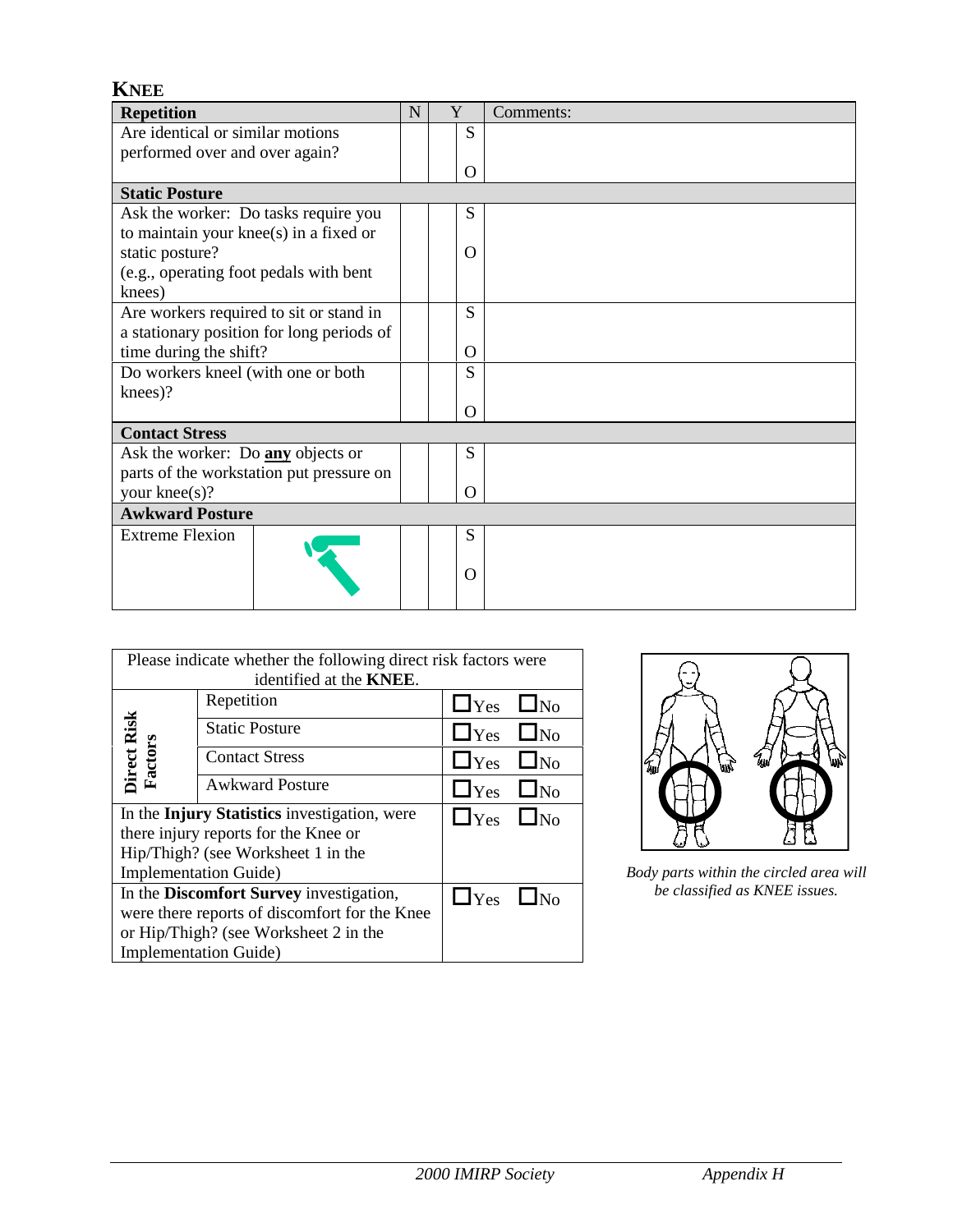#### **ANKLE/FOOT**

| <b>Repetition</b>                       | N | Y        | Comments: |
|-----------------------------------------|---|----------|-----------|
| Are identical or similar motions        |   | S        |           |
| performed over and over again?          |   |          |           |
| (e.g., activating foot pedals)          |   | O        |           |
| <b>Static Posture</b>                   |   |          |           |
| Are workers required to stand in a      |   | S        |           |
| stationary position for long periods of |   |          |           |
| time during the shift?                  |   | $\Omega$ |           |
| (e.g., holding foot pedal down)         |   |          |           |
| <b>Awkward Posture</b>                  |   |          |           |
| Flexion                                 |   | S        |           |
|                                         |   | O        |           |
| Extension                               |   | S        |           |
|                                         |   | $\Omega$ |           |
| <b>Vibration</b>                        |   |          |           |
| Ask the worker: Is your whole body      |   | S        |           |
| exposed to vibration for significant    |   |          |           |
| portions of the work shift?             |   | O        |           |

| Please indicate whether the following direct risk factors were       |            |                                                                               |  |  |  |  |
|----------------------------------------------------------------------|------------|-------------------------------------------------------------------------------|--|--|--|--|
|                                                                      |            |                                                                               |  |  |  |  |
| Repetition                                                           | $\Box$ Yes | $\Box$ No                                                                     |  |  |  |  |
| <b>Static Posture</b>                                                |            |                                                                               |  |  |  |  |
| <b>Awkward Posture</b>                                               | $\Box$ Yes | $\Box$ No                                                                     |  |  |  |  |
| Vibration                                                            |            |                                                                               |  |  |  |  |
| In the Injury Statistics investigation, were<br>$\Box$ Yes $\Box$ No |            |                                                                               |  |  |  |  |
| there injury reports for the Ankle or Foot?                          |            |                                                                               |  |  |  |  |
| (see Worksheet 1 in the Implementation)                              |            |                                                                               |  |  |  |  |
| Guide)                                                               |            |                                                                               |  |  |  |  |
| In the Discomfort Survey investigation,<br>$\Box$ Yes $\Box$ No      |            |                                                                               |  |  |  |  |
| were there reports of discomfort for the                             |            |                                                                               |  |  |  |  |
| Ankle or Foot? (see Worksheet 2 in the                               |            |                                                                               |  |  |  |  |
| <b>Implementation Guide</b> )                                        |            |                                                                               |  |  |  |  |
|                                                                      |            | identified at the ANKLE/FOOT.<br>$\Box$ Yes $\Box$ No<br>$\Box$ Yes $\Box$ No |  |  |  |  |



 $\boxed{\Box$  Yes  $\boxed{\Box}$  No *be classified as ANKLE/FOOT issues.*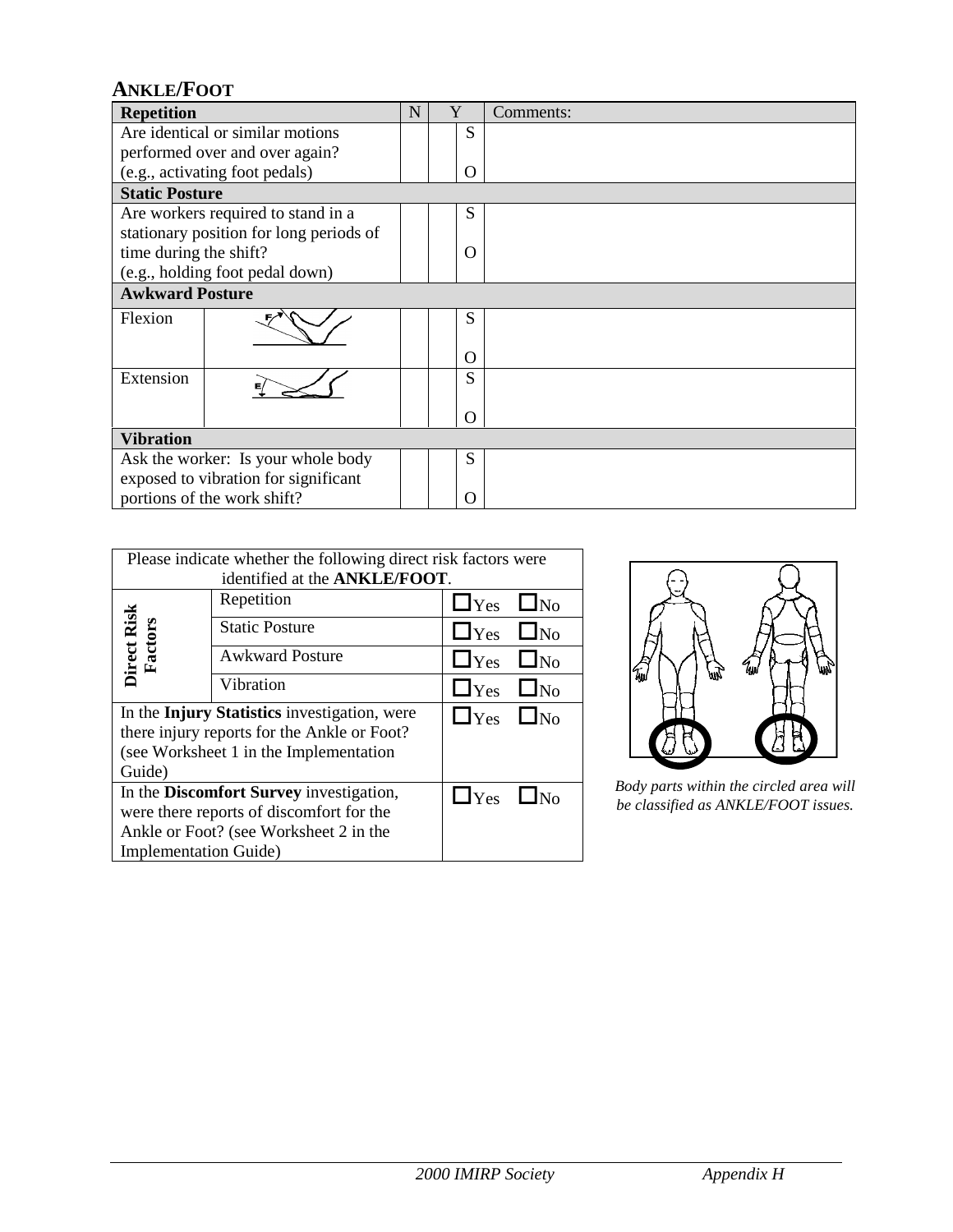# **CHARACTERISTICS OF OBJECTS BEING HANDLED**

|                                          | N | Y |          | Comments: |
|------------------------------------------|---|---|----------|-----------|
| Are there problems handling a load       |   |   | S        |           |
| due to its size or shape?                |   |   |          |           |
| (e.g., large debris)                     |   |   | O        |           |
| Are there problems handling a load       |   |   | S        |           |
| due to its fragile, unbalanced, or non-  |   |   |          |           |
| rigid conditions?                        |   |   | $\Omega$ |           |
| Ask the worker: Do you experience        |   |   | S        |           |
| situations where mechanical aids or      |   |   |          |           |
| equipment are not readily available to   |   |   | O        |           |
| assist with manipulating an object?      |   |   |          |           |
| (e.g., hoists)                           |   |   |          |           |
| Are handles for tools and equipment      |   |   | S        |           |
| inappropriate in terms of size or shape? |   |   |          |           |
| (e.g., controls)                         |   |   | $\Omega$ |           |
| Ask the worker: Do any objects that      |   |   | S        |           |
| you work with (other than tools or       |   |   |          |           |
| equipment) have handles? If the          |   |   | $\Omega$ |           |
| answer is No, check the No box and go    |   |   |          |           |
| to the next section.                     |   |   |          |           |
| If the answer to the above question is   |   |   | S        |           |
| Yes, ask the worker: Are the handles     |   |   |          |           |
| an inappropriate size or shape for the   |   |   | O        |           |
| characteristics of the object?           |   |   |          |           |

#### **ENVIRONMENTAL CONDITIONS**

| <b>Temperature</b>                       |  |          |  |
|------------------------------------------|--|----------|--|
| Ask the worker: Are your hands or        |  | S        |  |
| arms exposed to cold from exhaust air,   |  |          |  |
| cold liquids or solids?                  |  | $\Omega$ |  |
| Ask the worker: Are you exposed          |  | S        |  |
| directly to temperature extremes that    |  |          |  |
| may cause you to use more force or       |  | $\Omega$ |  |
| cause you to fatigue quicker than        |  |          |  |
| normal? (e.g., hot or cold, either by    |  |          |  |
| equipment or natural environment)        |  |          |  |
| <b>Lighting</b>                          |  |          |  |
| Ask the worker: Do you assume            |  | S        |  |
| awkward postures to overcome             |  |          |  |
| problems associated with glare,          |  | $\Omega$ |  |
| inadequate lighting, or poor visibility? |  |          |  |
| (e.g., working at night)                 |  |          |  |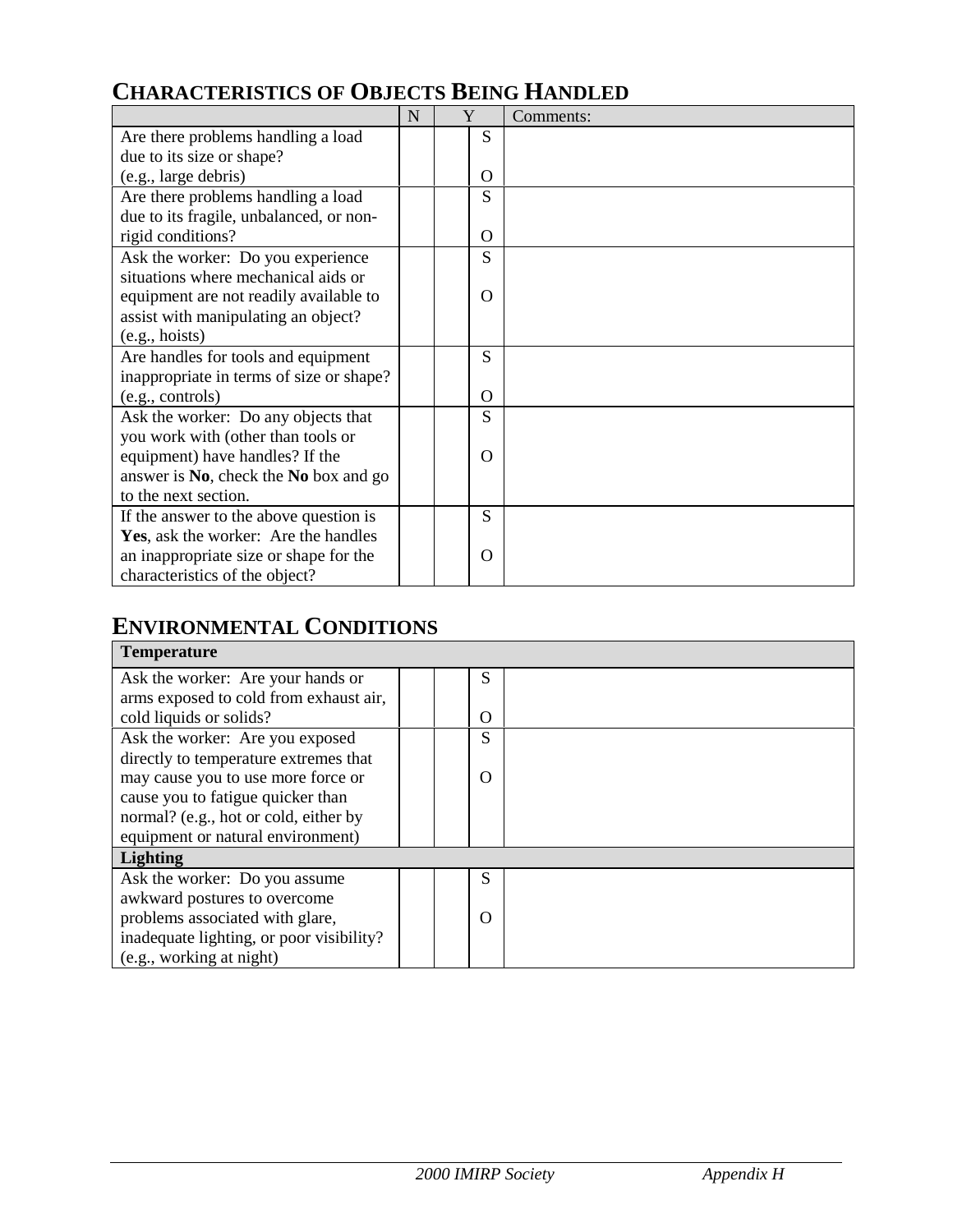# **ENVIRONMENTAL CONDITIONS [CONTINUED]**

| <b>Noise</b>                          | N |    | Comments: |
|---------------------------------------|---|----|-----------|
| Have there been complaints on the     |   | N. |           |
| level of noise in the work area?      |   |    |           |
|                                       |   |    |           |
| Ask the worker: Are there any         |   | N  |           |
| distracting or annoying noises at the |   |    |           |
| workstation?                          |   |    |           |

## **WORK ORGANISATION**

|                                          | N | Y        | Comments: |
|------------------------------------------|---|----------|-----------|
| Is the work externally-paced or          |   | S        |           |
| controlled by a machine or the           |   |          |           |
| process?                                 |   | O        |           |
| Do peak workloads or sudden              |   | S        |           |
| increases in pace occur with the tasks?  |   |          |           |
|                                          |   | $\Omega$ |           |
| Ask the worker: Are there indications    |   | S        |           |
| of excessive fatigue or pain, or         |   |          |           |
| symptoms of adverse health effects       |   | O        |           |
| due to extended work days or             |   |          |           |
| overtime?                                |   |          |           |
| Ask the worker: Are there indications    |   | S        |           |
| of excessive fatigue or adverse health   |   |          |           |
| effects due to shiftwork?                |   | $\Omega$ |           |
| Ask the worker: Are rest periods or      |   | S        |           |
| task variety insufficient to prevent the |   |          |           |
| build-up of fatigue or the risk of       |   | $\Omega$ |           |
| adverse health effects?                  |   |          |           |
| Ask the worker: Are tasks in a job       |   | S        |           |
| rotation program similar to one          |   |          |           |
| another, and therefore not providing a   |   | O        |           |
| variation in movements?                  |   |          |           |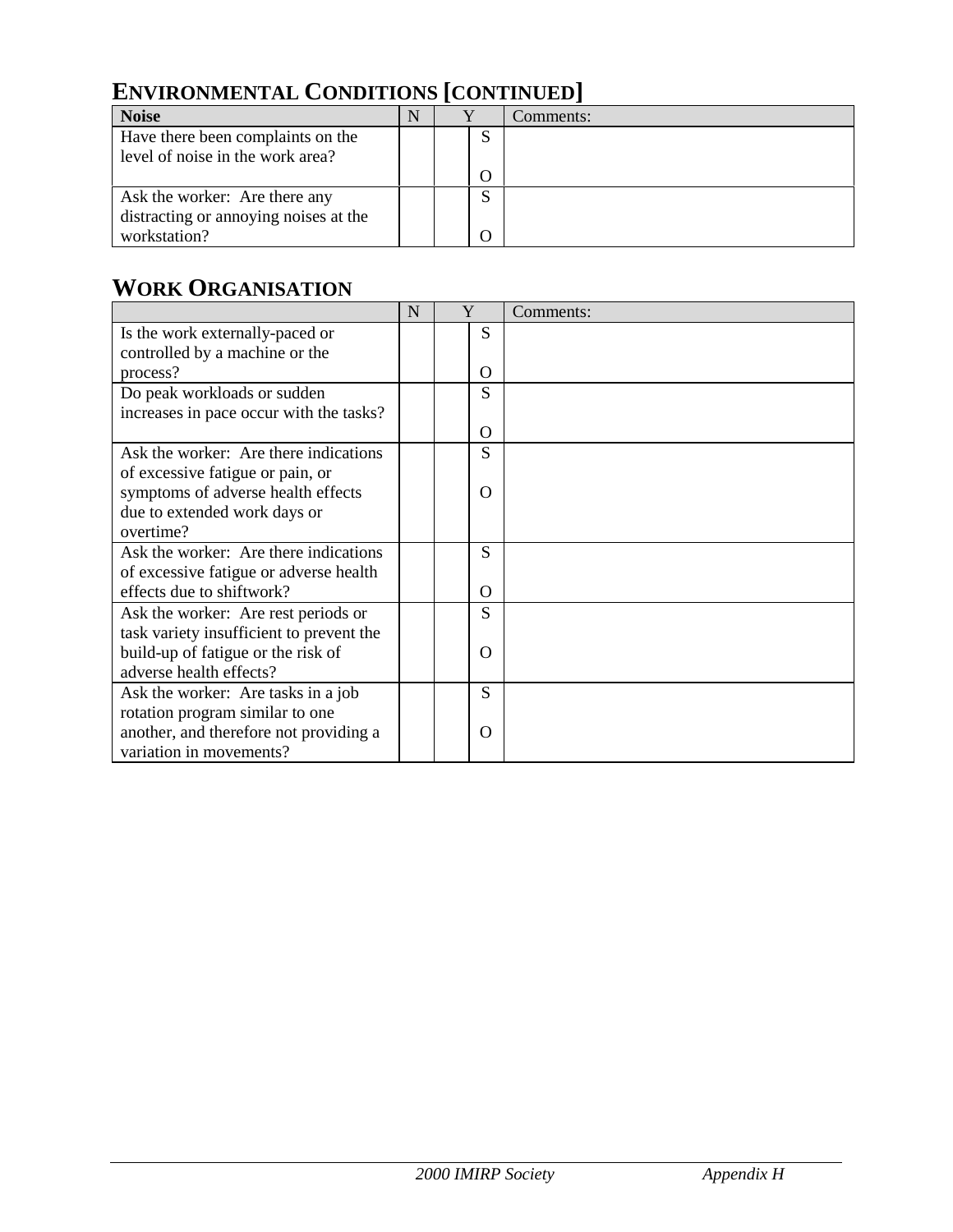| Company Name:        |                  |                                                                   | Division:              |                   |                          |                                  |              |            | Main Contact(s) Management:<br>Worker: |                           |                        |                                                                  |                           |
|----------------------|------------------|-------------------------------------------------------------------|------------------------|-------------------|--------------------------|----------------------------------|--------------|------------|----------------------------------------|---------------------------|------------------------|------------------------------------------------------------------|---------------------------|
| Solution<br>Priority | <b>CIJ</b> Title | Solution<br>Description                                           | Document<br>and Page   |                   | <b>Risk Control Code</b> |                                  | Decision     |            | Date of<br>Decision                    | Date of<br>Implementation | Date of<br>Follow-     |                                                                  |                           |
| Number               |                  |                                                                   |                        |                   | E                        | $\mathbf{A}$                     | <b>WP</b>    | <b>PPE</b> | Implement<br>ப                         |                           |                        |                                                                  | up                        |
|                      |                  |                                                                   |                        |                   |                          |                                  |              |            | Do not implement                       |                           |                        |                                                                  |                           |
| <b>Body</b><br>Parts | <b>Neck</b>      | Shoulder                                                          |                        | Elbow             |                          |                                  | Wrist        |            | Direct Risk<br>Factor                  | $\Box$ Force              |                        | Repetition                                                       |                           |
|                      |                  | Low Back $\Box$ Knee                                              |                        | Ankle/Foot        |                          |                                  |              |            |                                        |                           | Static Posture         | <b>Contact Stress</b>                                            |                           |
|                      |                  |                                                                   |                        |                   |                          |                                  |              |            |                                        |                           | <b>Awkward Posture</b> | Vibration                                                        |                           |
| Impact<br>Factors    |                  | Effectiveness:                                                    | [not very]             | $1\quad 2\quad 3$ |                          | $\overline{4}$                   | 5 [very]     |            | implementing this solution:            |                           |                        | Please list the primary reason[s] for either implementing or not |                           |
|                      |                  | Cost:                                                             | [high]                 | $1\quad 2$        | 3                        | 4                                | $5$ [low]    |            |                                        |                           |                        |                                                                  |                           |
|                      |                  | Timeliness:                                                       | [long]                 | $1\quad 2$        | 3                        | $\overline{4}$                   | 5 [short]    |            |                                        |                           |                        |                                                                  |                           |
|                      |                  | % Workers Impacted:                                               | [low]                  | $1\quad 2$        | 3                        | 5 <sup>5</sup><br>$\overline{4}$ | [high]       |            |                                        |                           |                        |                                                                  |                           |
|                      |                  | Likelihood of Acceptance:                                         | [not very]             | $\mathbf{1}$<br>2 | 3                        | 4                                | 5 [very]     |            |                                        |                           |                        |                                                                  |                           |
|                      |                  | Production/Quality:                                               | [negative] $1 \t2 \t3$ |                   |                          | $\overline{4}$                   | 5 [positive] |            |                                        |                           |                        |                                                                  |                           |
|                      |                  | <b>Total Score</b>                                                |                        |                   |                          |                                  | /30          |            |                                        |                           |                        |                                                                  |                           |
|                      |                  | If the solution was modified for implementation, please describe: |                        |                   |                          |                                  |              |            |                                        |                           |                        |                                                                  | <b>AEI</b>                |
|                      |                  |                                                                   |                        |                   |                          |                                  |              |            |                                        |                           |                        |                                                                  | Code<br>(office use only) |
|                      |                  |                                                                   |                        |                   |                          |                                  |              |            |                                        |                           |                        |                                                                  |                           |
|                      |                  |                                                                   |                        |                   |                          |                                  |              |            |                                        |                           |                        |                                                                  |                           |

# **Appendix I - Solution Option Form**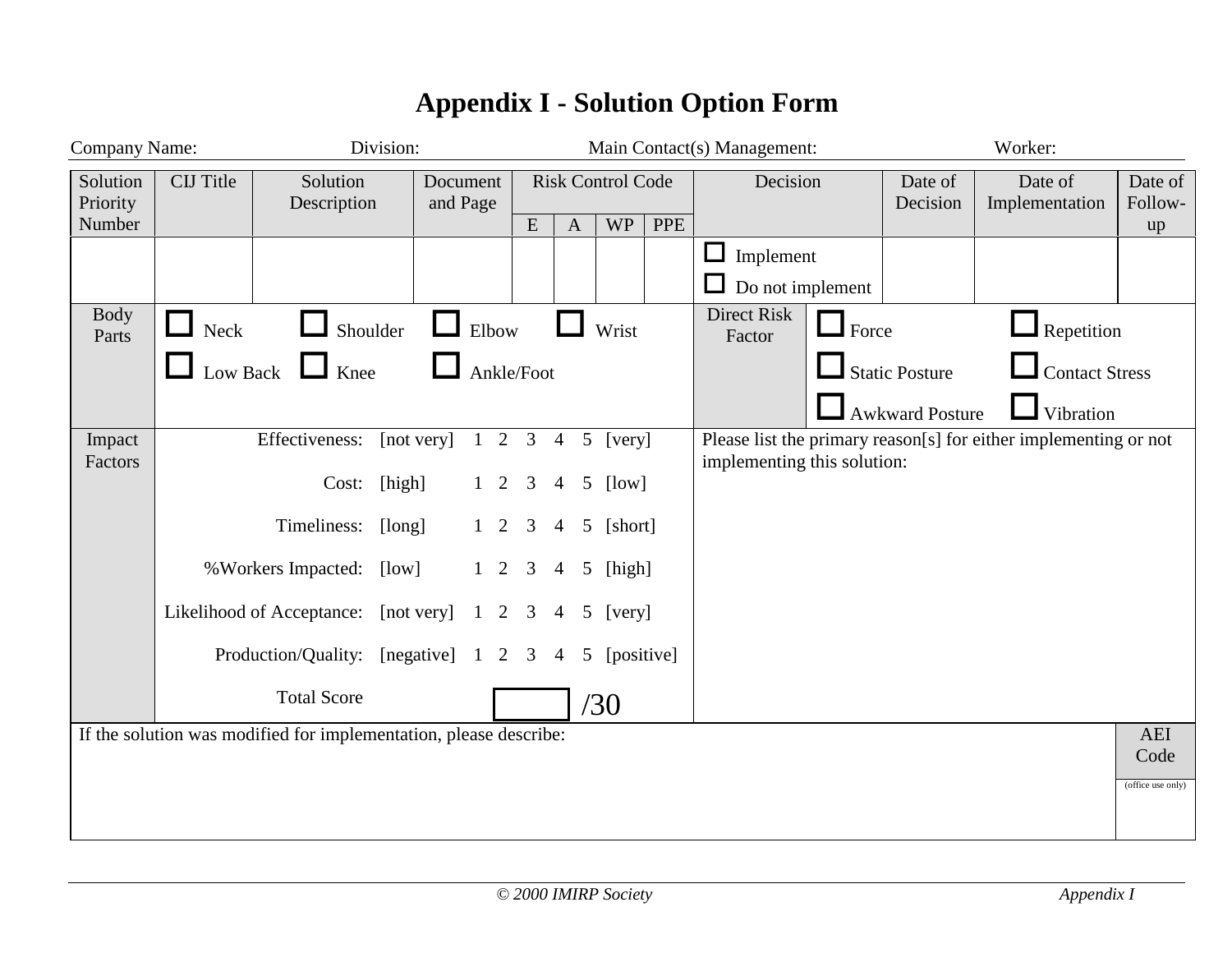# **Appendix J - Impact Factor Questions**

|    | 1) How effective will this solution be in terms of decreasing MSI risk factors?                            |                  |                           |                         |                              |  |
|----|------------------------------------------------------------------------------------------------------------|------------------|---------------------------|-------------------------|------------------------------|--|
|    | $\mathbf{1}$                                                                                               | $\boldsymbol{2}$ | $\mathbf{3}$              | $\overline{\mathbf{4}}$ | 5                            |  |
|    | <b>Not Very</b>                                                                                            |                  | Somewhat                  |                         | <b>Very</b>                  |  |
|    | 2) How much is this solution going to cost to develop, implement, and maintain?                            |                  |                           |                         |                              |  |
|    | $\mathbf{1}$                                                                                               | $\boldsymbol{2}$ | $\mathbf{3}$              | $\overline{\mathbf{4}}$ | 5                            |  |
|    | High                                                                                                       |                  | <b>Medium</b>             |                         | Low                          |  |
|    | 3) How much time will this solution take to develop, implement, and maintain?                              |                  |                           |                         |                              |  |
|    | $\mathbf{1}$                                                                                               | $\overline{2}$   | $\mathbf{3}$              | $\overline{\mathbf{4}}$ | 5                            |  |
|    | <b>Long Period</b>                                                                                         |                  |                           |                         | <b>Short Period</b>          |  |
| 4) | What percentage of workers will be impacted positively by this change?                                     |                  |                           |                         |                              |  |
|    | $\mathbf{1}$                                                                                               | $\boldsymbol{2}$ | 3                         | 4                       | 5                            |  |
|    | Low                                                                                                        |                  |                           |                         | High                         |  |
|    | 5) What is the likelihood supervisors and workers will accept this solution?                               |                  |                           |                         |                              |  |
|    | $\mathbf{1}$                                                                                               | $\overline{2}$   | 3                         | $\overline{\mathbf{4}}$ | 5                            |  |
|    | <b>Not Very</b><br><b>Likely</b>                                                                           |                  | Somewhat<br><b>Likely</b> |                         | <b>Very</b><br><b>Likely</b> |  |
| 6) | What will be the effect of the chosen solution on the production process or the quality of the<br>product? |                  |                           |                         |                              |  |
|    | $\mathbf{1}$                                                                                               | $\boldsymbol{2}$ | $\mathbf{3}$              | 4                       | 5                            |  |
|    | <b>Negative</b>                                                                                            |                  |                           |                         | <b>Positive</b>              |  |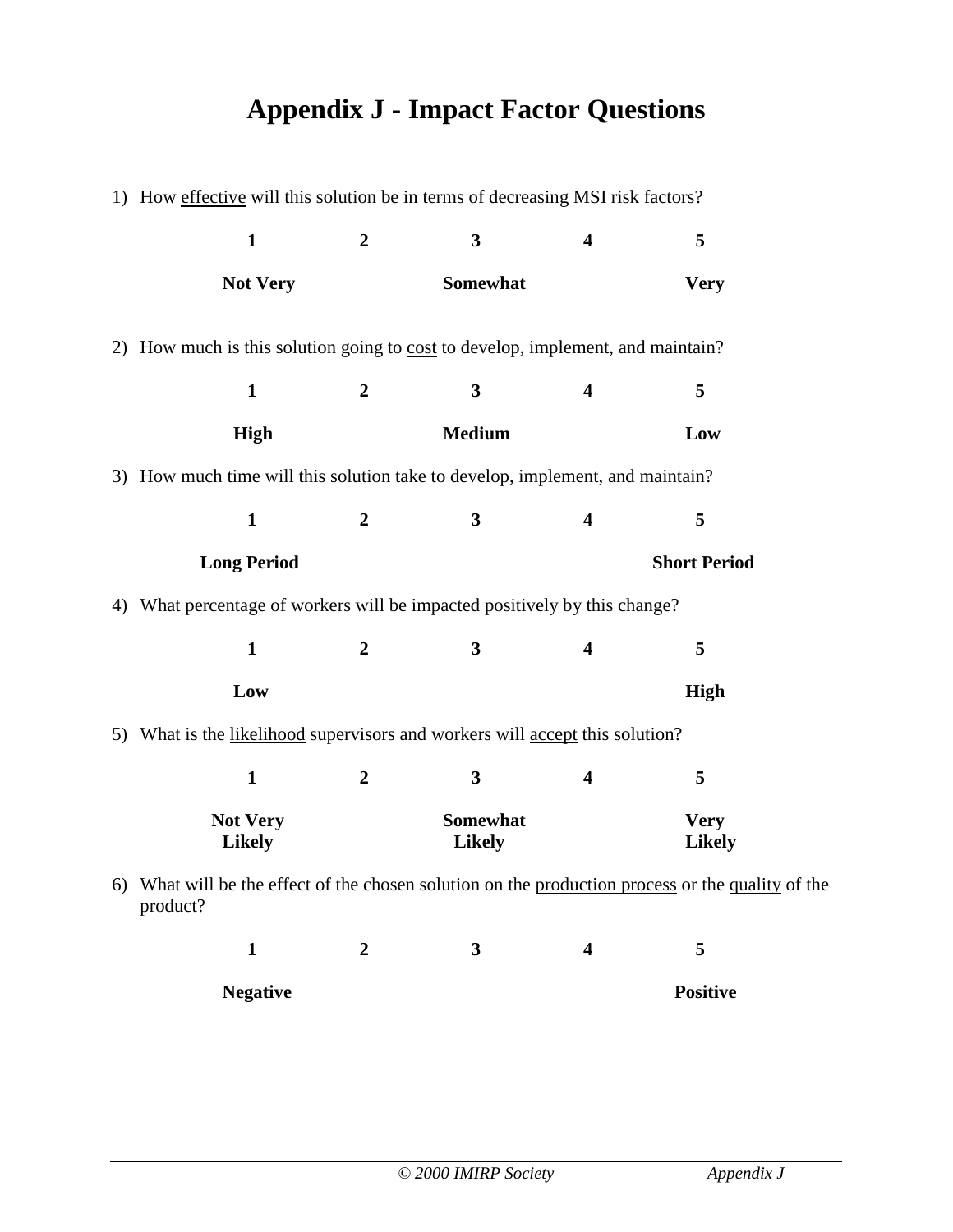# **Appendix K - Employee Follow-up Survey**

| <b>Purpose:</b> This form is for employees whose work, workstation, or equipment has been changed. |                          |
|----------------------------------------------------------------------------------------------------|--------------------------|
|                                                                                                    |                          |
|                                                                                                    |                          |
|                                                                                                    |                          |
|                                                                                                    |                          |
| Please answer the following. If necessary, use the other side of the page for comments.            |                          |
| 1. Were safety problems with your work, workstation, or equipment found?                           |                          |
| $\Box$ YES Check ( $\vee$ ) one.                                                                   | $\Box$<br>N <sub>O</sub> |
| Which ones?                                                                                        |                          |
|                                                                                                    |                          |
|                                                                                                    |                          |
| Have problems with your work, workstation, or equipment been missed?<br>2.                         |                          |
| <b>YES</b><br>Check $(\vee)$ one.                                                                  | NO                       |
|                                                                                                    |                          |
|                                                                                                    |                          |
|                                                                                                    |                          |
|                                                                                                    |                          |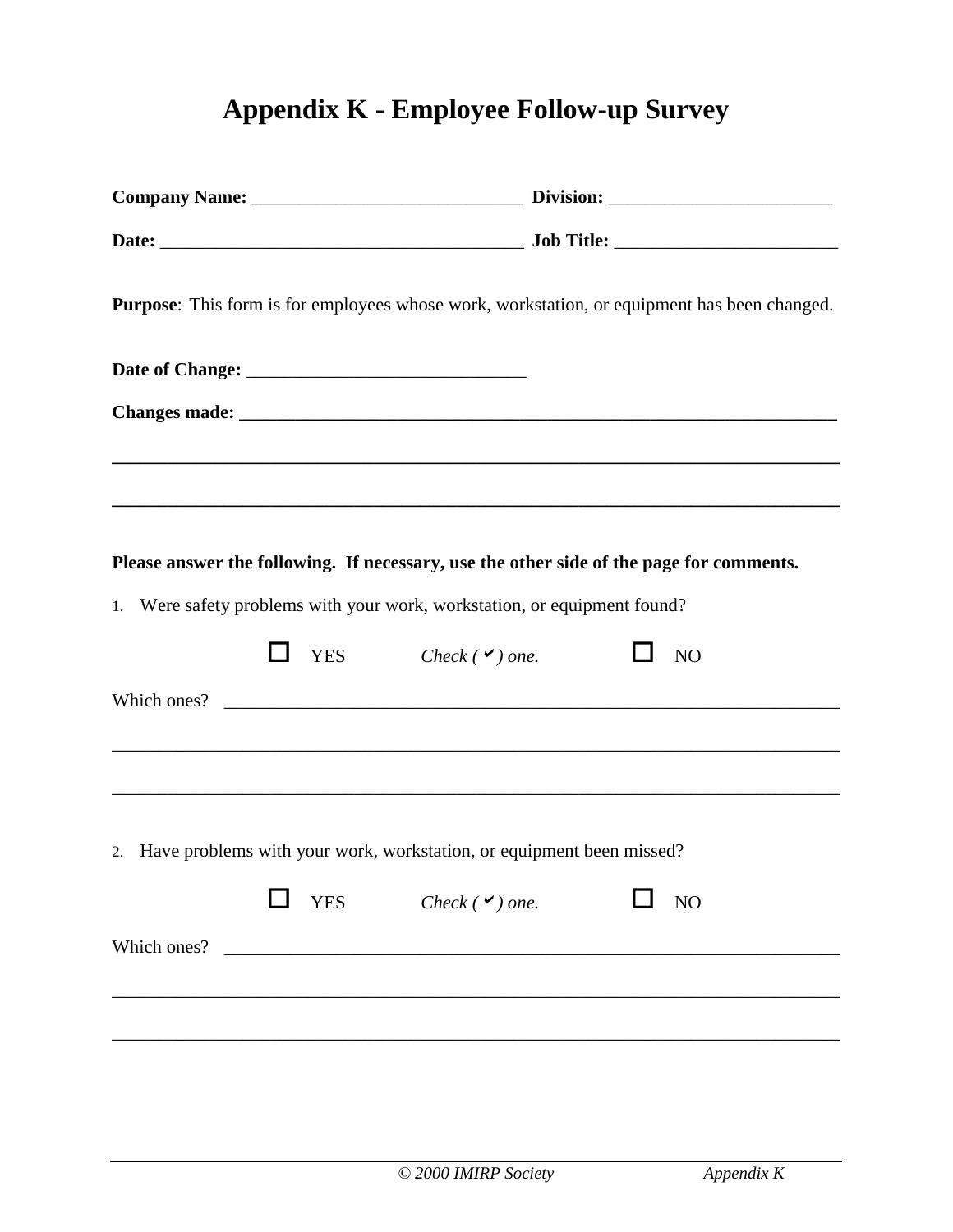|                                                                |            | 3. Did you have a chance to be a part of the changes of your work, workstation, or equipment? |                 |
|----------------------------------------------------------------|------------|-----------------------------------------------------------------------------------------------|-----------------|
|                                                                | <b>YES</b> | Check ( $\vee$ ) one.                                                                         | NO <sub>1</sub> |
| Which part did you help with? Check $(\vee)$ as many as apply. |            |                                                                                               |                 |
| <b>Finding Problems</b><br><b>Suggesting Changes</b>           |            | Measuring Problems<br>$\Box$ Making Changes                                                   |                 |
| 4. Did the changes work?                                       |            |                                                                                               |                 |
|                                                                | <b>YES</b> | Check $(\vee)$ one.                                                                           | NO              |
|                                                                |            |                                                                                               |                 |
|                                                                |            |                                                                                               |                 |
| 5. Did the changes cause other problems?                       |            |                                                                                               |                 |
|                                                                | <b>YES</b> | Check $(\vee)$ one.                                                                           | NO              |
|                                                                |            |                                                                                               |                 |
|                                                                |            |                                                                                               |                 |
| 6.<br>equipment?                                               |            | Are there any other changes you would like to make to your work, workstation, or the          |                 |
|                                                                |            | $\Box$ YES Check ( $\vee$ ) one.                                                              | $\Box$ NO       |
|                                                                |            | Which ones?                                                                                   |                 |
|                                                                |            |                                                                                               |                 |
|                                                                |            |                                                                                               |                 |

*Thanks for your time! Please include any other comments on the back of the page.*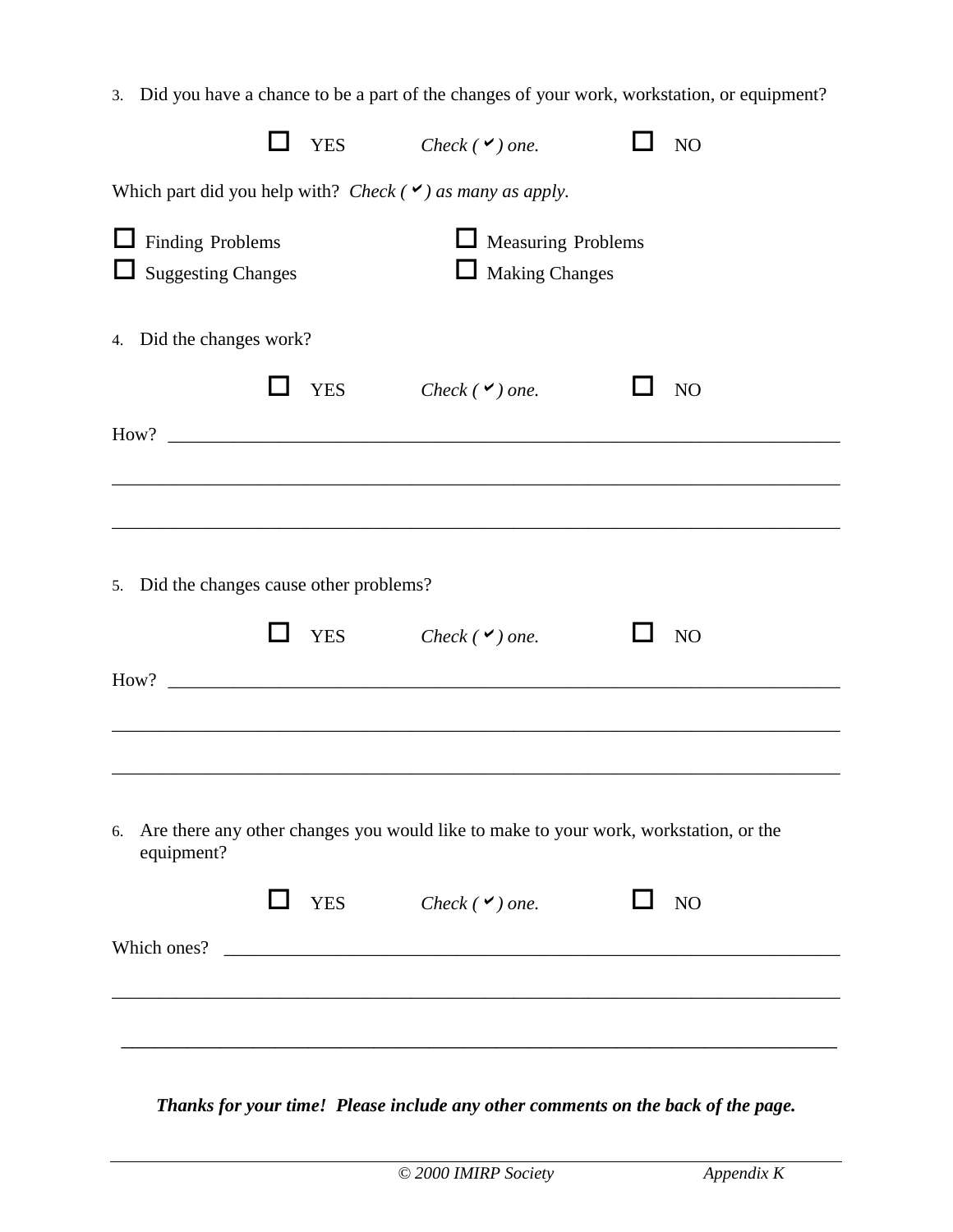# **IMIRP FOLLOW-UP DISCOMFORT SURVEY**

- This survey is part of the Industrial Musculoskeletal Injury Reduction Program (IMIRP). It is being used to gather information about discomfort and pain occurring in sawmills for the purpose of reducing injuries.
- Please note, you will be asked about your feeling of discomfort and pain while performing your job. Your rating of this discomfort or pain should be what you feel at the **end** of a shift in a typical workday.
- 1. Did you begin working at this workstation before or after changes were completed (approximately one year ago)?
	- $\Box$  Before  $\Box$  After *Check* ( $\checkmark$ ) one.
- 2. Did you participate in the last IMIRP Discomfort Survey (approximately one-year ago)?



 $\Box$  Yes  $\Box$  No *Check* (*v*) one

- **If you answered Before for Question 1, and Yes for Question 2, please continue to Question 3; otherwise turn the page and complete the remainder of the Discomfort Survey.**
- 3. Please indicate  $(\checkmark)$  which statement most accurately reflects your present situation:

 $\Box$  Overall, I have **less** discomfort and/or pain now than I had one year ago.

**T** Overall, I have **more** discomfort and/or pain now than I had one year ago.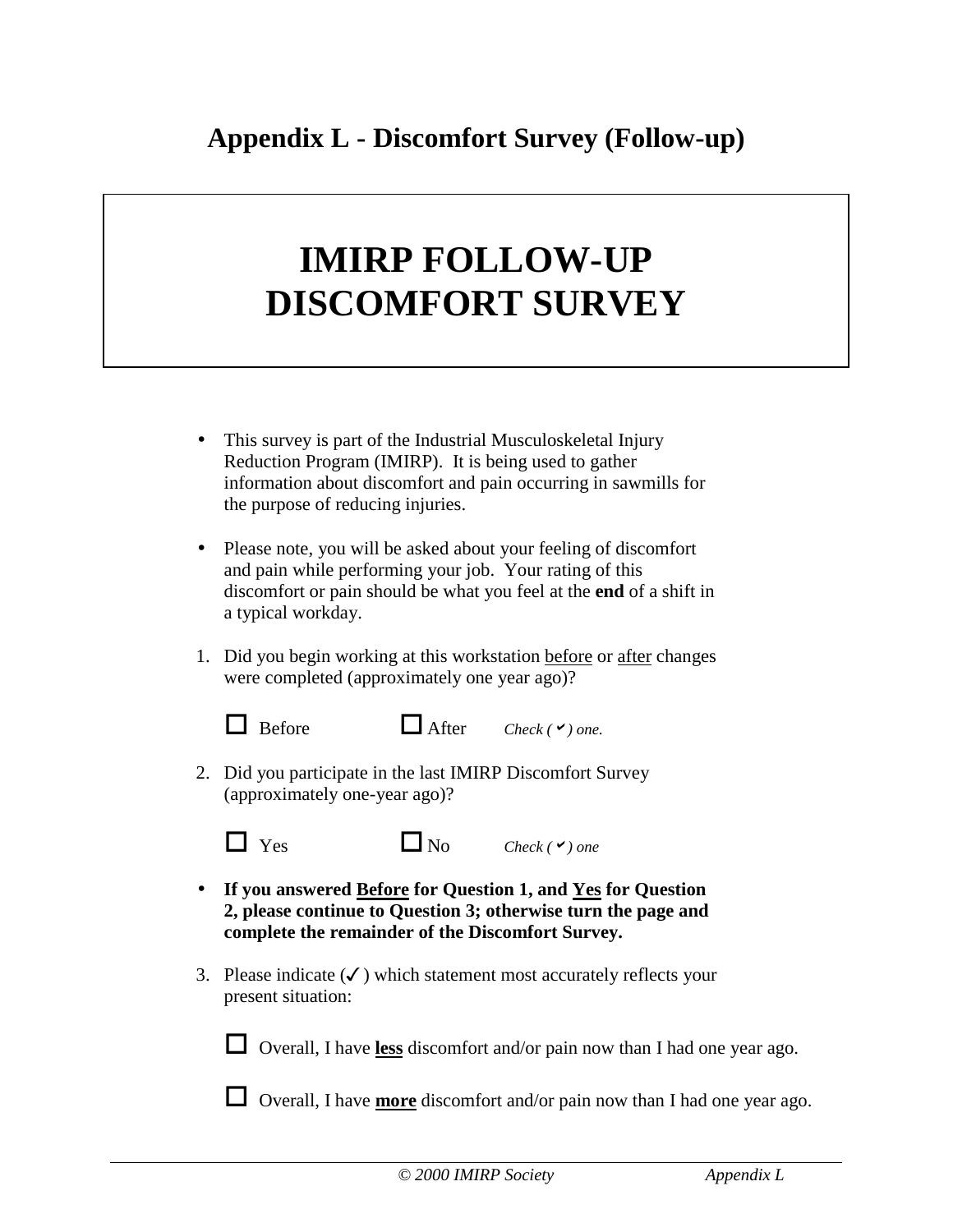#### **Personal Information**

| 1. Year of birth: 19                             |                                                                                                  |                                                                                    |
|--------------------------------------------------|--------------------------------------------------------------------------------------------------|------------------------------------------------------------------------------------|
| 2. Height:                                       |                                                                                                  |                                                                                    |
| 3. Weight:                                       |                                                                                                  |                                                                                    |
| 4. Gender: (check one) $\Box$ Male $\Box$ Female |                                                                                                  |                                                                                    |
|                                                  | <b>Job Information</b>                                                                           |                                                                                    |
|                                                  |                                                                                                  |                                                                                    |
| 5. Current job title:                            |                                                                                                  |                                                                                    |
|                                                  |                                                                                                  |                                                                                    |
| 6. Length of time at current job:                |                                                                                                  |                                                                                    |
| (Check one)                                      | $\Box$ Less than 3 months                                                                        | $\Box$ 3 to 5 years                                                                |
|                                                  | $\Box$ 3 to 12 months                                                                            | $\Box$ More than 5 but less than 10 years                                          |
|                                                  | $\Box$ More than 1 but less than 3 years $\Box$ More than 10 years                               |                                                                                    |
| 7. Other jobs currently performed:<br>How often: |                                                                                                  |                                                                                    |
| (Enter a letter from the legend)                 |                                                                                                  |                                                                                    |
|                                                  | А.<br><b>B.</b><br>C.                                                                            | less than 25% of the shift<br>25 to 50% of the shift<br>more than 50% of the shift |
| 8. Past/Previous job titles:                     |                                                                                                  |                                                                                    |
|                                                  | Years worked at this job (e.g. 1986-1990): $19$ - $19$ - $19$ - $19$ - $19$ - $19$ - $19$ - $19$ | $19 - 19$                                                                          |

#### **Discomfort Information**

| (Check one)    | 9. In the last year, have you felt any musculoskeletal discomfort or pain while performing your job? |
|----------------|------------------------------------------------------------------------------------------------------|
| <b>Yes</b>     | If Yes, please continue on the next page.                                                            |
| N <sub>0</sub> | If No, you are now finished the questionnaire. Thank you very much for your time.                    |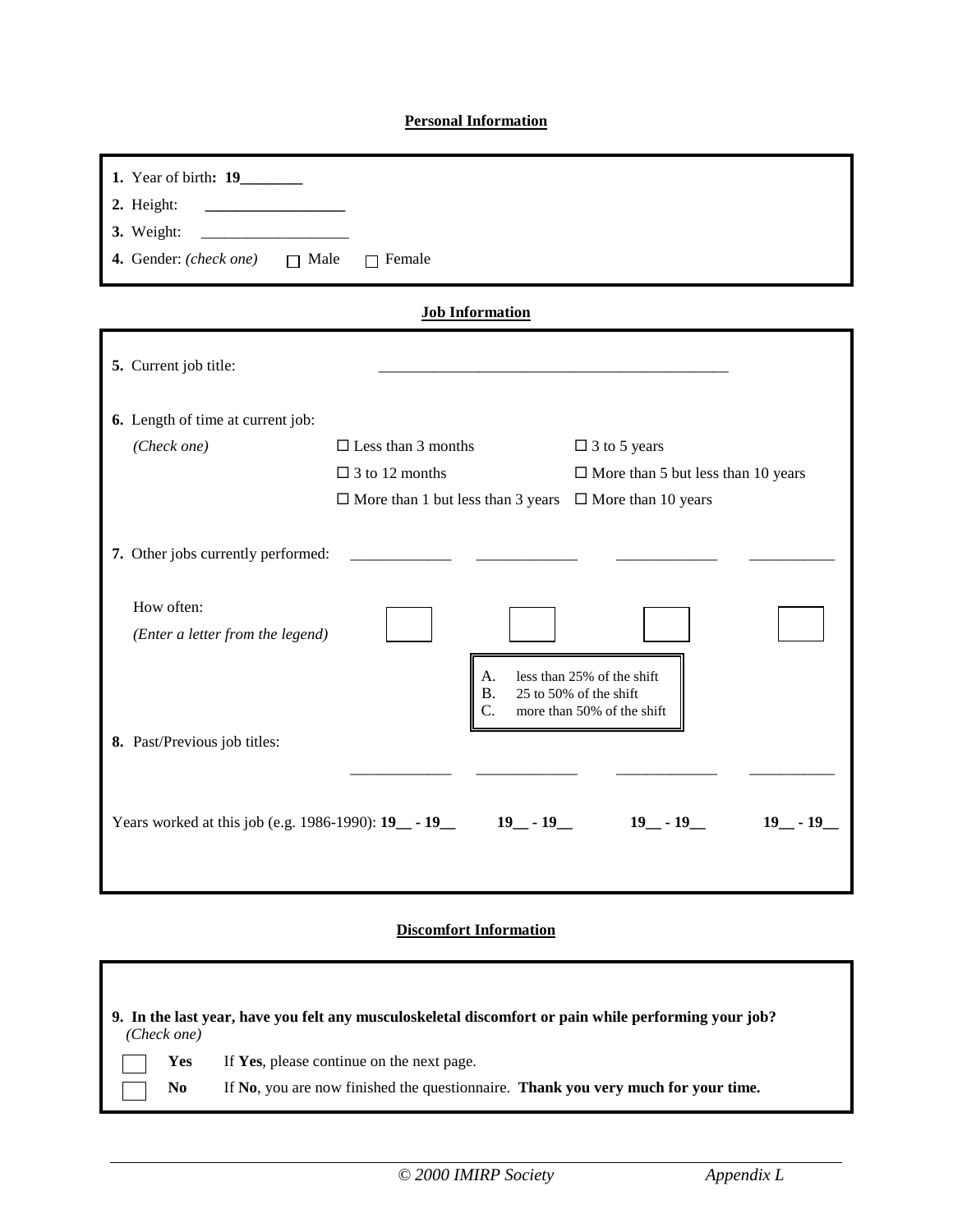**10.** Using the scale below, rate your discomfort or pain levels by circling the appropriate number associated with each body part. Please notice that this is the feeling when you perform your job. Do this for each body part in which you feel discomfort or pain.

*Example : For "Moderate discomfort or pain" in the neck:*